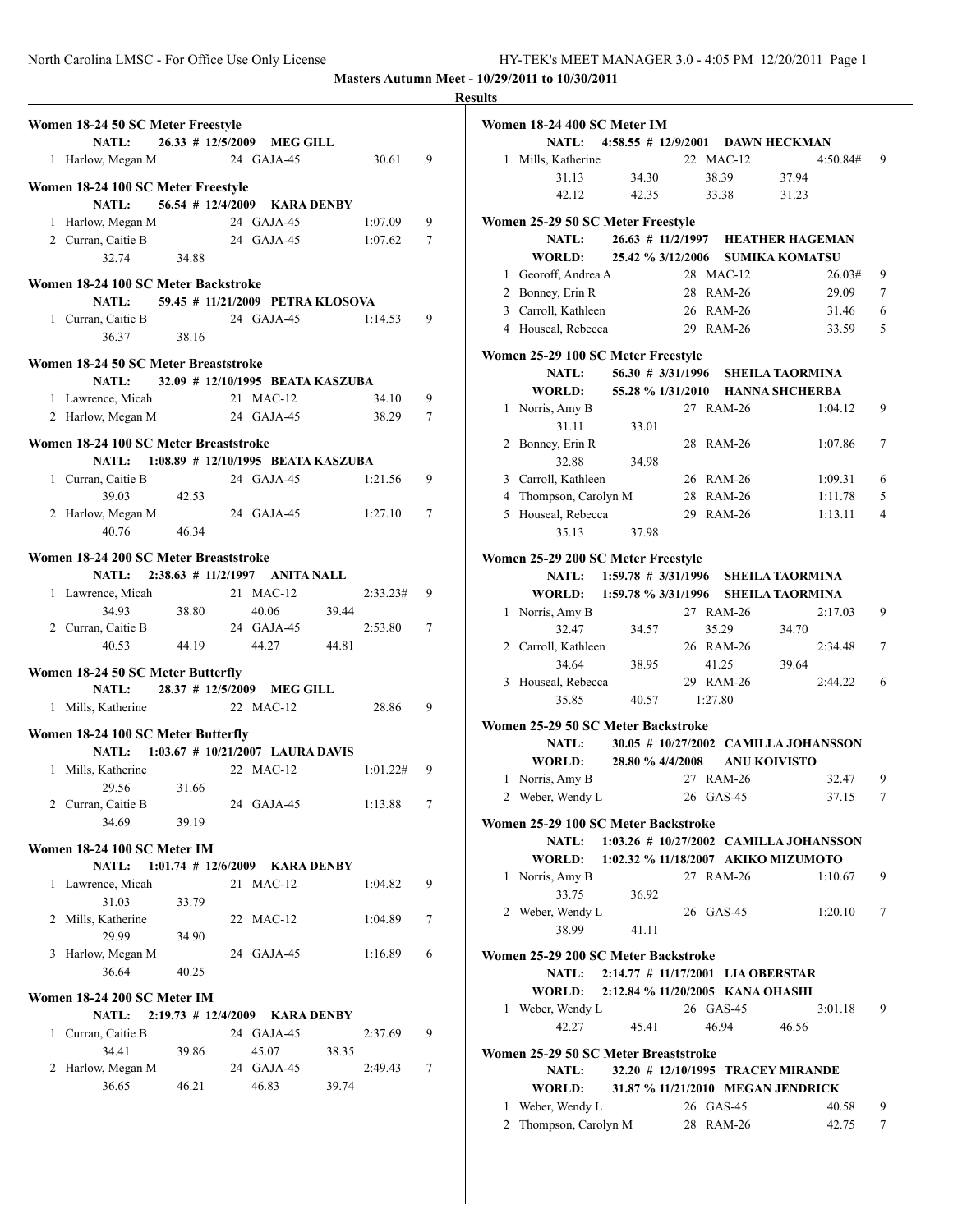|   | Women 25-29 100 SC Meter Breaststroke            |       |             | NATL: 1:13.30 # 12/12/1998 WENKE HANSEN     |   |
|---|--------------------------------------------------|-------|-------------|---------------------------------------------|---|
|   | WORLD: 1:09.80 % 11/7/2009 LINDA LUND            |       |             |                                             |   |
|   |                                                  |       |             |                                             |   |
|   | 1 Weber, Wendy L                                 | 49.15 | 26 GAS-45   | 1:32.10                                     | 9 |
|   | 42.95                                            |       |             |                                             |   |
|   | 2 Thompson, Carolyn M                            |       | 28 RAM-26   | 1:35.09                                     | 7 |
|   | 44.82                                            | 50.27 |             |                                             |   |
|   |                                                  |       |             |                                             |   |
|   | Women 25-29 200 SC Meter Breaststroke            |       |             |                                             |   |
|   |                                                  |       |             | NATL: 2:35.66 # 12/9/2001 ANDREA PACKARD    |   |
|   |                                                  |       |             | WORLD: 2:30.29 % 10/24/2009 KATIE HENDERSON |   |
|   |                                                  |       | 26 GAS-45   | 3:18.51                                     | 9 |
|   | 1 Weber, Wendy L<br>43.99 49.64                  |       | 52.47       | 52.41                                       |   |
|   | 2 Thompson, Carolyn M<br>46.39 52.48 54.09 53.44 |       |             | 3:26.40                                     | 7 |
|   |                                                  |       |             |                                             |   |
|   |                                                  |       |             |                                             |   |
|   | Women 25-29 50 SC Meter Butterfly                |       |             |                                             |   |
|   |                                                  |       |             | NATL: 28.68 # 3/31/1996 SHEILA TAORMINA     |   |
|   |                                                  |       |             |                                             |   |
|   |                                                  |       |             | WORLD: 27.29 % 5/9/2010 YUKO NAKANISHI      |   |
|   | 1 Carroll, Kathleen 26 RAM-26                    |       |             | 34.01                                       | 9 |
|   | 2 Bonney, Erin R                                 |       | 28 RAM-26   | 35.02                                       | 7 |
|   | 3 Weber, Wendy L 26 GAS-45                       |       |             | 36.73                                       | 6 |
|   |                                                  |       |             |                                             |   |
|   | Women 25-29 100 SC Meter Butterfly               |       |             |                                             |   |
|   |                                                  |       |             | NATL: 1:01.33 # 3/31/1996 SHEILA TAORMINA   |   |
|   |                                                  |       |             | WORLD: 1:00.18 % 5/8/2010 YUKO NAKANISHI    |   |
|   | 1 Georoff, Andrea A                              |       | 28 MAC-12   | 1:02.16                                     | 9 |
|   | 29.01                                            | 33.15 |             |                                             |   |
|   |                                                  |       |             |                                             |   |
|   | 2 Carroll, Kathleen                              |       | 26 RAM-26   | 1:17.75                                     | 7 |
|   | 35.11                                            | 42.64 |             |                                             |   |
|   | Women 25-29 200 SC Meter Butterfly               |       |             |                                             |   |
|   |                                                  |       |             |                                             |   |
|   |                                                  |       |             | NATL: 2:23.60 # 2/17/2002 CHRISSY MILLER    |   |
|   |                                                  |       |             | WORLD: 2:09.64 % 5/8/2010 YUKO NAKANISHI    |   |
|   | 1 Carroll, Kathleen                              |       | 26 RAM-26   | 3:04.27                                     | 9 |
|   | 37.09                                            | 46.46 | 50.75 49.97 |                                             |   |
|   |                                                  |       |             |                                             |   |
|   | Women 25-29 100 SC Meter IM                      |       |             |                                             |   |
|   |                                                  |       |             | NATL: 1:05.67 # 12/12/1998 WENKE HANSEN     |   |
|   |                                                  |       |             | WORLD: 1:03.41 % 1/23/2011 MEGAN JENDRICK   |   |
|   | 1 Georoff, Andrea A                              |       | 28 MAC-12   | 1:09.45                                     | 9 |
|   | 30.92                                            | 38.53 |             |                                             |   |
|   |                                                  |       |             |                                             |   |
|   | 2 Carroll, Kathleen                              |       | 26 RAM-26   | 1:18.87                                     | 7 |
|   | 36.91                                            | 41.96 |             |                                             |   |
| 3 | Weber, Wendy L                                   |       | 26 GAS-45   | 1:20.25                                     | 6 |
|   | 36.68                                            | 43.57 |             |                                             |   |
|   | 4 Thompson, Carolyn M                            |       | 28 RAM-26   | 1:25.66                                     | 5 |
|   | 43.09                                            | 42.57 |             |                                             |   |
|   |                                                  |       |             |                                             |   |
|   | Women 25-29 200 SC Meter IM                      |       |             |                                             |   |
|   | <b>NATL:</b>                                     |       |             | 2:21.79 # 12/12/1998 WENKE HANSEN           |   |
|   | <b>WORLD:</b>                                    |       |             | 2:17.17 % 4/23/2006 HITOMI MATSUDA          |   |
|   |                                                  |       |             |                                             |   |
|   | 1 Carroll, Kathleen                              |       | 26 RAM-26   | 2:53.13                                     | 9 |
|   | 35.50                                            | 45.24 | 52.16       | 40.23                                       |   |
|   | 2 Weber, Wendy L                                 |       | 26 GAS-45   | 2:55.35                                     | 7 |
|   | 38.06                                            | 45.02 | 51.69       | 40.58                                       |   |
|   |                                                  |       |             |                                             |   |
|   |                                                  |       |             |                                             |   |
|   |                                                  |       |             |                                             |   |
|   |                                                  |       |             |                                             |   |

|   | Women 25-29 400 SC Meter IM                       |                                         |    |                                 |                                            |                           |
|---|---------------------------------------------------|-----------------------------------------|----|---------------------------------|--------------------------------------------|---------------------------|
|   |                                                   | NATL: 5:02.54 # 12/13/1998 WENKE HANSEN |    |                                 |                                            |                           |
|   | WORLD: 4:52.13 % 11/19/2006 HITOMI MATSUDA        |                                         |    |                                 |                                            |                           |
|   | 1 Carroll, Kathleen                               |                                         |    | 26 RAM-26                       |                                            | 9<br>6:05.23              |
|   | 36.29                                             | 45.21                                   |    | 48.71                           | 47.06                                      |                           |
|   | 52.17                                             | 52.57                                   |    | 43.15                           | 40.07                                      |                           |
|   |                                                   |                                         |    |                                 |                                            |                           |
|   | Women 30-34 50 SC Meter Freestyle<br><b>NATL:</b> |                                         |    |                                 | 25.98 # 10/24/2004 KATRINA RADKE           |                           |
|   | WORLD:                                            | 25.57 % 9/27/2009                       |    |                                 | <b>SUMIKA KOMATSU</b>                      |                           |
|   |                                                   |                                         |    | 34 GSMS-55                      |                                            | 9                         |
|   | 1 Wood, Janet M                                   |                                         |    |                                 |                                            | 30.39                     |
|   | 2 Old, Catherine A                                |                                         |    | 34 TMS-21                       |                                            | 7<br>32.02                |
|   | 3 Lee, Mee                                        |                                         |    | 32 UNAT                         |                                            | 6<br>32.78                |
|   | 4 Barbosa, Shiana K                               |                                         |    | 34 TRYM                         |                                            | 5<br>33.88                |
|   | Women 30-34 100 SC Meter Freestyle                |                                         |    |                                 |                                            |                           |
|   | <b>NATL:</b>                                      |                                         |    |                                 | 57.35 # 5/18/1988 S NEILSON-BELL           |                           |
|   | WORLD: 55.11 % 1/25/2009 ALENA POPCHANKA          |                                         |    |                                 |                                            |                           |
|   | 1 Wood, Janet M                                   |                                         |    | 34 GSMS-55                      |                                            | 1:08.98<br>9              |
|   | 2 Melgaard, Megan E                               |                                         |    | 31 GAJA-45                      |                                            | 7<br>1:11.42              |
|   | 33.36                                             | 38.06                                   |    |                                 |                                            |                           |
|   | 3 Old, Catherine A                                |                                         |    | 34 TMS-21                       |                                            | 6<br>1:11.93              |
|   | 35.09                                             | 36.84                                   |    |                                 |                                            |                           |
|   | 4 Lee, Mee                                        |                                         |    | 32 UNAT                         |                                            | 5<br>1:13.95              |
|   | 34.79                                             | 39.16                                   |    |                                 |                                            |                           |
|   | 5 Barbosa, Shiana K                               |                                         | 34 | <b>TRYM</b>                     |                                            | $\overline{4}$<br>1:16.21 |
|   | 36.83                                             | 39.38                                   |    |                                 |                                            |                           |
|   |                                                   |                                         |    |                                 |                                            |                           |
|   | Women 30-34 200 SC Meter Freestyle                |                                         |    |                                 |                                            |                           |
|   |                                                   |                                         |    |                                 | NATL: 2:04.64 # 12/15/1996 K PIPES-NEILSEN |                           |
|   | WORLD: 2:02.60 % 11/20/2010 HITOMI MATSUDA        |                                         |    |                                 |                                            |                           |
|   | 1 Marks, Cynthia F                                |                                         |    | 31 GAJA-45                      |                                            | 2:30.25<br>9              |
|   | 34.85                                             | 37.51                                   |    | 38.71                           | 39.18                                      |                           |
|   | 2 Wood, Janet M                                   |                                         |    | 34 GSMS-55                      |                                            | 7<br>2:32.63              |
|   | 35.43                                             | 38.30                                   |    | 38.73                           | 40.17                                      |                           |
|   | Women 30-34 400 SC Meter Freestyle                |                                         |    |                                 |                                            |                           |
|   | NATL:                                             |                                         |    |                                 | 4:22.70 # 12/1/1996 K PIPES-NEILSEN        |                           |
|   | WORLD: 4:18.86 % 11/13/2010 HITOMI MATSUDA        |                                         |    |                                 |                                            |                           |
| 1 | Wood, Janet M                                     |                                         |    | 34 GSMS-55                      |                                            | 9<br>5:37.58              |
|   | 37.32                                             | 41.74                                   |    | 42.93                           |                                            |                           |
|   |                                                   |                                         |    |                                 | 43.28                                      |                           |
|   | 43.10                                             | 43.10                                   |    | 43.29                           | 42.82                                      |                           |
|   | Women 30-34 1500 SC Meter Freestyle               |                                         |    |                                 |                                            |                           |
|   | <b>NATL:</b>                                      | 17:23.60 # 12/11/1994 KAREN BURTON      |    |                                 |                                            |                           |
|   | WORLD: 17:01.56 % 10/12/2007 KIRSTEN CAMERON      |                                         |    |                                 |                                            |                           |
| 1 | Barbosa, Shiana K                                 |                                         |    | 34 TRYM                         | 24:00.08                                   | 9                         |
|   | 41.90                                             | 45.42                                   |    | 46.12                           | 46.44                                      |                           |
|   | 47.67                                             | 48.12                                   |    | 48.13                           | 48.46                                      |                           |
|   | 48.97                                             | 48.92                                   |    | 48.31                           | 49.06                                      |                           |
|   | 49.02                                             | 48.57                                   |    | 48.56                           | 46.75                                      |                           |
|   | 47.83                                             | 48.90                                   |    | 48.43                           | 48.39                                      |                           |
|   | 48.26                                             | 48.64                                   |    | 48.82                           | 48.64                                      |                           |
|   | 49.54                                             | 49.63                                   |    | 49.40                           | 49.07                                      |                           |
|   | 47.82                                             | 46.29                                   |    |                                 |                                            |                           |
|   |                                                   |                                         |    |                                 |                                            |                           |
|   | Women 30-34 50 SC Meter Backstroke                |                                         |    |                                 |                                            |                           |
|   | <b>NATL:</b>                                      |                                         |    | 27.61 # 11/21/2009 NORIKO INADA |                                            |                           |
|   | <b>WORLD:</b>                                     |                                         |    |                                 | 27.43 % 4/19/2009 MAI NAKAMURA             |                           |
| 1 | Old, Catherine A                                  |                                         |    | 34 TMS-21                       |                                            | 35.84<br>9                |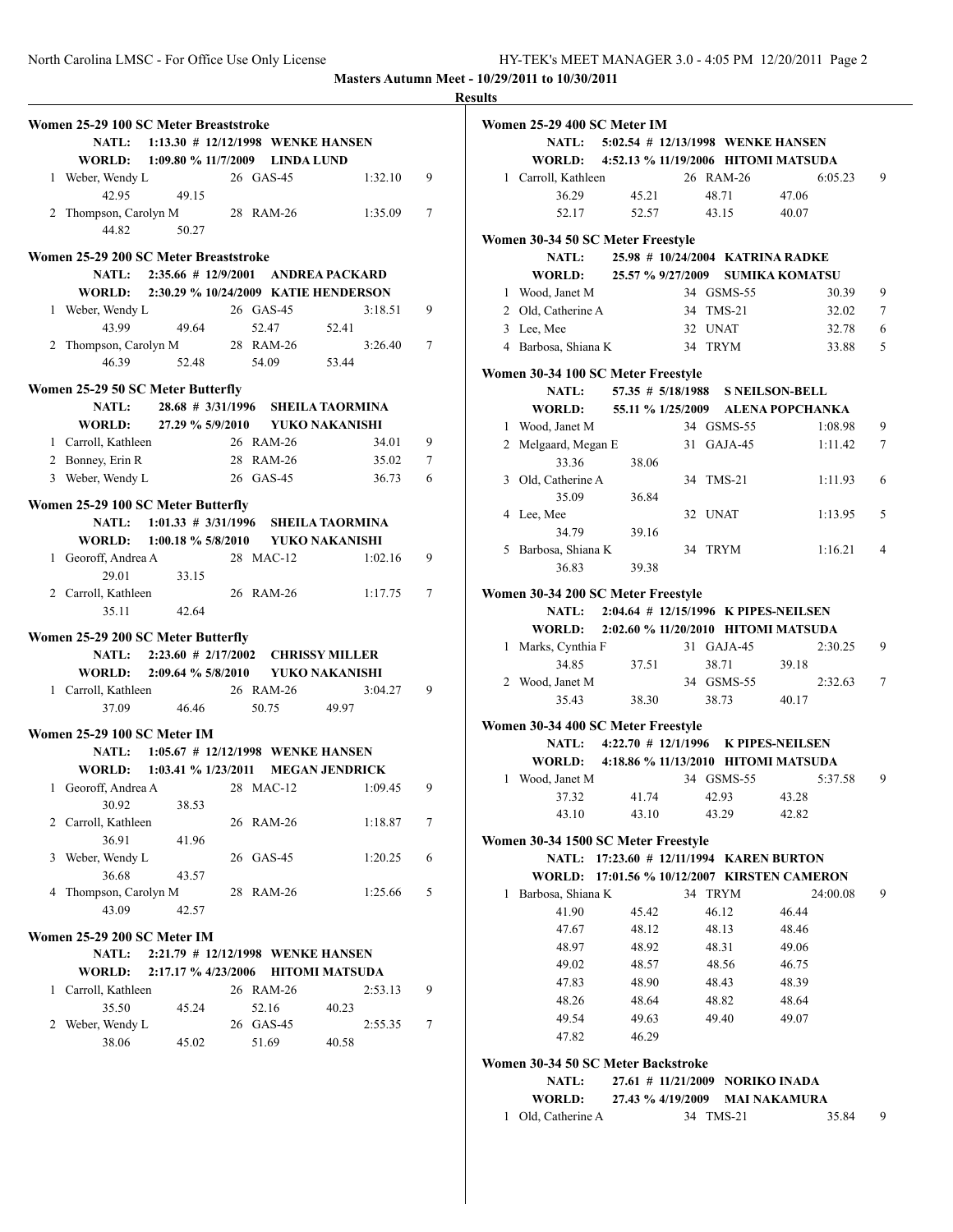| (Women 30-34 50 SC Meter Backstroke)                         |             |                                           |                                             |   |  |
|--------------------------------------------------------------|-------------|-------------------------------------------|---------------------------------------------|---|--|
| 2 Wood, Janet M                                              |             | 34 GSMS-55                                | 36.79                                       | 7 |  |
| 3 Lee, Mee                                                   |             | 32 UNAT                                   | 38.86                                       | 6 |  |
| 4 Barbosa, Shiana K 34 TRYM                                  |             |                                           | 46.32                                       | 5 |  |
| Women 30-34 100 SC Meter Backstroke                          |             |                                           |                                             |   |  |
| <b>NATL:</b>                                                 |             | 59.53 # 11/22/2009 NORIKO INADA           |                                             |   |  |
| WORLD: 1:00.90 % 3/7/2010 KANA YAMAGUCHI                     |             |                                           |                                             |   |  |
| 1 Old, Catherine A                                           |             | 34 TMS-21                                 | 1:18.35                                     | 9 |  |
| 37.32                                                        | 41.03       |                                           |                                             |   |  |
| 2 Wood, Janet M                                              |             | 34 GSMS-55                                | 1:20.71                                     | 7 |  |
| 38.99                                                        | 41.72       |                                           |                                             |   |  |
| 3 Lee, Mee                                                   |             | 32 UNAT                                   | 1:24.93                                     | 6 |  |
|                                                              | 40.96 43.97 |                                           |                                             |   |  |
| Women 30-34 200 SC Meter Backstroke                          |             |                                           |                                             |   |  |
|                                                              |             |                                           | NATL: 2:12.47 # 11/22/2008 L.OBERSTAR-BROWN |   |  |
| WORLD: 2:12.40 % 11/14/2009 KANA OHASHI                      |             |                                           |                                             |   |  |
| 1 Wood, Janet M                                              |             | 34 GSMS-55                                | 2:54.26                                     | 9 |  |
| 41.08                                                        | 44.03       | 44.64 44.51                               |                                             |   |  |
| Women 30-34 50 SC Meter Breaststroke                         |             |                                           |                                             |   |  |
|                                                              |             | NATL: 32.82 # 12/10/2000 WENKE HANSEN     |                                             |   |  |
| WORLD: 31.71 % 3/14/2010 HITOMI MATSUDA                      |             |                                           |                                             |   |  |
| 1 Barbosa, Shiana K                                          |             | 34 TRYM                                   | 50.54                                       | 9 |  |
|                                                              |             |                                           |                                             |   |  |
| Women 30-34 50 SC Meter Butterfly                            |             |                                           |                                             |   |  |
|                                                              |             | NATL: 28.05 # 10/24/2004 KATRINA RADKE    |                                             |   |  |
| WORLD: 27.81 % 3/26/2006 METTE JACOBSEN                      |             |                                           |                                             |   |  |
| 1 Wood, Janet M                                              |             | 34 GSMS-55<br>34 TRYM                     | 32.53                                       | 9 |  |
| 2 Barbosa, Shiana K                                          |             |                                           |                                             |   |  |
|                                                              |             |                                           | 39.59                                       | 7 |  |
|                                                              |             |                                           |                                             |   |  |
| Women 30-34 100 SC Meter Butterfly                           |             | NATL: 1:02.70 # 12/10/2000 WENKE HANSEN   |                                             |   |  |
|                                                              |             |                                           |                                             |   |  |
| WORLD: 1:00.11 % 3/25/2006 METTE JACOBSEN<br>1 Wood, Janet M |             | 34 GSMS-55                                | 1:18.12                                     | 9 |  |
| 34 46                                                        |             |                                           |                                             |   |  |
|                                                              | 43.66       | 31 GAJA-45                                | 1:22.49                                     | 7 |  |
| 2 Marks, Cynthia F<br>37.32                                  | 45.17       |                                           |                                             |   |  |
| 3 Old, Catherine A                                           |             | 34 TMS-21                                 | 1:25.85                                     | 6 |  |
| 39.27                                                        | 46.58       |                                           |                                             |   |  |
|                                                              |             |                                           |                                             |   |  |
| Women 30-34 100 SC Meter IM                                  |             |                                           |                                             |   |  |
|                                                              |             | NATL: 1:04.96 # 12/12/1999 WENKE HANSEN   |                                             |   |  |
|                                                              |             | WORLD: 1:02.55 % 2/13/2010 HITOMI MATSUDA |                                             |   |  |
| 1 Wood, Janet M                                              |             | 34 GSMS-55                                | 1:19.11                                     | 9 |  |
| 34.76                                                        | 44.35       |                                           |                                             |   |  |
| 2 Old, Catherine A                                           |             | 34 TMS-21                                 | 1:20.10                                     | 7 |  |
| 37.09                                                        | 43.01       |                                           |                                             |   |  |
| 3 Marks, Cynthia F                                           |             | 31 GAJA-45                                | 1:20.63                                     | 6 |  |
| 37.52                                                        | 43.11       |                                           |                                             |   |  |
| Women 30-34 200 SC Meter IM                                  |             |                                           |                                             |   |  |
| <b>NATL:</b>                                                 |             | 2:18.79 # 12/7/1996 K PIPES-NEILSEN       |                                             |   |  |
| <b>WORLD:</b>                                                |             | 2:13.41 % 11/14/2009 HITOMI MATSUDA       |                                             |   |  |
| 1 Old, Catherine A<br>39.94                                  | 43.42       | 34 TMS-21<br>51.51                        | 2:57.70<br>42.83                            | 9 |  |

| Women 35-39 50 SC Meter Freestyle    |                                             |           |            |                                            |                 |
|--------------------------------------|---------------------------------------------|-----------|------------|--------------------------------------------|-----------------|
| NATL:                                | 25.10 # 12/3/2006 DARA TORRES               |           |            |                                            |                 |
|                                      | WORLD: 25.10 % 12/3/2006 DARA TORRES        |           |            |                                            |                 |
| 1 Braun, Erika L                     |                                             | 39 RAM-26 |            | 26.42                                      | 9               |
| 2 Jensen, Michelle                   |                                             | 39 TGM-55 |            | 36.33                                      | $7\phantom{.0}$ |
|                                      |                                             |           |            |                                            |                 |
| Women 35-39 100 SC Meter Freestyle   |                                             |           |            |                                            |                 |
| <b>NATL:</b>                         | 54.95 # 12/3/2006 DARA TORRES               |           |            |                                            |                 |
|                                      | WORLD: 54.95 % 12/3/2006 DARA TORRES        |           |            |                                            |                 |
| 1 Braun, Erika L                     |                                             |           | 39 RAM-26  | 58.13                                      | 9               |
| 27.78                                | 30.35                                       |           |            |                                            |                 |
| Women 35-39 200 SC Meter Freestyle   |                                             |           |            |                                            |                 |
|                                      | NATL: 2:03.56 # 12/14/1997 K PIPES-NEILSEN  |           |            |                                            |                 |
|                                      | WORLD: 2:03.56 % 12/14/1998 K.PIPES-NEILSEN |           |            |                                            |                 |
| 1 Hankins, Malena                    |                                             |           | 38 GAJA-45 | 2:23.10                                    | 9               |
| 33.68                                | 35.93                                       |           | 36.57      | 36.92                                      |                 |
|                                      |                                             |           |            |                                            |                 |
| Women 35-39 800 SC Meter Freestyle   |                                             |           |            |                                            |                 |
|                                      |                                             |           |            | NATL: 9:12.97 # 10/15/2006 ALISON ZAMANIAN |                 |
|                                      |                                             |           |            | WORLD: 8:57.28 % 10/8/2010 KIRSTEN CAMERON |                 |
| $1$ Hankins, Malena<br>$27.17$ 37.34 |                                             |           | 38 GAJA-45 | 10:11.48                                   | 9               |
|                                      |                                             |           | 37.81      | 37.85                                      |                 |
| 38.56                                | 38.16                                       |           | 38.13      | 37.99                                      |                 |
| 38.22                                | 38.41                                       |           | 38.46      | 38.84                                      |                 |
| 38.97                                | 39.18 39.59                                 |           |            | 38.80                                      |                 |
| Women 35-39 50 SC Meter Backstroke   |                                             |           |            |                                            |                 |
|                                      | NATL: 28.68 # 11/21/2009 SHERI HART         |           |            |                                            |                 |
|                                      | WORLD: 28.68 % 11/21/2009 SHERI HART        |           |            |                                            |                 |
| 1 Braun, Erika L                     |                                             |           | 39 RAM-26  | 31.16                                      | 9               |
|                                      |                                             |           |            |                                            |                 |
| Women 35-39 100 SC Meter Backstroke  |                                             |           |            |                                            |                 |
|                                      | NATL: 1:02.36 # 11/22/2009 SHERI HART       |           |            |                                            |                 |
|                                      | WORLD: 1:02.36 % 11/22/2009 SHERI HART      |           |            |                                            |                 |
| 1 Jensen, Michelle                   |                                             |           | 39 TGM-55  | 1:39.31                                    | 9               |
| Women 35-39 50 SC Meter Breaststroke |                                             |           |            |                                            |                 |
|                                      |                                             |           |            | NATL: 33.03 # 12/10/2000 CAROLINE KRATTLI  |                 |
|                                      | WORLD: 32.83 % 7/17/2010 LINLEY FRAME       |           |            |                                            |                 |
| 1 Jensen, Michelle                   |                                             | 39 TGM-55 |            | 49.02                                      | 9               |
|                                      |                                             |           |            |                                            |                 |
| Women 35-39 50 SC Meter Butterfly    |                                             |           |            |                                            |                 |
| <b>NATL:</b>                         | 28.58 # 11/21/2009 SHERI HART               |           |            |                                            |                 |
| <b>WORLD:</b>                        | 28.37 % 9/26/2009 GISELI PEREIRA            |           |            |                                            |                 |
| 1 Braun, Erika L                     |                                             |           | 39 RAM-26  | 28.81                                      | 9               |
| Women 35-39 100 SC Meter Butterfly   |                                             |           |            |                                            |                 |
|                                      | NATL: 1:03.29 # 12/14/1997 K PIPES-NEILSEN  |           |            |                                            |                 |
|                                      | WORLD: 1:03.07 % 5/22/2005 DEBBIE YOUNGER   |           |            |                                            |                 |
| 1 Braun, Erika L                     |                                             |           | 39 RAM-26  | 1:06.29                                    | 9               |
| 29.87                                | 36.42                                       |           |            |                                            |                 |
|                                      |                                             |           |            |                                            |                 |
| Women 35-39 100 SC Meter IM          | NATL: 1:04.61 # 11/22/2009 SHERI HART       |           |            |                                            |                 |
|                                      |                                             |           |            |                                            |                 |
| 1 Braun, Erika L                     | WORLD: 1:04.61 % 11/22/2009 SHERI HART      |           | 39 RAM-26  | 1:07.44                                    | 9               |
| 30.21                                |                                             |           |            |                                            |                 |
| 2 Jensen, Michelle                   | 37.23                                       |           | 39 TGM-55  | 1:37.08                                    | 7               |
| 44.22                                | 52.86                                       |           |            |                                            |                 |
|                                      |                                             |           |            |                                            |                 |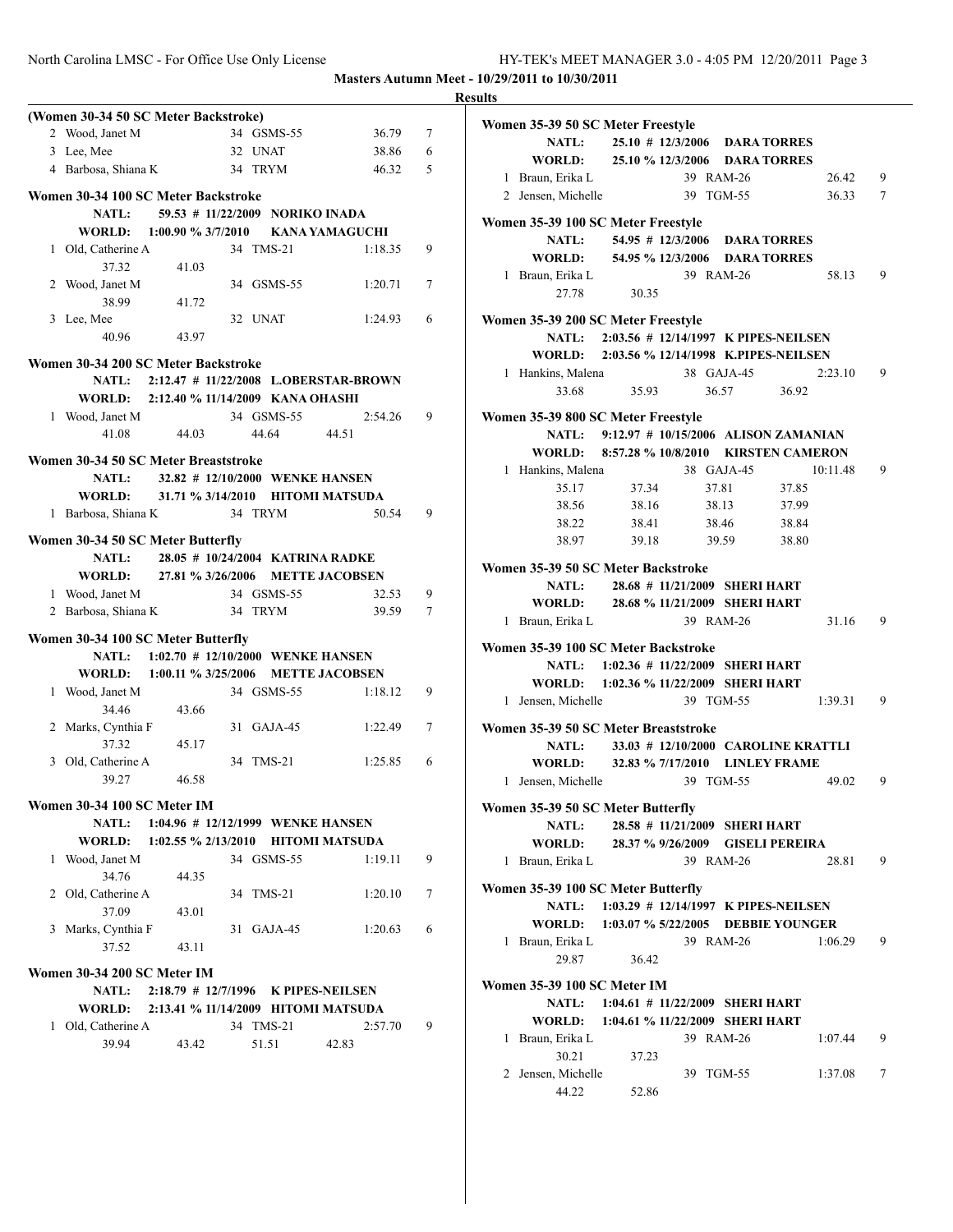|         |                                    |                                             |                    |                        |          |                | res |
|---------|------------------------------------|---------------------------------------------|--------------------|------------------------|----------|----------------|-----|
|         | Women 40-44 50 SC Meter Freestyle  |                                             |                    |                        |          |                |     |
|         | NATL:                              | 26.66 # 12/7/1996 S NEILSON-BELL            |                    |                        |          |                |     |
|         | <b>WORLD:</b>                      | 26.40 % 3/8/2008 MARIKA JOHANSSON           |                    |                        |          |                |     |
|         | 1 Hart, Sheri L                    |                                             | 40 GAJA-45         |                        | 27.10    | 9              |     |
|         | 2 Bodin, Sarah                     |                                             | 42 FMS             |                        | 33.58    | 7              |     |
|         | 3 Bear, Shelley                    |                                             | 44 SAM-33          |                        | 34.57    | 6              |     |
|         | 4 Johnson, Terri L                 |                                             | 44 SLAM-22         |                        | 36.88    | 5              |     |
|         | 5 Casper, Juliet M                 |                                             | 44 GSMS-55         |                        | 44.41    | $\overline{4}$ |     |
|         |                                    |                                             |                    |                        |          |                |     |
|         | Women 40-44 100 SC Meter Freestyle |                                             |                    |                        |          |                |     |
|         | NATL:                              | 57.55 # 11/16/2008 S VON DER LIPPE          |                    |                        |          |                |     |
|         | <b>WORLD:</b>                      | 57.55 % 11/16/2008 S.VON DER LIPPE          |                    |                        |          |                |     |
| 1       | Rhodes, JerrieLynn                 |                                             | 44 MAC-12          |                        | 1:12.39  | 9              |     |
|         | 34.36                              | 38.03                                       |                    |                        |          |                |     |
|         | 2 Bear, Shelley                    |                                             | 44 SAM-33          |                        | 1:18.22  | 7              |     |
|         | 3 Johnson, Terri L                 |                                             | 44 SLAM-22         |                        | 1:21.75  | 6              |     |
|         | 39.58                              | 42.17                                       |                    |                        |          |                |     |
|         | 4 Casper, Juliet M                 |                                             | 44 GSMS-55         |                        | 1:51.04  | 5              |     |
|         | 52.13                              | 58.91                                       |                    |                        |          |                |     |
|         | Women 40-44 200 SC Meter Freestyle |                                             |                    |                        |          |                |     |
|         | <b>NATL:</b>                       | 2:05.26 # 12/14/2003 K PIPES-NEILSEN        |                    |                        |          |                |     |
|         |                                    | WORLD: 2:05.26 % 12/14/2003 K.PIPES-NEILSEN |                    |                        |          |                |     |
|         | --- Bodin, Sarah                   |                                             | 42 FMS             |                        | DQ       |                |     |
|         | 37.82                              | 41.70                                       | 43.36              | 42.52                  |          |                |     |
|         |                                    |                                             |                    |                        |          |                |     |
|         | Women 40-44 400 SC Meter Freestyle |                                             |                    |                        |          |                |     |
|         |                                    | NATL: 4:21.75 # 12/14/2003 K PIPES-NEILSEN  |                    |                        |          |                |     |
|         | <b>WORLD:</b>                      | 4:21.75 % 12/14/2003 K.PIPES-NEILSEN        |                    |                        |          |                |     |
|         | *1 Rhodes, JerrieLynn              |                                             | 44 MAC-12          |                        | 5:56.10  | 9              |     |
|         | 39.23                              | 42.30                                       | 44.11              | 45.00                  |          |                |     |
|         | 46.10                              | 47.47                                       | 46.28              | 45.61                  |          |                |     |
| $*_{1}$ | Bear, Shelley                      |                                             | 44 SAM-33          |                        | 6:02.73  | 9              |     |
|         | 40.04                              | 46.03                                       | 46.76              | 46.52                  |          |                |     |
|         | 46.46                              | 46.54                                       | 46.23<br>40 MAC-12 | 44.15                  | 6:14.79  |                |     |
|         | 2 Carter, Eddie C                  |                                             |                    |                        |          | 7              |     |
|         | 41.38<br>48.35                     | 47.17<br>48.77                              | 49.16<br>47.45     | 48.37<br>44.14         |          |                |     |
| 3       | Johnson, Terri L                   |                                             | 44 SLAM-22         |                        | 6:31.69  | 6              |     |
|         |                                    | 47.75                                       | 49.25              | 49.53                  |          |                |     |
|         | 43.45<br>49.57                     | 50.81                                       | 51.44              | 49.89                  |          |                |     |
|         |                                    |                                             |                    |                        |          |                |     |
|         | Women 40-44 800 SC Meter Freestyle |                                             |                    |                        |          |                |     |
|         | <b>NATL:</b>                       | 9:09.71 # 6/20/2003 K PIPES-NEILSEN         |                    |                        |          |                |     |
|         | <b>WORLD:</b>                      | $9:09.71\%$ 6/20/2003                       |                    | <b>K.PIPES-NEILSEN</b> |          |                |     |
| 1       | Carter, Eddie C                    |                                             | 40 MAC-12          |                        | 12:42.89 | 9              |     |
|         | 42.30                              | 47.53                                       | 48.40              | 48.35                  |          |                |     |
|         | 48.39                              | 48.22                                       | 48.18              | 48.21                  |          |                |     |
|         | 47.56                              | 47.74                                       | 49.41              | 49.42                  |          |                |     |
|         | 49.01                              | 48.13                                       | 47.55              | 44.49                  |          |                |     |
|         |                                    |                                             |                    |                        |          |                |     |
|         |                                    |                                             |                    |                        |          |                |     |
|         |                                    |                                             |                    |                        |          |                |     |
|         |                                    |                                             |                    |                        |          |                |     |
|         |                                    |                                             |                    |                        |          |                |     |
|         |                                    |                                             |                    |                        |          |                |     |
|         |                                    |                                             |                    |                        |          |                |     |
|         |                                    |                                             |                    |                        |          |                |     |
|         |                                    |                                             |                    |                        |          |                |     |
|         |                                    |                                             |                    |                        |          |                |     |

|   | Women 40-44 1500 SC Meter Freestyle                                                                                                                                                                                                                                                                                                                                                                                                                                                                                                                                                                                                                                                                                                                                                                     |                                      |         |                   |                                    |          |       |
|---|---------------------------------------------------------------------------------------------------------------------------------------------------------------------------------------------------------------------------------------------------------------------------------------------------------------------------------------------------------------------------------------------------------------------------------------------------------------------------------------------------------------------------------------------------------------------------------------------------------------------------------------------------------------------------------------------------------------------------------------------------------------------------------------------------------|--------------------------------------|---------|-------------------|------------------------------------|----------|-------|
|   | NATL:                                                                                                                                                                                                                                                                                                                                                                                                                                                                                                                                                                                                                                                                                                                                                                                                   | 17:35.49 # 1/16/2010 ALISON ZAMANIAN |         |                   |                                    |          |       |
|   | WORLD:                                                                                                                                                                                                                                                                                                                                                                                                                                                                                                                                                                                                                                                                                                                                                                                                  | 17:35.49 % 1/16/2010                 |         |                   | <b>ALISON ZAMANIAN</b>             |          |       |
| 1 | Henry, Angela                                                                                                                                                                                                                                                                                                                                                                                                                                                                                                                                                                                                                                                                                                                                                                                           |                                      | 42 HPSC |                   |                                    | 28:38.26 | 9     |
|   | 51.74                                                                                                                                                                                                                                                                                                                                                                                                                                                                                                                                                                                                                                                                                                                                                                                                   | 56.18                                | 56.44   |                   | 58.26                              |          |       |
|   | 57.45                                                                                                                                                                                                                                                                                                                                                                                                                                                                                                                                                                                                                                                                                                                                                                                                   | 56.86                                | 57.47   |                   |                                    |          |       |
|   |                                                                                                                                                                                                                                                                                                                                                                                                                                                                                                                                                                                                                                                                                                                                                                                                         | 58.13                                | 56.48   |                   | 58.71                              |          |       |
|   | 57.09                                                                                                                                                                                                                                                                                                                                                                                                                                                                                                                                                                                                                                                                                                                                                                                                   | 57.81                                | 57.99   |                   |                                    |          |       |
|   |                                                                                                                                                                                                                                                                                                                                                                                                                                                                                                                                                                                                                                                                                                                                                                                                         | 57.52                                | 57.86   |                   | 58.18                              |          |       |
|   | 57.71                                                                                                                                                                                                                                                                                                                                                                                                                                                                                                                                                                                                                                                                                                                                                                                                   | 59.17                                | 57.77   |                   | 57.75                              |          |       |
|   |                                                                                                                                                                                                                                                                                                                                                                                                                                                                                                                                                                                                                                                                                                                                                                                                         |                                      | 57.20   |                   | 57.20                              |          |       |
|   | 57.89                                                                                                                                                                                                                                                                                                                                                                                                                                                                                                                                                                                                                                                                                                                                                                                                   | 58.45                                | 56.42   |                   | 57.01                              |          | 52.34 |
|   | Women 40-44 50 SC Meter Backstroke                                                                                                                                                                                                                                                                                                                                                                                                                                                                                                                                                                                                                                                                                                                                                                      |                                      |         |                   |                                    |          |       |
|   | <b>NATL:</b>                                                                                                                                                                                                                                                                                                                                                                                                                                                                                                                                                                                                                                                                                                                                                                                            | $30.72$ # 12/6/2009                  |         | <b>JODY SMITH</b> |                                    |          |       |
|   | <b>WORLD:</b>                                                                                                                                                                                                                                                                                                                                                                                                                                                                                                                                                                                                                                                                                                                                                                                           |                                      |         |                   | 30.00 % 4/18/2009 CINDY MABEE      |          |       |
|   | 1 Rhodes, JerrieLynn                                                                                                                                                                                                                                                                                                                                                                                                                                                                                                                                                                                                                                                                                                                                                                                    |                                      |         | 44 MAC-12         |                                    | 40.49    | 9     |
|   | 2 Bear, Shelley                                                                                                                                                                                                                                                                                                                                                                                                                                                                                                                                                                                                                                                                                                                                                                                         |                                      |         | 44 SAM-33         |                                    | 42.61    | 7     |
|   | 3 Casper, Juliet M                                                                                                                                                                                                                                                                                                                                                                                                                                                                                                                                                                                                                                                                                                                                                                                      |                                      |         | 44 GSMS-55        |                                    | 54.43    | 6     |
|   |                                                                                                                                                                                                                                                                                                                                                                                                                                                                                                                                                                                                                                                                                                                                                                                                         |                                      |         |                   |                                    |          |       |
|   | Women 40-44 100 SC Meter Backstroke                                                                                                                                                                                                                                                                                                                                                                                                                                                                                                                                                                                                                                                                                                                                                                     |                                      |         |                   |                                    |          |       |
|   | <b>NATL:</b>                                                                                                                                                                                                                                                                                                                                                                                                                                                                                                                                                                                                                                                                                                                                                                                            | $1:05.43 \# 6/16/2002$               |         |                   | <b>K PIPES-NEILSEN</b>             |          |       |
|   | <b>WORLD:</b>                                                                                                                                                                                                                                                                                                                                                                                                                                                                                                                                                                                                                                                                                                                                                                                           | $1:04.63 \% 4/18/2009$               |         |                   | <b>CINDY MABEE</b>                 |          |       |
| 1 | Hart, Sheri L                                                                                                                                                                                                                                                                                                                                                                                                                                                                                                                                                                                                                                                                                                                                                                                           |                                      |         | 40 GAJA-45        |                                    | 1:03.48% | 9     |
|   | 30.78                                                                                                                                                                                                                                                                                                                                                                                                                                                                                                                                                                                                                                                                                                                                                                                                   | 32.70                                |         |                   |                                    |          |       |
|   | 2 Casper, Juliet M                                                                                                                                                                                                                                                                                                                                                                                                                                                                                                                                                                                                                                                                                                                                                                                      |                                      |         | 44 GSMS-55        |                                    | 2:07.47  | 7     |
|   | 1:01.02                                                                                                                                                                                                                                                                                                                                                                                                                                                                                                                                                                                                                                                                                                                                                                                                 | 1:06.45                              |         |                   |                                    |          |       |
|   | Women 40-44 50 SC Meter Breaststroke                                                                                                                                                                                                                                                                                                                                                                                                                                                                                                                                                                                                                                                                                                                                                                    |                                      |         |                   |                                    |          |       |
|   | <b>NATL:</b>                                                                                                                                                                                                                                                                                                                                                                                                                                                                                                                                                                                                                                                                                                                                                                                            |                                      |         |                   | 32.29 # 11/22/2009 S VON DER LIPPE |          |       |
|   | WORLD:                                                                                                                                                                                                                                                                                                                                                                                                                                                                                                                                                                                                                                                                                                                                                                                                  |                                      |         |                   | 32.29 % 11/22/2009 S.VON DER LIPPE |          |       |
|   | 1 Bear, Shelley                                                                                                                                                                                                                                                                                                                                                                                                                                                                                                                                                                                                                                                                                                                                                                                         |                                      |         | 44 SAM-33         |                                    | 43.89    | 9     |
|   | 2 Carter, Eddie C                                                                                                                                                                                                                                                                                                                                                                                                                                                                                                                                                                                                                                                                                                                                                                                       |                                      |         | 40 MAC-12         |                                    | 48.13    | 7     |
|   | 3 Casper, Juliet M                                                                                                                                                                                                                                                                                                                                                                                                                                                                                                                                                                                                                                                                                                                                                                                      |                                      |         | 44 GSMS-55        |                                    | 57.78    | 6     |
|   |                                                                                                                                                                                                                                                                                                                                                                                                                                                                                                                                                                                                                                                                                                                                                                                                         |                                      |         |                   |                                    |          |       |
|   |                                                                                                                                                                                                                                                                                                                                                                                                                                                                                                                                                                                                                                                                                                                                                                                                         |                                      |         |                   |                                    |          |       |
|   |                                                                                                                                                                                                                                                                                                                                                                                                                                                                                                                                                                                                                                                                                                                                                                                                         |                                      |         |                   |                                    |          |       |
|   | WORLD:                                                                                                                                                                                                                                                                                                                                                                                                                                                                                                                                                                                                                                                                                                                                                                                                  |                                      |         |                   |                                    |          |       |
| 1 |                                                                                                                                                                                                                                                                                                                                                                                                                                                                                                                                                                                                                                                                                                                                                                                                         |                                      |         |                   |                                    | 1:36.33  | 9     |
|   | 45.85                                                                                                                                                                                                                                                                                                                                                                                                                                                                                                                                                                                                                                                                                                                                                                                                   |                                      |         |                   |                                    |          |       |
|   |                                                                                                                                                                                                                                                                                                                                                                                                                                                                                                                                                                                                                                                                                                                                                                                                         |                                      |         |                   |                                    | 1:44.21  | 7     |
|   | 49.80                                                                                                                                                                                                                                                                                                                                                                                                                                                                                                                                                                                                                                                                                                                                                                                                   |                                      |         |                   |                                    |          |       |
|   |                                                                                                                                                                                                                                                                                                                                                                                                                                                                                                                                                                                                                                                                                                                                                                                                         |                                      |         |                   |                                    | 1:59.53  | 6     |
|   | 57.33                                                                                                                                                                                                                                                                                                                                                                                                                                                                                                                                                                                                                                                                                                                                                                                                   |                                      |         |                   |                                    |          |       |
|   |                                                                                                                                                                                                                                                                                                                                                                                                                                                                                                                                                                                                                                                                                                                                                                                                         |                                      |         |                   |                                    | 2:15.35  | 5     |
|   | 1:05.26                                                                                                                                                                                                                                                                                                                                                                                                                                                                                                                                                                                                                                                                                                                                                                                                 |                                      |         |                   |                                    |          |       |
|   |                                                                                                                                                                                                                                                                                                                                                                                                                                                                                                                                                                                                                                                                                                                                                                                                         |                                      |         |                   |                                    |          |       |
|   |                                                                                                                                                                                                                                                                                                                                                                                                                                                                                                                                                                                                                                                                                                                                                                                                         |                                      |         |                   |                                    |          |       |
|   |                                                                                                                                                                                                                                                                                                                                                                                                                                                                                                                                                                                                                                                                                                                                                                                                         |                                      |         |                   |                                    |          |       |
|   | Women 40-44 100 SC Meter Breaststroke<br>NATL: 1:10.55 # 12/2/2007 S VON DER LIPPE<br>1:10.55 % 12/2/2007 S.VON DER LIPPE<br>44 SAM-33<br>Bear, Shelley<br>50.48<br>2 Carter, Eddie C<br>40 MAC-12<br>54.41<br>3 Henry, Angela<br>42 HPSC<br>1:02.20<br>4<br>Casper, Juliet M<br>44 GSMS-55<br>1:10.09<br>Women 40-44 200 SC Meter Breaststroke<br>2:32.37 # 11/16/2008 S VON DER LIPPE<br><b>NATL:</b><br><b>WORLD:</b><br>2:32.37 % 11/16/2008 S.VON DER LIPPE<br>40 MAC-12<br>Carter, Eddie C<br>3:45.43<br>9<br>$\mathbf{1}$<br>51.07<br>57.14<br>1:00.11<br>57.11<br>2 Casper, Juliet M<br>44 GSMS-55<br>4:42.73<br>7<br>1:04.47<br>1:14.34<br>1:13.68<br>1:10.24<br>Women 40-44 50 SC Meter Butterfly<br>28.21 # 12/11/2005 S VON DER LIPPE<br><b>NATL:</b><br>28.21 % 12/11/2005 S.VON DER LIPPE |                                      |         |                   |                                    |          |       |
|   |                                                                                                                                                                                                                                                                                                                                                                                                                                                                                                                                                                                                                                                                                                                                                                                                         |                                      |         |                   |                                    |          |       |
|   |                                                                                                                                                                                                                                                                                                                                                                                                                                                                                                                                                                                                                                                                                                                                                                                                         |                                      |         |                   |                                    |          |       |
|   |                                                                                                                                                                                                                                                                                                                                                                                                                                                                                                                                                                                                                                                                                                                                                                                                         |                                      |         |                   |                                    |          |       |
|   |                                                                                                                                                                                                                                                                                                                                                                                                                                                                                                                                                                                                                                                                                                                                                                                                         |                                      |         |                   |                                    |          |       |
|   |                                                                                                                                                                                                                                                                                                                                                                                                                                                                                                                                                                                                                                                                                                                                                                                                         |                                      |         |                   |                                    |          |       |
|   |                                                                                                                                                                                                                                                                                                                                                                                                                                                                                                                                                                                                                                                                                                                                                                                                         |                                      |         |                   |                                    |          |       |
|   | WORLD:                                                                                                                                                                                                                                                                                                                                                                                                                                                                                                                                                                                                                                                                                                                                                                                                  |                                      |         |                   |                                    |          |       |
| 1 | Rhodes, JerrieLynn                                                                                                                                                                                                                                                                                                                                                                                                                                                                                                                                                                                                                                                                                                                                                                                      |                                      |         | 44 MAC-12         |                                    | 38.04    | 9     |
| 2 | Bear, Shelley                                                                                                                                                                                                                                                                                                                                                                                                                                                                                                                                                                                                                                                                                                                                                                                           |                                      |         | 44 SAM-33         |                                    | 38.42    | 7     |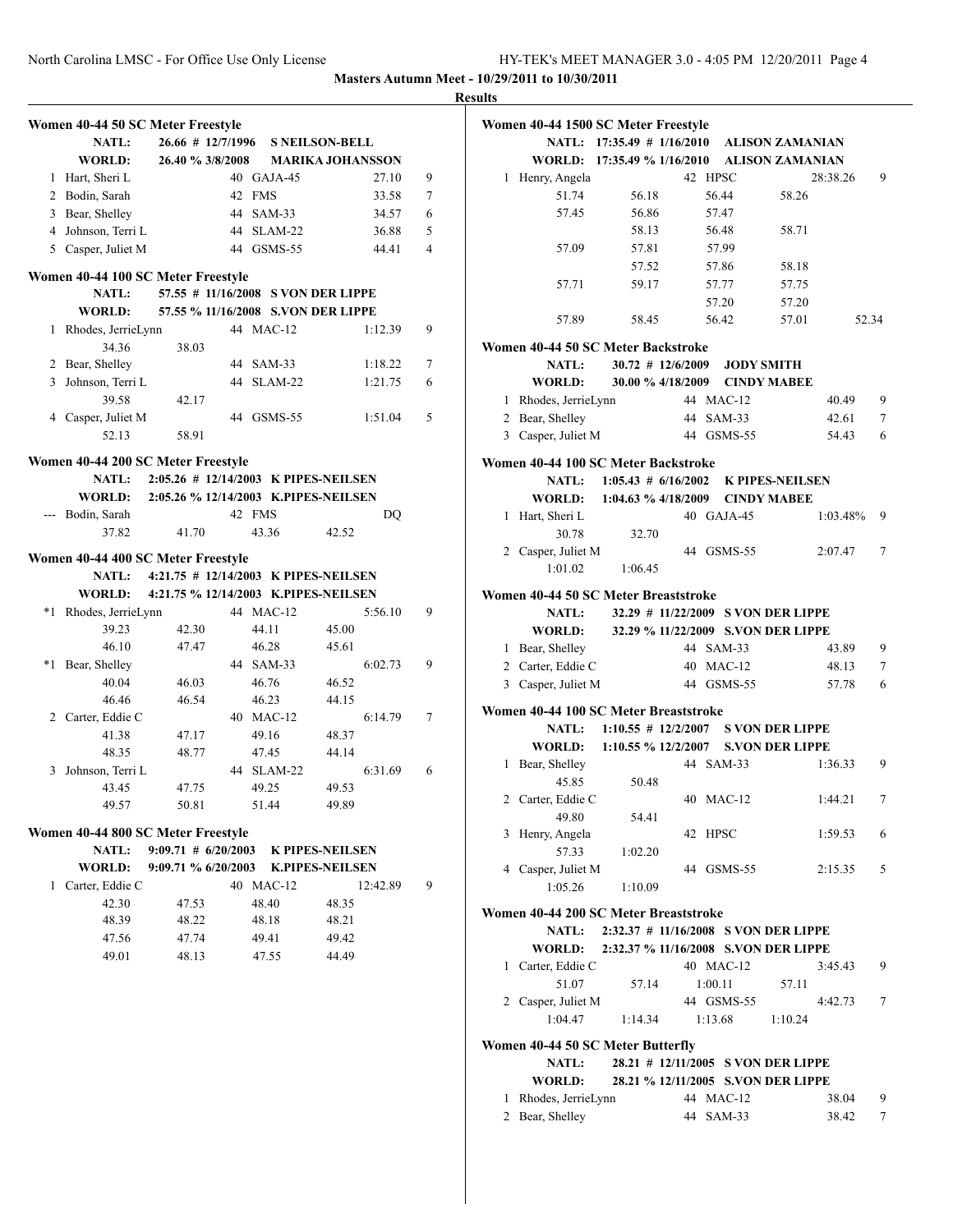**Masters Autumn Meet - 10/29/2011 to 10/30/2011**

| (Women 40-44 50 SC Meter Butterfly) |                                          |                        |                | Women 45-49 400 SC Meter Freestyle  |                                           |            |                        |   |
|-------------------------------------|------------------------------------------|------------------------|----------------|-------------------------------------|-------------------------------------------|------------|------------------------|---|
| 3 Carter, Eddie C                   | 40 MAC-12                                | 39.99                  | 6              | <b>NATL:</b>                        | $4:25.34 \# 5/16/2009$                    |            | <b>K PIPES-NEILSEN</b> |   |
| 4 Casper, Juliet M                  | 44 GSMS-55                               | 1:01.00                | 5              | WORLD:                              | 4:25.34 % 5/16/2009                       |            | <b>K.PIPES-NEILSEN</b> |   |
| Women 40-44 100 SC Meter Butterfly  |                                          |                        |                | 1 Elias-Williams, Maria L           |                                           | 47 GSMS-55 | 4:59.36                | 9 |
| NATL:                               | $1:01.70$ # $11/21/2009$ S VON DER LIPPE |                        |                | 33.74                               | 36.78                                     | 37.61      | 38.28                  |   |
| WORLD:                              | 1:01.70 % 11/21/2009 S.VON DER LIPPE     |                        |                | 38.36                               | 38.52                                     | 38.73      | 37.34                  |   |
| 1 Bodin, Sarah                      | 42 FMS                                   | 1:25.83                | 9              | 2 Countryman, Marianne              |                                           | 47 GAJA-45 | 5:20.98                | 7 |
| 39.91                               |                                          |                        |                | 34.89                               | 38.84                                     | 40.39      | 41.40                  |   |
| 2 Henry, Angela                     | 45.92<br>42 HPSC                         | 1:56.45                | $\tau$         | 41.35                               | 41.66                                     | 41.95      | 40.50                  |   |
| 1:02.29                             |                                          |                        |                | 3 Dore, Mary G                      |                                           | 48 MAC-12  | 5:24.63                | 6 |
| 54.16                               |                                          |                        |                | 38.22                               | 41.12                                     | 42.19      | 42.17                  |   |
| Women 40-44 100 SC Meter IM         |                                          |                        |                | 41.32                               | 40.47                                     | 40.04      | 39.10                  |   |
| <b>NATL:</b>                        | $1:04.25$ # $11/16/2008$ S VON DER LIPPE |                        |                |                                     |                                           |            |                        |   |
| WORLD:                              | 1:04.25 % 11/16/2008 S.VON DER LIPPE     |                        |                | Women 45-49 800 SC Meter Freestyle  |                                           |            |                        |   |
| 1 Hart, Sheri L                     | 40 GAJA-45                               | 1:06.91                | 9              | NATL:                               | $9:11.37 \# 5/15/2009$                    |            | <b>K PIPES-NEILSEN</b> |   |
| 30.10                               | 36.81                                    |                        |                | WORLD:                              | 9:11.37 % 5/15/2009                       |            | <b>K.PIPES-NEILSEN</b> |   |
| 2 Bodin, Sarah                      | 42 FMS                                   | 1:24.89                | $\tau$         | 1 Elias-Williams, Maria L           |                                           | 47 GSMS-55 | 10:06.36               | 9 |
| 39.64                               | 45.25                                    |                        |                | 33.65                               | 36.46                                     | 37.38      | 38.01                  |   |
| 3 Bear, Shelley                     | 44 SAM-33                                | 1:26.76                | 6              | 38.11                               | 38.41                                     | 38.33      | 38.59                  |   |
| 4 Carter, Eddie C                   | 40 MAC-12                                | 1:32.01                | 5              | 39.21                               | 38.56                                     | 38.68      | 38.68                  |   |
| 42.29                               | 49.72                                    |                        |                | 38.49                               | 38.47                                     | 38.35      | 36.98                  |   |
| 5 Casper, Juliet M                  | 44 GSMS-55                               | 2:01.51                | $\overline{4}$ | 2 Dore, Mary G                      |                                           | 48 MAC-12  | 11:11.77               | 7 |
| 58.62<br>1:02.89                    |                                          |                        |                | 38.24                               | 41.94                                     | 43.51      | 42.72                  |   |
|                                     |                                          |                        |                | 43.03                               | 43.33                                     | 41.99      | 42.71                  |   |
| Women 40-44 200 SC Meter IM         |                                          |                        |                | 41.77                               | 42.34                                     | 42.18      | 42.65                  |   |
| NATL:                               | 2:19.21 # 12/2/2007 S VON DER LIPPE      |                        |                | 41.87                               | 41.89                                     | 41.26      | 40.34                  |   |
| WORLD:                              | 2:19.21 % 12/2/2007 S.VON DER LIPPE      |                        |                |                                     |                                           |            |                        |   |
| 1 Henry, Angela                     | 42 HPSC                                  | 3:55.74                | 9              | Women 45-49 1500 SC Meter Freestyle |                                           |            |                        |   |
| 51.00<br>1:00.30                    | 1:07.95                                  | 56.49                  |                |                                     | NATL: 17:50.64 # 10/10/2004 SHEIM-BOWEN   |            |                        |   |
| Women 45-49 50 SC Meter Freestyle   |                                          |                        |                |                                     | WORLD: 17:46.32 % 5/18/2007 LYNN MARSHALL |            |                        |   |
| NATL:                               | $27.09$ # $12/2/2007$                    | K PIPES-NEILSEN        |                | 1 Countryman, Marianne              |                                           | 47 GAJA-45 | 20:49.76               | 9 |
| WORLD:                              | 26.59 % 4/14/2011                        | <b>EDITH OTTERMANN</b> |                | 37.45                               | 42.34                                     | 40.46      | 42.29                  |   |
| 1 Elias-Williams, Maria L           | 47 GSMS-55                               | 30.67                  | 9              | 42.49                               | 42.69                                     | 42.43      | 42.69                  |   |
| 2 Dore, Mary G                      | 48 MAC-12                                | 32.05                  | $\tau$         | 42.54                               | 42.20                                     | 42.36      | 42.21                  |   |
| 3 Countryman, Marianne              | 47 GAJA-45                               | 32.40                  | 6              | 41.81                               | 41.81                                     | 41.44      | 41.34                  |   |
| 4 Fuss, Karen K                     | 45 GSMS-55                               | 32.61                  | 5              | 41.52                               | 41.75                                     | 41.65      | 41.82                  |   |
|                                     |                                          |                        |                | 42.01                               | 41.53                                     | 41.70      | 41.66                  |   |
| Women 45-49 100 SC Meter Freestyle  |                                          |                        |                | 41.85                               | 41.93                                     | 41.19      | 41.38                  |   |
| <b>NATL:</b>                        | $58.61$ # 12/2/2007                      | <b>K PIPES-NEILSEN</b> |                | 41.40                               | 39.82                                     |            |                        |   |
| WORLD:                              | 58.61 % 12/2/2007                        | <b>K.PIPES-NEILSEN</b> |                |                                     |                                           |            |                        |   |
| 1 Elias-Williams, Maria L           | 47 GSMS-55                               | 1:05.74                | 9              | Women 45-49 50 SC Meter Backstroke  |                                           |            |                        |   |
| 31.50                               | 34.24                                    |                        |                | NATL:                               | $30.58$ # 12/2/2007                       |            | <b>K PIPES-NEILSEN</b> |   |
| 2 Dore, Mary G                      | 48 MAC-12                                | 1:10.09                | 7              | WORLD:                              | 30.31 % 3/1/2009                          |            | <b>K.PIPES-NEILSEN</b> |   |
| 3 Countryman, Marianne              | 47 GAJA-45                               | 1:10.63                | 6              | 1 Kellinger, Jenny M                |                                           | 49 VMST-12 | 39.48                  | 9 |
| 4 Fuss, Karen K                     | 45 GSMS-55                               | 1:14.80                | 5              | 2 Countryman, Marianne              |                                           | 47 GAJA-45 | 39.65                  | 7 |
| 35.43                               | 39.37                                    |                        |                | 3 Fuss, Karen K                     |                                           | 45 GSMS-55 | 43.46                  | 6 |
|                                     |                                          |                        |                | Women 45-49 100 SC Meter Backstroke |                                           |            |                        |   |
| Women 45-49 200 SC Meter Freestyle  |                                          |                        |                | <b>NATL:</b>                        | $1:04.79$ # 5/16/2009                     |            | <b>K PIPES-NEILSEN</b> |   |
| <b>NATL:</b>                        | $2:05.94$ # 12/2/2007                    | <b>K PIPES-NEILSEN</b> |                | WORLD:                              | 1:04.46 % 2/27/2009                       |            | <b>K.PIPES-NEILSEN</b> |   |
| WORLD:                              | 2:05.94 % 12/2/2007                      | <b>K.PIPES-NEILSEN</b> |                | 1 Countryman, Marianne              |                                           | 47 GAJA-45 | 1:27.10                | 9 |
| 1 Elias-Williams, Maria L           | 47 GSMS-55                               | 2:20.61                | 9              | 41.75                               |                                           |            |                        |   |
| 32.48                               | 36.33<br>35.30                           | 36.50                  |                |                                     | 45.35                                     |            |                        |   |
| 2 Dore, Mary G                      | 48 MAC-12                                | 2:31.98                | $\tau$         | Women 45-49 200 SC Meter Backstroke |                                           |            |                        |   |
| 35.75                               | 39.30<br>39.50                           | 37.43                  |                | <b>NATL:</b>                        | $2:18.95 \# 5/15/2009$                    |            | <b>K PIPES-NEILSEN</b> |   |
| 3 Countryman, Marianne              | 47 GAJA-45                               | 2:32.77                | 6              | WORLD:                              | $2:18.15 \% 2/26/2009$                    |            | <b>K.PIPES-NEILSEN</b> |   |
| 34.87                               | 40.15<br>38.63                           | 39.12                  |                | 1 Gillman, Regina M                 |                                           | 45 SLAM-22 | 3:04.08                | 9 |
|                                     |                                          |                        |                | 45.45                               | 46.57                                     | 47.39      | 44.67                  |   |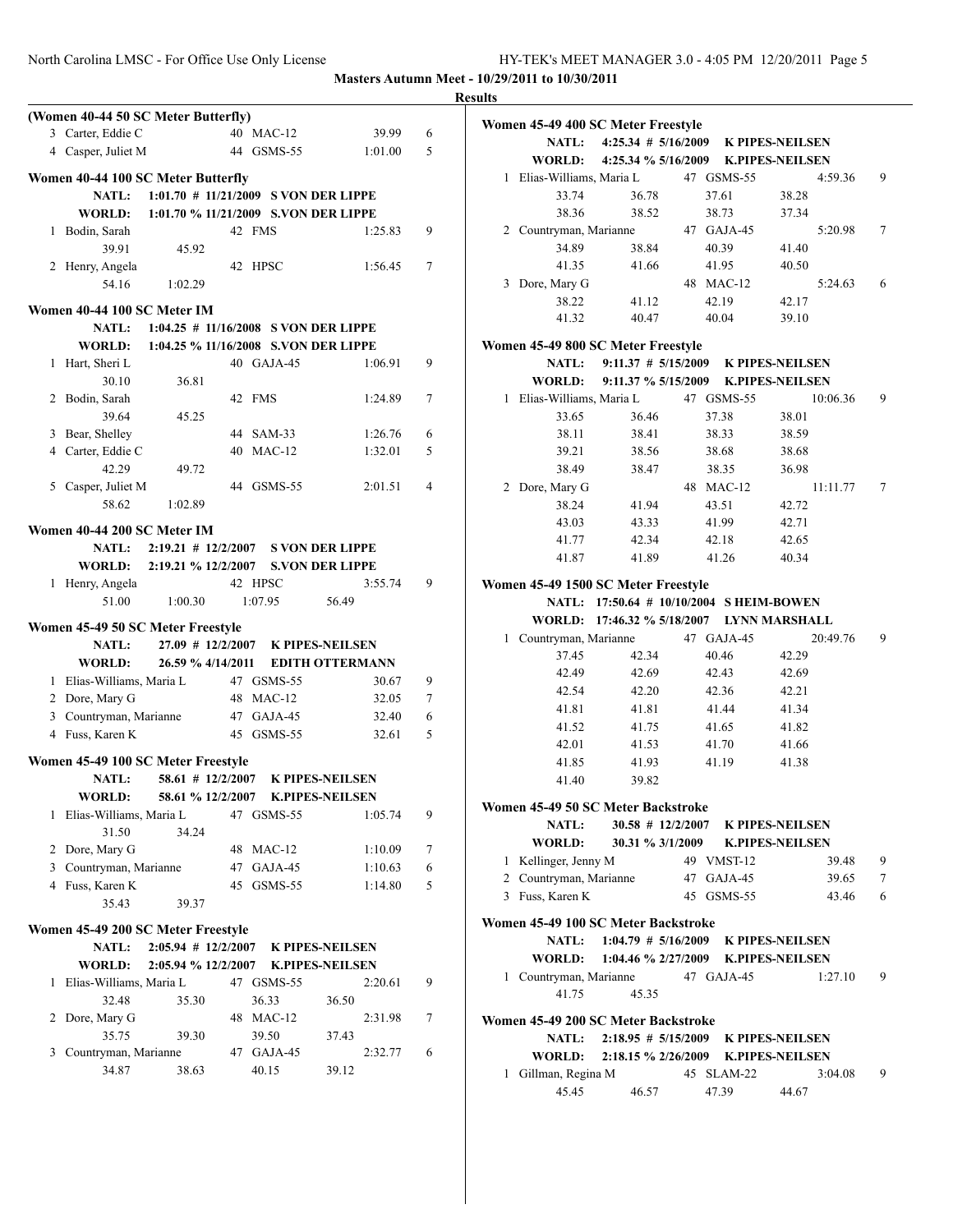|   |                                                           |                                    |         |                |        | <b>Results</b> |
|---|-----------------------------------------------------------|------------------------------------|---------|----------------|--------|----------------|
|   | Women 45-49 50 SC Meter Breaststroke                      |                                    |         |                |        | Wo             |
|   | <b>NATL:</b>                                              | 33.82 # 10/10/2010 S VON DER LIPPE |         |                |        |                |
|   | <b>WORLD:</b>                                             | 33.82 % 10/10/2010 S.VON DER LIPPE |         |                |        |                |
|   | 1 Elias-Williams, Maria L                                 | 47 GSMS-55                         |         | 40.67          | 9      |                |
|   | 2 Gillman, Regina M                                       | 45 SLAM-22                         |         | 41.33          | 7      |                |
|   | 3 Fuss, Karen K                                           | 45 GSMS-55                         |         | 45.41          | 6      |                |
|   | 4 Glaeser, Colette M                                      | 48 MAC-12                          |         | 49.43          | 5      |                |
|   | Women 45-49 100 SC Meter Breaststroke                     |                                    |         |                |        |                |
|   | NATL: 1:13.30 # 10/10/2010 S VON DER LIPPE                |                                    |         |                |        |                |
|   | WORLD: 1:13.30 % 10/10/2010 S.VON DER LIPPE               |                                    |         |                |        | Wo             |
|   | 1 Elias-Williams, Maria L                                 | 47 GSMS-55                         |         | 1:29.93        | 9      |                |
|   | 42.74<br>47.19                                            |                                    |         |                |        |                |
|   | 2 Gillman, Regina M                                       | 45 SLAM-22                         |         | 1:30.41        | 7      |                |
|   | 42.93<br>47.48                                            |                                    |         |                |        |                |
|   | 3 Fuss, Karen K                                           | 45 GSMS-55                         |         | 1:47.87        | 6      |                |
|   | 50.99<br>56.88                                            |                                    |         |                |        |                |
|   | Women 45-49 200 SC Meter Breaststroke                     |                                    |         |                |        |                |
|   | NATL: 2:42.10 # 10/7/2007 CAROLINE KRATTLI                |                                    |         |                |        |                |
|   | WORLD: 2:38.00 % 11/21/2010 S.VON DER LIPPE               |                                    |         |                |        |                |
|   | 1 Gillman, Regina M                                       | 45 SLAM-22                         |         | 3:08.83        | 9      |                |
|   | 44.46<br>47.93                                            | 48.18                              | 48.26   |                |        |                |
| 2 | Fuss, Karen K                                             | 45 GSMS-55                         |         | 3:53.36        | 7      | Wo             |
|   | 53.30<br>58.71                                            | 1:00.34                            | 1:01.01 |                |        |                |
|   | --- Glaeser, Colette M                                    | 48 MAC-12                          |         | DQ             |        |                |
|   | 49.64<br>52.90                                            | 48.24                              |         |                |        |                |
|   |                                                           |                                    |         |                |        |                |
|   | Women 45-49 50 SC Meter Butterfly                         |                                    |         |                |        |                |
|   | NATL: 28.84 # 10/10/2010 S VON DER LIPPE<br><b>WORLD:</b> | 28.84 % 10/10/2010 S.VON DER LIPPE |         |                |        |                |
|   |                                                           |                                    |         |                |        |                |
|   | 1 Elias-Williams, Maria L<br>2 Countryman, Marianne       | 47 GSMS-55<br>47 GAJA-45           |         | 34.58<br>35.37 | 9<br>7 | Wo             |
|   | 3 Kellinger, Jenny M                                      | 49 VMST-12                         |         | 36.52          | 6      |                |
|   | --- Fuss, Karen K                                         | 45 GSMS-55                         |         | DQ             |        |                |
|   |                                                           |                                    |         |                |        |                |
|   | Women 45-49 100 SC Meter Butterfly                        |                                    |         |                |        |                |
|   | NATL: 1:03.96 # 12/12/2009 K PIPES-NEILSEN                |                                    |         |                |        |                |
|   | WORLD: 1:03.47 % 11/20/2010 S.VON DER LIPPE               |                                    |         |                |        |                |
|   | 1 Countryman, Marianne 47 GAJA-45                         |                                    |         | 1:18.59        | 9      |                |
|   | 36.43<br>42.16                                            |                                    |         |                |        |                |
|   | 2 Glaeser, Colette M                                      | 48 MAC-12                          |         | 2:21.52        | 7      |                |
|   | 1:01.09<br>1:20.43                                        |                                    |         |                |        |                |
|   | Women 45-49 200 SC Meter Butterfly                        |                                    |         |                |        |                |
|   | 2:23.18 # 12/13/2009 K PIPES-NEILSEN<br><b>NATL:</b>      |                                    |         |                |        | Wo             |
|   | WORLD: 2:23.18 % 12/13/2009 K.PIPES-NEILSEN               |                                    |         |                |        |                |
|   | 1 Dore, Mary G                                            | 48 MAC-12                          |         | 3:07.55        | 9      |                |
|   | 43.01<br>48.05                                            | 48.95                              | 47.54   |                |        |                |
|   | Women 45-49 100 SC Meter IM                               |                                    |         |                |        |                |
|   | NATL: 1:05.75 # 12/12/2009 K PIPES-NEILSEN                |                                    |         |                |        |                |
|   | WORLD: 1:05.61 % 2/26/2009 K.PIPES-NEILSEN                |                                    |         |                |        |                |
|   | 1 Gillman, Regina M                                       | 45 SLAM-22                         |         | 1:22.10        | 9      |                |
|   | 38.52<br>43.58                                            |                                    |         |                |        |                |
| 2 | Fuss, Karen K                                             | 45 GSMS-55                         |         | 1:29.67        | 7      |                |
|   | 41.93<br>47.74                                            |                                    |         |                |        |                |
|   | 3 Glaeser, Colette M                                      | 48 MAC-12                          |         | 1:56.39        | 6      |                |

|                                                                                                                                                                                                                                                                                                                                                                                                                                                                                                                                                                                                                                                                                                                                                                     | Women 45-49 200 SC Meter IM                       |                                           |            |                     |         |   |
|---------------------------------------------------------------------------------------------------------------------------------------------------------------------------------------------------------------------------------------------------------------------------------------------------------------------------------------------------------------------------------------------------------------------------------------------------------------------------------------------------------------------------------------------------------------------------------------------------------------------------------------------------------------------------------------------------------------------------------------------------------------------|---------------------------------------------------|-------------------------------------------|------------|---------------------|---------|---|
|                                                                                                                                                                                                                                                                                                                                                                                                                                                                                                                                                                                                                                                                                                                                                                     |                                                   | NATL: 2:21.55 # 5/17/2009 K PIPES-NEILSEN |            |                     |         |   |
|                                                                                                                                                                                                                                                                                                                                                                                                                                                                                                                                                                                                                                                                                                                                                                     |                                                   |                                           |            |                     |         |   |
|                                                                                                                                                                                                                                                                                                                                                                                                                                                                                                                                                                                                                                                                                                                                                                     |                                                   |                                           |            |                     |         |   |
|                                                                                                                                                                                                                                                                                                                                                                                                                                                                                                                                                                                                                                                                                                                                                                     |                                                   |                                           |            |                     |         |   |
|                                                                                                                                                                                                                                                                                                                                                                                                                                                                                                                                                                                                                                                                                                                                                                     |                                                   |                                           |            |                     |         |   |
| 36.00<br>45.41<br>54.19<br>37.08<br>2 Gillman, Regina M<br>45 SLAM-22<br>2:52.72<br>7<br>39.01<br>44.21<br>50.13<br>39.37<br>3 Dore, Mary G<br>48 MAC-12<br>6<br>3:04.15<br>39.08<br>48.29<br>56.63<br>40.15<br>Women 45-49 400 SC Meter IM<br>NATL: 5:05.04 # 12/12/2009 K PIPES-NEILSEN<br>WORLD: 5:00.29 % 2/27/2009 K.PIPES-NEILSEN<br>1 Gillman, Regina M<br>45 SLAM-22<br>6:09.18<br>9<br>39.05<br>47.87<br>47.08<br>47.82<br>50.71<br>51.34<br>42.72<br>42.59<br>2 Elias-Williams, Maria L<br>47 GSMS-55<br>6:10.64<br>7<br>36.83<br>44.70<br>48.32<br>49.58<br>56.56<br>58.38<br>39.19<br>37.08<br>6:25.01<br>3 Dore, Mary G<br>48 MAC-12<br>6<br>41.21<br>47.27<br>51.80<br>50.46<br>57.24<br>55.97<br>40.37<br>40.69<br>Women 50-54 50 SC Meter Freestyle |                                                   |                                           |            |                     |         |   |
| WORLD: 2:21.55 % 5/17/2009 K.PIPES-NEILSEN<br>1 Elias-Williams, Maria L<br>47 GSMS-55<br>9<br>2:52.68<br>28.11 # 12/5/2009 S HEIM-BOWEN<br><b>NATL:</b><br>27.96 % 4/25/2010 SARAH MACDONALD<br><b>WORLD:</b><br>1 Woodard, Alis Rojas<br>51 MAC-12<br>32.62<br>9<br>2 Lavery, Catherine F<br>52 GAJA-45<br>7<br>34.05<br>3 Addison, Polly F<br>54 RAM-26<br>6<br>34.43                                                                                                                                                                                                                                                                                                                                                                                             |                                                   |                                           |            |                     |         |   |
|                                                                                                                                                                                                                                                                                                                                                                                                                                                                                                                                                                                                                                                                                                                                                                     |                                                   |                                           |            |                     |         |   |
|                                                                                                                                                                                                                                                                                                                                                                                                                                                                                                                                                                                                                                                                                                                                                                     |                                                   |                                           |            |                     |         |   |
|                                                                                                                                                                                                                                                                                                                                                                                                                                                                                                                                                                                                                                                                                                                                                                     |                                                   |                                           |            |                     |         |   |
|                                                                                                                                                                                                                                                                                                                                                                                                                                                                                                                                                                                                                                                                                                                                                                     |                                                   |                                           |            |                     |         |   |
|                                                                                                                                                                                                                                                                                                                                                                                                                                                                                                                                                                                                                                                                                                                                                                     |                                                   |                                           |            |                     |         |   |
|                                                                                                                                                                                                                                                                                                                                                                                                                                                                                                                                                                                                                                                                                                                                                                     |                                                   |                                           |            |                     |         |   |
|                                                                                                                                                                                                                                                                                                                                                                                                                                                                                                                                                                                                                                                                                                                                                                     |                                                   |                                           |            |                     |         |   |
|                                                                                                                                                                                                                                                                                                                                                                                                                                                                                                                                                                                                                                                                                                                                                                     |                                                   |                                           |            |                     |         |   |
|                                                                                                                                                                                                                                                                                                                                                                                                                                                                                                                                                                                                                                                                                                                                                                     |                                                   |                                           |            |                     |         |   |
|                                                                                                                                                                                                                                                                                                                                                                                                                                                                                                                                                                                                                                                                                                                                                                     |                                                   |                                           |            |                     |         |   |
|                                                                                                                                                                                                                                                                                                                                                                                                                                                                                                                                                                                                                                                                                                                                                                     |                                                   |                                           |            |                     |         |   |
|                                                                                                                                                                                                                                                                                                                                                                                                                                                                                                                                                                                                                                                                                                                                                                     |                                                   |                                           |            |                     |         |   |
|                                                                                                                                                                                                                                                                                                                                                                                                                                                                                                                                                                                                                                                                                                                                                                     | 4 Chappell, Melinda E<br>5<br>51 GSMS-55<br>37.01 |                                           |            |                     |         |   |
|                                                                                                                                                                                                                                                                                                                                                                                                                                                                                                                                                                                                                                                                                                                                                                     |                                                   |                                           |            |                     |         |   |
|                                                                                                                                                                                                                                                                                                                                                                                                                                                                                                                                                                                                                                                                                                                                                                     |                                                   |                                           |            |                     |         |   |
|                                                                                                                                                                                                                                                                                                                                                                                                                                                                                                                                                                                                                                                                                                                                                                     |                                                   |                                           |            |                     |         |   |
|                                                                                                                                                                                                                                                                                                                                                                                                                                                                                                                                                                                                                                                                                                                                                                     |                                                   |                                           |            |                     |         |   |
|                                                                                                                                                                                                                                                                                                                                                                                                                                                                                                                                                                                                                                                                                                                                                                     |                                                   |                                           |            |                     |         |   |
|                                                                                                                                                                                                                                                                                                                                                                                                                                                                                                                                                                                                                                                                                                                                                                     |                                                   |                                           |            |                     |         |   |
|                                                                                                                                                                                                                                                                                                                                                                                                                                                                                                                                                                                                                                                                                                                                                                     |                                                   |                                           |            |                     |         |   |
|                                                                                                                                                                                                                                                                                                                                                                                                                                                                                                                                                                                                                                                                                                                                                                     |                                                   |                                           |            |                     |         |   |
|                                                                                                                                                                                                                                                                                                                                                                                                                                                                                                                                                                                                                                                                                                                                                                     |                                                   |                                           |            |                     |         |   |
|                                                                                                                                                                                                                                                                                                                                                                                                                                                                                                                                                                                                                                                                                                                                                                     | Women 50-54 100 SC Meter Freestyle                |                                           |            |                     |         |   |
|                                                                                                                                                                                                                                                                                                                                                                                                                                                                                                                                                                                                                                                                                                                                                                     |                                                   | NATL: 1:01.49 # 10/21/2001 LAURA VAL      |            |                     |         |   |
|                                                                                                                                                                                                                                                                                                                                                                                                                                                                                                                                                                                                                                                                                                                                                                     | WORLD: 1:01.49 % 10/21/2001 LAURA VAL             |                                           |            |                     |         |   |
|                                                                                                                                                                                                                                                                                                                                                                                                                                                                                                                                                                                                                                                                                                                                                                     | 1 Woodard, Alis Rojas                             |                                           | 51 MAC-12  |                     | 1:13.81 | 9 |
|                                                                                                                                                                                                                                                                                                                                                                                                                                                                                                                                                                                                                                                                                                                                                                     | 36.69                                             | 37.12                                     |            |                     |         |   |
|                                                                                                                                                                                                                                                                                                                                                                                                                                                                                                                                                                                                                                                                                                                                                                     | 2 Lavery, Catherine F                             |                                           | 52 GAJA-45 |                     | 1:16.46 | 7 |
|                                                                                                                                                                                                                                                                                                                                                                                                                                                                                                                                                                                                                                                                                                                                                                     | 36.58                                             | 39.88                                     |            |                     |         |   |
|                                                                                                                                                                                                                                                                                                                                                                                                                                                                                                                                                                                                                                                                                                                                                                     | 3 Hardison, Kathleen K                            |                                           | 53 BAC-38  |                     | 1:24.16 | 6 |
|                                                                                                                                                                                                                                                                                                                                                                                                                                                                                                                                                                                                                                                                                                                                                                     | 40.40                                             | 43.76                                     |            |                     |         |   |
|                                                                                                                                                                                                                                                                                                                                                                                                                                                                                                                                                                                                                                                                                                                                                                     | 4 Montgomery, Victoria J                          |                                           | 51 MAC-12  |                     | 1:27.29 | 5 |
|                                                                                                                                                                                                                                                                                                                                                                                                                                                                                                                                                                                                                                                                                                                                                                     | 43.03                                             | 44.26                                     |            |                     |         |   |
| 5                                                                                                                                                                                                                                                                                                                                                                                                                                                                                                                                                                                                                                                                                                                                                                   | Chappell, Melinda E                               |                                           | 51 GSMS-55 |                     | 1:28.64 | 4 |
|                                                                                                                                                                                                                                                                                                                                                                                                                                                                                                                                                                                                                                                                                                                                                                     | 42.28                                             | 46.36                                     |            |                     |         |   |
|                                                                                                                                                                                                                                                                                                                                                                                                                                                                                                                                                                                                                                                                                                                                                                     |                                                   |                                           |            |                     |         |   |
|                                                                                                                                                                                                                                                                                                                                                                                                                                                                                                                                                                                                                                                                                                                                                                     | Women 50-54 200 SC Meter Freestyle                | 2:10.72 # 12/6/2009 S HEIM-BOWEN          |            |                     |         |   |
|                                                                                                                                                                                                                                                                                                                                                                                                                                                                                                                                                                                                                                                                                                                                                                     | <b>NATL:</b>                                      |                                           |            |                     |         |   |
|                                                                                                                                                                                                                                                                                                                                                                                                                                                                                                                                                                                                                                                                                                                                                                     | <b>WORLD:</b>                                     | 2:10.72 % 12/6/2009                       |            | <b>S.HEIM-BOWEN</b> |         |   |
| 1                                                                                                                                                                                                                                                                                                                                                                                                                                                                                                                                                                                                                                                                                                                                                                   | Crowder, Barbara W                                |                                           | 54 DUKE    |                     | 2:28.86 | 9 |
|                                                                                                                                                                                                                                                                                                                                                                                                                                                                                                                                                                                                                                                                                                                                                                     | 34.67                                             | 37.66                                     | 38.42      | 38.11               |         |   |
| 2                                                                                                                                                                                                                                                                                                                                                                                                                                                                                                                                                                                                                                                                                                                                                                   | Thiel, Janet J                                    |                                           | 54 SWYS-55 |                     | 2:45.55 | 7 |
|                                                                                                                                                                                                                                                                                                                                                                                                                                                                                                                                                                                                                                                                                                                                                                     | 38.83                                             | 42.07                                     | 42.84      | 41.81               |         |   |
| 3                                                                                                                                                                                                                                                                                                                                                                                                                                                                                                                                                                                                                                                                                                                                                                   | Woodard, Alis Rojas                               |                                           | 51 MAC-12  |                     | 2:48.66 | 6 |
|                                                                                                                                                                                                                                                                                                                                                                                                                                                                                                                                                                                                                                                                                                                                                                     | 39.77                                             | 44.21                                     | 43.85      | 40.83               |         |   |
| 4                                                                                                                                                                                                                                                                                                                                                                                                                                                                                                                                                                                                                                                                                                                                                                   | Montgomery, Victoria J                            |                                           | 51 MAC-12  |                     | 3:11.60 | 5 |
|                                                                                                                                                                                                                                                                                                                                                                                                                                                                                                                                                                                                                                                                                                                                                                     | 43.02                                             | 48.53                                     | 50.59      | 49.46               |         |   |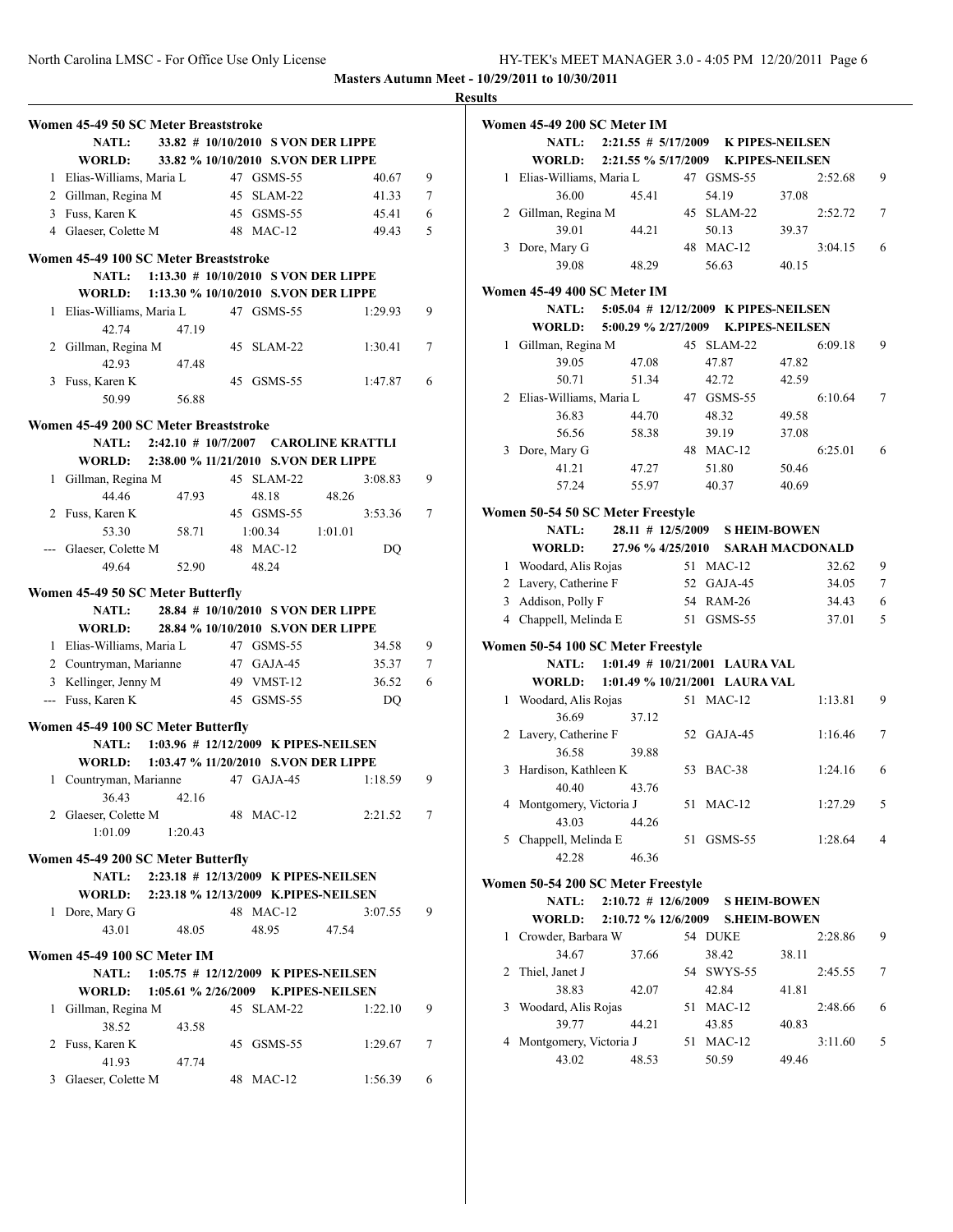|   | Women 50-54 400 SC Meter Freestyle  |                                        |    |            |                                   |   |
|---|-------------------------------------|----------------------------------------|----|------------|-----------------------------------|---|
|   | NATL:                               | $4:35.54$ # $12/5/2009$                |    |            | <b>SHEIM-BOWEN</b>                |   |
|   | <b>WORLD:</b>                       |                                        |    |            | 4:34.81 % 1/29/2011 LYNN MARSHALL |   |
|   | 1 Woodard, Alis Rojas               |                                        | 51 | $MAC-12$   | 5:58.61                           | 9 |
|   | 41.05                               | 44.27                                  |    | 46.01      | 46.27                             |   |
|   | 46.46                               | 45.69                                  |    | 45.32      | 43.54                             |   |
|   | 2 Montgomery, Victoria J            |                                        |    | 51 MAC-12  | 6:40.98                           | 7 |
|   | 45.81                               | 51.19                                  |    |            |                                   |   |
|   | 51.73                               | 51.30                                  |    |            |                                   |   |
|   | 49.96                               | 47.50                                  |    |            |                                   |   |
|   | 3 Hardison, Kathleen K              |                                        |    | 53 BAC-38  | 6:42.47                           | 6 |
|   | 42.60                               | 49.33                                  |    | 52.86      | 53.18                             |   |
|   | 53.13                               | 53.18                                  |    | 52.09      | 46.10                             |   |
|   | Women 50-54 800 SC Meter Freestyle  |                                        |    |            |                                   |   |
|   | <b>NATL:</b>                        | $9:29.62 \# 12/4/2009$                 |    |            | <b>SHEIM-BOWEN</b>                |   |
|   | <b>WORLD:</b>                       | 9:23.45 % 1/9/2011                     |    |            | <b>LYNN MARSHALL</b>              |   |
|   | 1 Woodard, Alis Rojas               |                                        |    | 51 MAC-12  | 12:16.65                          | 9 |
|   | 43.68                               | 47.15                                  |    | 47.48      | 46.96                             |   |
|   | 46.47                               | 46.79                                  |    | 46.51      | 46.67                             |   |
|   | 46.53                               | 46.41                                  |    | 46.27      | 45.92                             |   |
|   | 45.96                               | 45.53                                  |    | 45.58      | 42.74                             |   |
| 2 | Montgomery, Victoria J              |                                        |    | 51 MAC-12  | 13:19.40                          | 7 |
|   | 45.46                               | 49.68                                  |    | 50.86      | 50.46                             |   |
|   | 50.82                               | 50.69                                  |    | 50.74      | 50.58                             |   |
|   | 50.36                               | 51.14                                  |    | 50.58      | 50.79                             |   |
|   | 50.71                               | 50.49                                  |    | 49.58      | 46.46                             |   |
|   | 3 Chappell, Melinda E               |                                        |    | 51 GSMS-55 | 14:12.76                          | 6 |
|   |                                     |                                        |    |            |                                   |   |
|   | 44.32                               | 51.40                                  |    | 53.17      | 54.70                             |   |
|   | 55.28                               | 54.62                                  |    | 54.28      | 54.32                             |   |
|   | 54.65                               | 54.37                                  |    | 54.70      | 54.81                             |   |
|   | 53.81                               | 54.79                                  |    | 53.84      | 49.70                             |   |
|   | Women 50-54 1500 SC Meter Freestyle |                                        |    |            |                                   |   |
|   |                                     | NATL: 17:51.33 # 12/4/2009 SHEIM-BOWEN |    |            |                                   |   |
|   |                                     | WORLD: 17:51.33 % 12/4/2009            |    |            | <b>S.HEIM-BOWEN</b>               |   |
| 1 | Montgomery, Victoria J              |                                        |    | 51 MAC-12  | 25:02.48                          | 9 |
|   | 44.27                               | 49.69                                  |    | 51.36      | 50.64                             |   |
|   | 51.87                               | 51.08                                  |    | 50.99      | 51.14                             |   |
|   | 51.35                               | 50.57                                  |    | 50.55      | 50.77                             |   |
|   | 50.56                               | 50.14                                  |    | 50.67      | 50.51                             |   |
|   | 50.69                               | 50.68                                  |    | 49.86      | 50.56                             |   |
|   | 49.87                               | 50.61                                  |    | 50.56      | 50.41                             |   |
|   | 49.94                               | 49.61                                  |    | 49.80      | 49.09                             |   |
|   | 48.18                               | 46.46                                  |    |            |                                   |   |
|   |                                     |                                        |    |            |                                   |   |
|   | Women 50-54 50 SC Meter Backstroke  |                                        |    |            |                                   |   |
|   | <b>NATL:</b>                        | $32.13$ # $12/7/2008$                  |    |            | <b>KANDRUS-HUGHES</b>             |   |
|   | <b>WORLD:</b>                       | 30.58 % 3/19/2011                      |    |            | <b>LESLIE LIVINGSTON</b>          |   |
| 1 | Woodard, Alis Rojas                 |                                        |    | 51 MAC-12  | 40.96                             | 9 |
|   | 2 Lavery, Catherine F               |                                        |    | 52 GAJA-45 | 45.30                             | 7 |
| 3 | Hardison, Kathleen K                |                                        | 53 | BAC-38     | 47.98                             | 6 |
|   | Women 50-54 100 SC Meter Backstroke |                                        |    |            |                                   |   |
|   | <b>NATL:</b>                        | $1:10.35 \# 9/9/2007$                  |    |            | <b>KANDRUS-HUGHES</b>             |   |
|   | <b>WORLD:</b>                       | 1:09.25 % 3/19/2011                    |    |            | <b>LESLIE LIVINGSTON</b>          |   |
| 1 | Woodard, Alis Rojas                 |                                        |    | 51 MAC-12  | 1:32.81                           | 9 |
|   | 45.84                               | 46.97                                  |    |            |                                   |   |

| <b>Results</b> |                                             |                                           |    |                                 |                                             |                |
|----------------|---------------------------------------------|-------------------------------------------|----|---------------------------------|---------------------------------------------|----------------|
|                | 2 Montgomery, Victoria J 51 MAC-12<br>55.77 | 53.49                                     |    |                                 | 1:49.26                                     | 7              |
|                | Women 50-54 200 SC Meter Backstroke         |                                           |    |                                 |                                             |                |
|                |                                             |                                           |    |                                 | NATL: 2:34.24 # 12/4/2009 AHELEE SUE OSBORN |                |
|                |                                             | WORLD: 2:25.94 % 1/9/2011 LYNN MARSHALL   |    |                                 |                                             |                |
|                |                                             |                                           |    |                                 | 3:45.58 9                                   |                |
|                | 1 Montgomery, Victoria J 51 MAC-12<br>55.24 |                                           |    | 57.10 57.60 55.64               |                                             |                |
|                | Women 50-54 50 SC Meter Breaststroke        |                                           |    |                                 |                                             |                |
|                | NATL:                                       |                                           |    | 36.99 # 12/12/2009 LISA BENNETT |                                             |                |
|                |                                             | WORLD: 35.08 % 5/17/2008 JENNY WHITELEY   |    |                                 |                                             |                |
|                | 1 Addison, Polly F                          |                                           |    | 54 RAM-26                       | 47.04 9                                     |                |
|                | 2 Chappell, Melinda E 51 GSMS-55            |                                           |    |                                 | 47.26                                       | 7              |
|                | 3 Lavery, Catherine F 52 GAJA-45            |                                           |    |                                 | 48.51                                       | 6              |
|                | Women 50-54 100 SC Meter Breaststroke       |                                           |    |                                 |                                             |                |
|                |                                             | NATL: 1:20.72 # 11/8/2008 JENNY COOK      |    |                                 |                                             |                |
|                |                                             | WORLD: 1:16.49 % 8/30/2009 JENNY WHITELEY |    |                                 |                                             |                |
|                | 1 Thiel, Janet J<br>47.35                   | 54.09                                     |    | 54 SWYS-55                      | 1:41.44                                     | - 9            |
|                | 2 Lavery, Catherine F                       |                                           |    | 52 GAJA-45                      | 1:45.93                                     | 7              |
|                | 50.02                                       | 55.91                                     |    |                                 |                                             |                |
|                | 3 Chappell, Melinda E                       |                                           |    | 51 GSMS-55                      | 1:49.14                                     | 6              |
|                | 53.30                                       | 55.84                                     |    |                                 |                                             |                |
|                | 4 Hardison, Kathleen K<br>53.75             | 58.67                                     |    | 53 BAC-38                       | 1:52.42                                     | 5              |
|                | 5 Montgomery, Victoria J                    |                                           |    | 51 MAC-12                       | 2:00.13                                     | $\overline{4}$ |
|                | 58.34                                       | 1:01.79                                   |    |                                 |                                             |                |
|                | Women 50-54 200 SC Meter Breaststroke       |                                           |    |                                 |                                             |                |
|                |                                             | NATL: 2:57.11 # 12/7/2008 JENNY COOK      |    |                                 |                                             |                |
|                |                                             | WORLD: 2:48.69 % 8/29/2009 JENNY WHITELEY |    |                                 |                                             |                |
|                | 1 Thiel, Janet J                            |                                           |    | 54 SWYS-55                      | 3:35.79                                     | $\overline{9}$ |
|                |                                             | 49.06 55.07                               |    | 56.21 55.45                     |                                             |                |
|                | Women 50-54 50 SC Meter Butterfly           |                                           |    |                                 |                                             |                |
|                | NATL:                                       |                                           |    |                                 | 30.60 # 12/6/2008 TRACI GRANGER             |                |
|                |                                             |                                           |    |                                 | WORLD: 30.50 % 3/19/2011 LESLIE LIVINGSTON  |                |
|                | 1 Lavery, Catherine F 52 GAJA-45            |                                           |    |                                 | 43.29                                       | - 9            |
|                |                                             |                                           |    |                                 |                                             |                |
|                | Women 50-54 100 SC Meter IM                 |                                           |    |                                 |                                             |                |
|                | <b>NATL:</b>                                |                                           |    |                                 | 1:11.67 # 12/6/2009 AHELEE SUE OSBORN       |                |
|                | <b>WORLD:</b>                               | 1:09.22 % 8/9/2009                        |    |                                 | <b>JENNY WHITELEY</b>                       |                |
|                | 1 Crowder, Barbara W                        |                                           |    | 54 DUKE                         | 1:19.00                                     | 9              |
|                | 36.98                                       | 42.02                                     |    |                                 |                                             |                |
| 2              | Lavery, Catherine F                         |                                           |    | 52 GAJA-45                      | 1:31.58                                     | 7              |
|                | 44.99                                       | 46.59                                     |    |                                 |                                             |                |
| 3              | Thiel, Janet J                              |                                           |    | 54 SWYS-55                      | 1:32.89                                     | 6              |
| 4              | 44.68<br>Addison, Polly F                   | 48.21                                     |    | 54 RAM-26                       | 1:33.31                                     | 5              |
|                | 43.92                                       | 49.39                                     |    |                                 |                                             |                |
| 5              | Chappell, Melinda E                         |                                           | 51 | GSMS-55                         | 1:36.62                                     | 4              |
|                | 44.13                                       | 52.49                                     |    |                                 |                                             |                |
|                | 6 Montgomery, Victoria J                    |                                           |    | 51 MAC-12                       | 1:45.52                                     | 3              |
|                | 51.41                                       | 54.11                                     |    |                                 |                                             |                |
|                |                                             |                                           |    |                                 |                                             |                |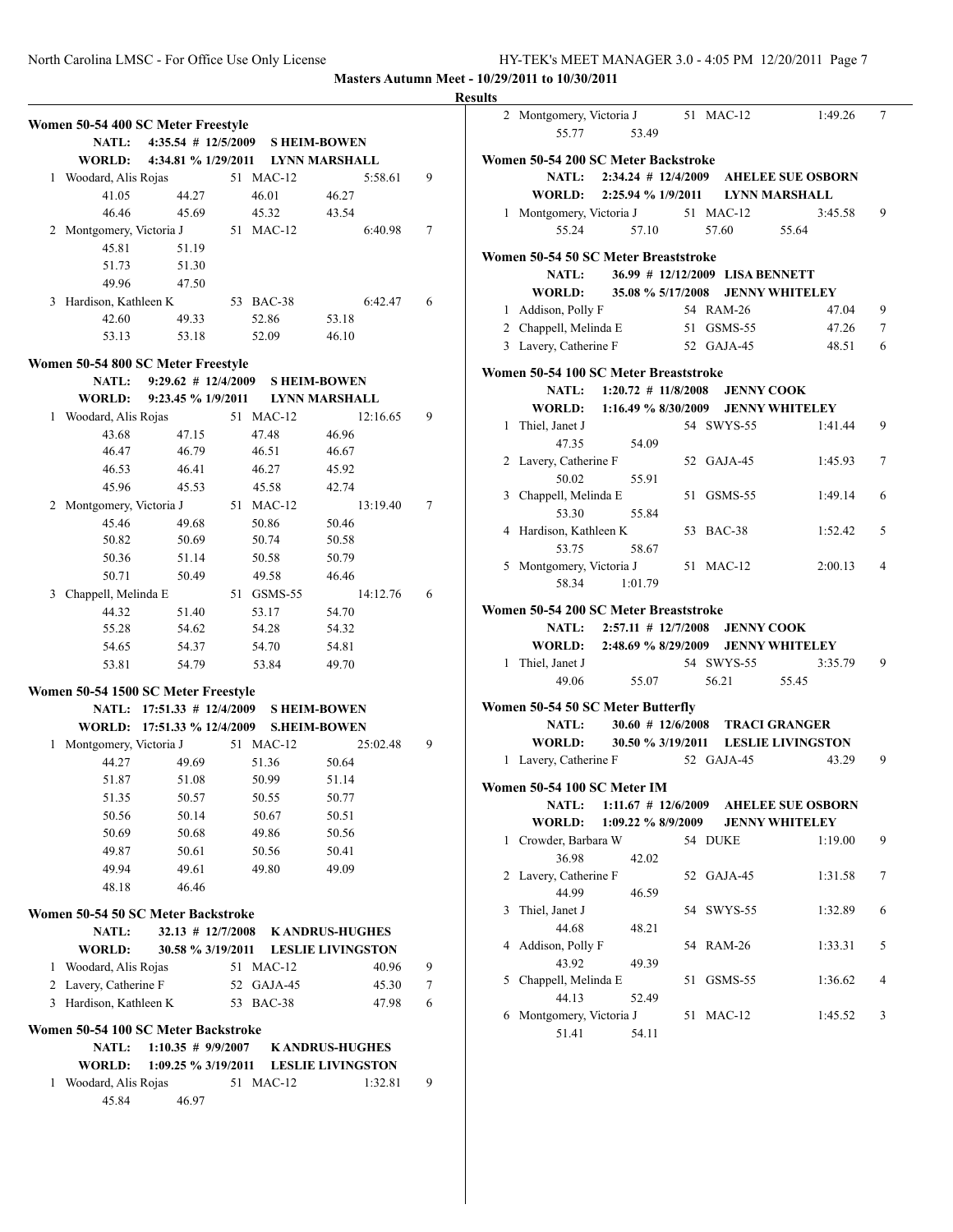|                                    |                          |                                    |                  |                      |         |        | <b>Results</b> |                                     |         |                                  |          |                |
|------------------------------------|--------------------------|------------------------------------|------------------|----------------------|---------|--------|----------------|-------------------------------------|---------|----------------------------------|----------|----------------|
|                                    |                          |                                    |                  |                      |         |        |                | 4 Smith, Alison J                   |         | 57 MAC-12                        | 7:29.41  | 5              |
| Women 50-54 200 SC Meter IM        |                          |                                    |                  |                      |         |        |                | 51.63                               | 55.68   |                                  |          |                |
|                                    | NATL:                    | $2:35.86 \# 10/18/2008$ JENNY COOK |                  |                      |         |        |                | 57.26                               | 57.37   |                                  |          |                |
|                                    | WORLD:                   | 2:30.98 % 9/19/2009 JENNY WHITELEY |                  |                      |         |        |                | 56.52                               | 56.35   |                                  |          |                |
| 1 Thiel, Janet J                   |                          |                                    | 54 SWYS-55       |                      | 3:13.76 | 9      |                | 5 Childers, Judy A                  |         | 57 GSMS-55                       | 7:38.86  | $\overline{4}$ |
|                                    | 42.67                    | 52.81                              | 55.56            | 42.72                |         |        |                | 48.47                               | 55.69   |                                  |          |                |
|                                    | 2 Montgomery, Victoria J |                                    | 51 MAC-12        |                      | 3:43.75 | $\tau$ |                | 1:00.46                             | 1:00.58 |                                  |          |                |
|                                    | 52.03                    | 58.71                              | 1:53.01          |                      |         |        |                | 58.62                               | 56.12   |                                  |          |                |
| Women 50-54 400 SC Meter IM        |                          |                                    |                  |                      |         |        |                |                                     |         |                                  |          |                |
|                                    | NATL:                    | $5:36.28$ # $10/13/2002$ LAURA VAL |                  |                      |         |        |                | Women 55-59 800 SC Meter Freestyle  |         |                                  |          |                |
|                                    | WORLD:                   | 5:14.65 % 1/9/2011                 |                  | <b>LYNN MARSHALL</b> |         |        |                | <b>NATL:</b>                        |         | 9:51.35 # 10/17/2009 LAURA VAL   |          |                |
|                                    |                          |                                    | 54 SWYS-55       |                      | 6:44.95 | 9      |                | WORLD:                              |         | 9:51.35 % 10/17/2009 LAURA VAL   |          |                |
| 1 Thiel, Janet J                   |                          | 54.78                              | 55.70            | 52.42                |         |        |                | 1 Hilton, Patti K                   |         | 59 GSMS-55                       | 13:30.41 | 9              |
|                                    | 44.84                    |                                    |                  |                      |         |        |                | 44.23                               | 48.34   | 50.47                            | 51.33    |                |
|                                    | 54.64                    | 57.01                              | 43.71            | 41.85                |         |        |                | 51.37                               | 51.65   | 51.71                            | 51.10    |                |
| Women 55-59 50 SC Meter Freestyle  |                          |                                    |                  |                      |         |        |                | 51.11                               | 52.10   | 51.43                            | 51.73    |                |
|                                    | NATL:                    | 28.49 # 12/5/2009 LAURA VAL        |                  |                      |         |        |                | 51.59                               | 51.47   | 51.30                            | 49.48    |                |
|                                    | <b>WORLD:</b>            | 28.49 % 12/5/2009 LAURA VAL        |                  |                      |         |        |                | 2 Childers, Judy A                  |         | 57 GSMS-55                       | 15:25.44 | $\tau$         |
|                                    | 1 Amick, Beverly O       |                                    | 57 BAC-38        |                      | 33.93   | 9      |                | 46.94                               | 53.43   | 57.08                            | 58.33    |                |
| 2 Hilton, Patti K                  |                          |                                    | 59 GSMS-55       |                      | 38.13   | $\tau$ |                | 59.59                               | 59.70   | 1:00.85                          | 59.74    |                |
| 3 Ruebel, Deb                      |                          |                                    | 55 BAC-38        |                      | 40.54   | 6      |                | 59.82                               | 59.39   | 58.68                            | 59.35    |                |
|                                    |                          |                                    |                  |                      |         |        |                | 59.22                               | 59.39   | 58.19                            | 55.74    |                |
| Women 55-59 100 SC Meter Freestyle |                          |                                    |                  |                      |         |        |                | 3 Richardson, Anita                 |         | 56 PACE                          | 16:09.38 | 6              |
|                                    | <b>NATL:</b>             | $1:01.33 \# 12/4/2009$             | <b>LAURA VAL</b> |                      |         |        |                | 51.54                               | 57.72   | 1:01.28                          | 1:00.02  |                |
|                                    | WORLD:                   | 1:01.33 % 12/4/2009 LAURA VAL      |                  |                      |         |        |                | 1:00.43                             | 1:01.29 | 1:02.39                          | 1:01.38  |                |
|                                    | 1 Amick, Beverly O       |                                    | 57 BAC-38        |                      | 1:14.02 | 9      |                | 1:01.79                             | 1:01.91 | 1:02.79                          | 1:03.08  |                |
|                                    | 35.84                    | 38.18                              |                  |                      |         |        |                |                                     |         |                                  |          |                |
| 2 Hilton, Patti K                  |                          |                                    | 59 GSMS-55       |                      | 1:27.34 | $\tau$ |                | 1:01.82                             | 1:01.79 | 1:01.35                          | 58.80    |                |
|                                    | 41.95                    | 45.39                              |                  |                      |         |        |                | Women 55-59 50 SC Meter Backstroke  |         |                                  |          |                |
| 3 Ruebel, Deb                      |                          |                                    | 55 BAC-38        |                      | 1:31.17 | 6      |                | NATL:                               |         | 32.62 # 10/24/2009 LAURA VAL     |          |                |
|                                    | 42.12                    | 49.05                              |                  |                      |         |        |                | WORLD:                              |         | 32.62 % 10/24/2009 LAURA VAL     |          |                |
| 4 Childers, Judy A                 |                          |                                    | 57 GSMS-55       |                      | 1:37.65 | 5      |                | 1 Amick, Beverly O                  |         | 57 BAC-38                        | 39.62    | 9              |
|                                    | 46.15                    | 51.50                              |                  |                      |         |        |                | 2 Hilton, Patti K                   |         | 59 GSMS-55                       | 46.53    | $\tau$         |
|                                    |                          |                                    |                  |                      |         |        |                | 3 Childers, Judy A                  |         | 57 GSMS-55                       | 48.42    | 6              |
| Women 55-59 200 SC Meter Freestyle |                          |                                    |                  |                      |         |        |                | 4 Ruebel, Deb                       |         | 55 BAC-38                        | 52.10    | 5              |
|                                    | <b>NATL:</b>             | 2:14.45 # 11/21/2009 LAURA VAL     |                  |                      |         |        |                |                                     |         |                                  |          |                |
|                                    | WORLD:                   | 2:14.45 % 11/21/2009 LAURA VAL     |                  |                      |         |        |                | Women 55-59 100 SC Meter Backstroke |         |                                  |          |                |
| 1 Hilton, Patti K                  |                          |                                    | 59 GSMS-55       |                      | 3:11.93 | 9      |                | <b>NATL:</b>                        |         | $1:12.23$ # 11/16/2008 LAURA VAL |          |                |
|                                    | 44.28                    | 49.21                              | 49.98            | 48.46                |         |        |                | WORLD:                              |         | 1:12.23 % 11/16/2008 LAURA VAL   |          |                |
| 2 Ruebel, Deb                      |                          |                                    | 55 BAC-38        |                      | 3:28.99 | $\tau$ |                | 1 Amick, Beverly O                  |         | 57 BAC-38                        | 1:26.74  | 9              |
|                                    | 46.31                    | 53.15                              | 55.47            | 54.06                |         |        |                | 42.36                               | 44.38   |                                  |          |                |
|                                    | 3 Richardson, Anita      |                                    | 56 PACE          |                      | 3:57.99 | 6      |                | 2 Hilton, Patti K                   |         | 59 GSMS-55                       | 1:40.72  | 7              |
|                                    | 51.76                    | 59.99                              | 1:03.69          | 1:02.55              |         |        |                | 48.67                               | 52.05   |                                  |          |                |
| Women 55-59 400 SC Meter Freestyle |                          |                                    |                  |                      |         |        |                | 3 Richardson, Anita                 |         | 56 PACE                          | 1:49.89  | 6              |
|                                    | <b>NATL:</b>             | 4:42.97 # 10/4/2009 LAURA VAL      |                  |                      |         |        |                | 54.04                               | 55.85   |                                  |          |                |
|                                    | WORLD:                   |                                    |                  |                      |         |        |                | 4 Smith, Alison J                   |         | 57 MAC-12                        | 1:52.24  | 5              |
|                                    |                          | 4:42.97 % 10/4/2009 LAURA VAL      |                  |                      |         |        |                | 57.13                               | 55.11   |                                  |          |                |
|                                    | 1 Amick, Beverly O       |                                    | 57 BAC-38        |                      | 5:45.91 | 9      |                | 5 Childers, Judy A                  |         | 57 GSMS-55                       | 1:53.91  | $\overline{4}$ |
|                                    | 37.57                    | 41.48                              | 43.46            | 44.02                |         |        |                | 54.19                               | 59.72   |                                  |          |                |
|                                    | 44.72                    | 45.02                              | 45.35            | 44.29                |         |        |                |                                     |         |                                  |          |                |
| 2 Hilton, Patti K                  |                          |                                    | 59 GSMS-55       |                      | 6:43.26 | 7      |                | Women 55-59 200 SC Meter Backstroke |         |                                  |          |                |
|                                    | 44.06                    | 49.71                              | 51.17            | 51.80                |         |        |                | <b>NATL:</b>                        |         | $2:40.05$ # 10/12/2008 LAURA VAL |          |                |
|                                    | 52.29                    | 52.32                              | 51.78            | 50.13                |         |        |                | WORLD:                              |         | 2:40.05 % 10/12/2008 LAURA VAL   |          |                |
| 3 Ruebel, Deb                      |                          |                                    | 55 BAC-38        |                      | 7:01.59 | 6      |                | 1 Hilton, Patti K                   |         | 59 GSMS-55                       | 3:43.97  | 9              |
|                                    | 45.99                    | 52.02                              |                  |                      |         |        |                | 51.94                               | 57.38   | 59.23                            | 55.42    |                |
|                                    | 54.24                    | 54.55                              |                  |                      |         |        |                | 2 Smith, Alison J                   |         | 57 MAC-12                        | 3:48.33  | 7              |
|                                    | 53.76                    | 52.02                              |                  |                      |         |        |                | 58.60                               | 59.06   | 57.23                            | 53.44    |                |
|                                    |                          |                                    |                  |                      |         |        |                | 3 Childers, Judy A                  |         | 57 GSMS-55                       | 4:03.02  | 6              |
|                                    |                          |                                    |                  |                      |         |        |                | 55.94                               | 1:03.04 | 1:05.54                          | 58.50    |                |
|                                    |                          |                                    |                  |                      |         |        |                |                                     |         |                                  |          |                |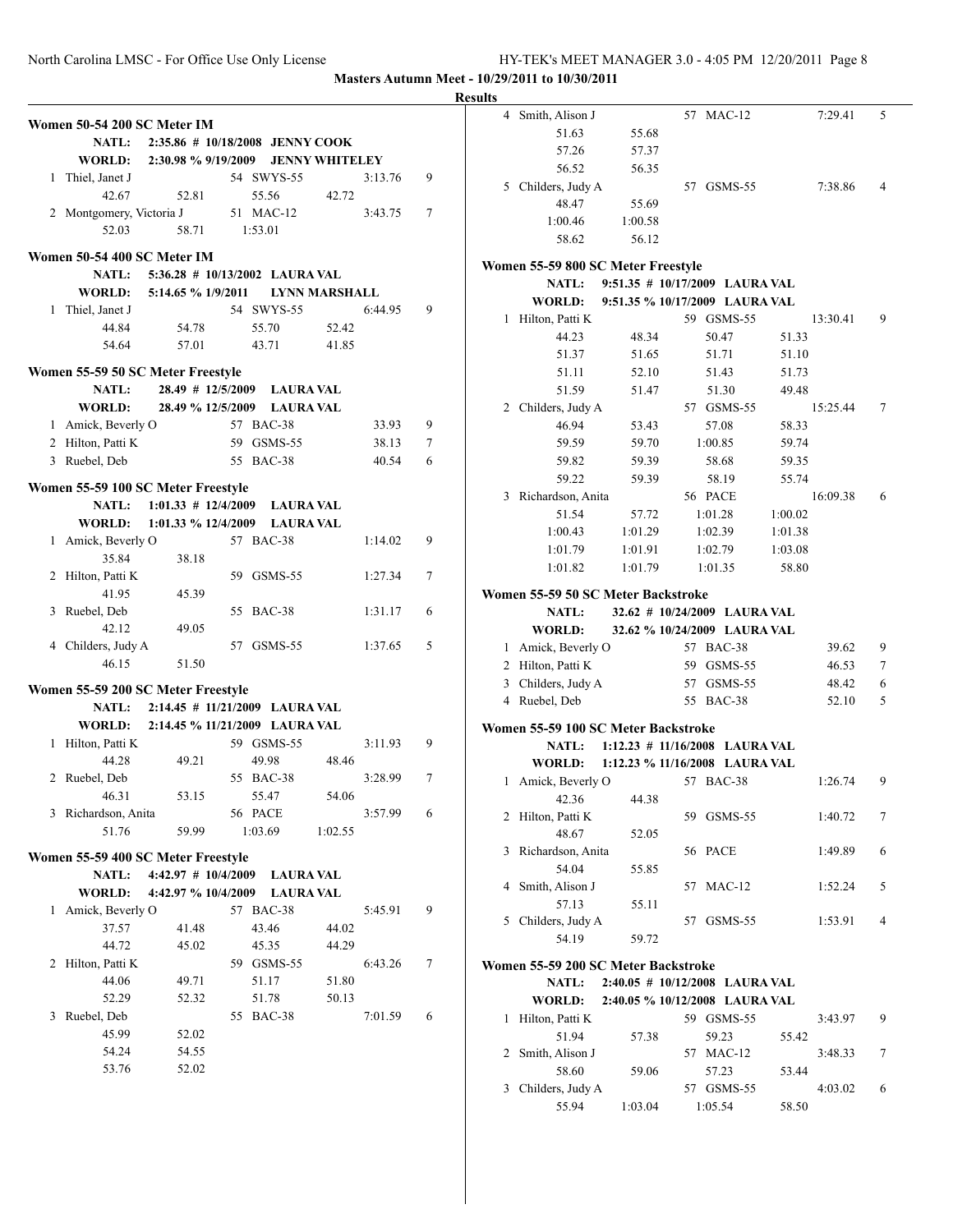|                                                                                 |                | <b>Results</b> |
|---------------------------------------------------------------------------------|----------------|----------------|
| Women 55-59 50 SC Meter Breaststroke                                            |                | 6 Ric          |
| <b>NATL:</b><br>39.20 # 12/12/2009 BARBARA HUMMEL                               |                |                |
| 38.32 % 8/25/2001 JAN WICKS<br><b>WORLD:</b>                                    |                | Women 5        |
| 1 Childers, Judy A<br>57 GSMS-55<br>48.88                                       | 9              |                |
| 2 Smith, Alison J<br>57 MAC-12<br>52.83                                         | 7              |                |
| 3 Ruebel, Deb<br>55 BAC-38<br>57.00                                             | 6              | 1 Mu           |
| Women 55-59 100 SC Meter Breaststroke                                           |                | $2 \,$ Sm      |
| 1:26.33 # 8/24/2003 DALE BARNHARD<br><b>NATL:</b>                               |                |                |
| WORLD: 1:25.18 % 3/14/2009 REGULA STEIGER                                       |                |                |
| 1 Childers, Judy A<br>57 GSMS-55<br>1:50.38<br>53.04<br>57.34                   | 9              | Women 5        |
| 2 Smith, Alison J<br>57 MAC-12<br>1:52.80                                       | $\tau$         |                |
| 55.36<br>57.44                                                                  |                | $1$ Mu         |
| Women 55-59 200 SC Meter Breaststroke                                           |                |                |
| 3:02.37 # 10/31/2009 CATHERINE KOHN<br><b>NATL:</b>                             |                |                |
| WORLD: 3:02.37 % 10/31/2009 CATHERINE KOHN                                      |                | Women 6        |
| 57 MAC-12<br>1 Smith, Alison J<br>3:49.57                                       | 9              |                |
| 53.84<br>58.33<br>58.92<br>58.48                                                |                |                |
| 2 Childers, Judy A<br>57 GSMS-55<br>4:01.09                                     | 7              | 1 Pre          |
| 54.33<br>1:02.58<br>1:02.05<br>1:02.13                                          |                | Women 6        |
| Women 55-59 50 SC Meter Butterfly                                               |                |                |
| 31.13 # 10/17/2009 LAURA VAL<br><b>NATL:</b>                                    |                |                |
| <b>WORLD:</b><br>31.13 % 10/17/2009 LAURA VAL                                   |                | 1 Pre          |
| 1 Amick, Beverly O<br>57 BAC-38<br>36.09                                        | 9              |                |
| 2 Hilton, Patti K<br>59 GSMS-55<br>45.03<br>3 Ruebel, Deb<br>55 BAC-38<br>46.54 | 7<br>6         | Women 6        |
| 4 Smith, Alison J<br>57 MAC-12<br>53.87                                         | 5              |                |
|                                                                                 |                |                |
| Women 55-59 100 SC Meter Butterfly                                              |                | 1 Pre          |
| NATL: 1:09.23 # 12/6/2009 LAURA VAL<br>WORLD: 1:09.23 % 12/6/2009 LAURA VAL     |                |                |
| 1 Amick, Beverly O<br>57 BAC-38<br>1:25.00                                      | 9              | Women 6        |
| 36.65<br>48.35                                                                  |                |                |
| 2 Murray, Cheryl A<br>59 CSM-33<br>1:35.25                                      | 7              |                |
| 44.24<br>51.01                                                                  |                | 1 Cat          |
| 57 MAC-12<br>3 Smith, Alison J<br>1:52.30                                       | 6              |                |
| 54.56<br>57.74                                                                  |                |                |
| Women 55-59 200 SC Meter Butterfly                                              |                |                |
| NATL: 2:31.13 # 9/14/2008 LAURA VAL                                             |                |                |
| WORLD: 2:31.13 % 9/14/2008 LAURA VAL                                            |                |                |
| 59 CSM-33<br>1 Murray, Cheryl A<br>3:27.02                                      | 9              |                |
| 43.09<br>53.24<br>56.98<br>53.71                                                |                |                |
| Women 55-59 100 SC Meter IM                                                     |                | Women 6        |
| 1:12.90 # 10/11/2009 LAURA VAL<br><b>NATL:</b>                                  |                |                |
| 1:12.90 % 10/11/2009 LAURA VAL<br><b>WORLD:</b>                                 |                |                |
| 1 Amick, Beverly O<br>57 BAC-38<br>1:25.42                                      | 9              | 1 Pre          |
| 39.02<br>46.40                                                                  |                | Women 6        |
| 2 Hilton, Patti K<br>59 GSMS-55<br>1:40.84                                      | 7              |                |
| 49.16<br>51.68                                                                  |                |                |
| 3 Childers, Judy A<br>57 GSMS-55<br>1:46.96                                     | 6              | 1 Pre          |
| 53.47<br>53.49<br>4 Ruebel, Deb<br>55 BAC-38<br>1:54.70                         | 5              |                |
| 53.11<br>1:01.59                                                                |                | Women 6        |
| 5 Smith, Alison J<br>57 MAC-12<br>1:55.02                                       | $\overline{4}$ |                |
| 55.48<br>59.54                                                                  |                | 1 Pre          |
|                                                                                 |                |                |

| ILS |                                      |                                                                               |            |                                 |       |          |   |
|-----|--------------------------------------|-------------------------------------------------------------------------------|------------|---------------------------------|-------|----------|---|
|     | 6 Richardson, Anita                  |                                                                               | 56 PACE    |                                 |       | 2:10.09  | 3 |
|     | 59.59                                | 1:10.50                                                                       |            |                                 |       |          |   |
|     | Women 55-59 200 SC Meter IM          |                                                                               |            |                                 |       |          |   |
|     |                                      | NATL: 2:36.98 # 12/4/2009 LAURA VAL                                           |            |                                 |       |          |   |
|     |                                      | WORLD: 2:36.98 % 12/4/2009 LAURA VAL                                          |            |                                 |       |          |   |
|     | 1 Murray, Cheryl A                   |                                                                               | 59 CSM-33  |                                 |       | 3:12.85  | 9 |
|     | 43.60                                | 49.27                                                                         |            | 58.50                           | 41.48 |          |   |
|     | 2 Smith, Alison J                    |                                                                               |            | 57 MAC-12                       |       | 3:49.92  | 7 |
|     | 54.88                                | 58.29                                                                         |            | 58.78                           | 57.97 |          |   |
|     |                                      |                                                                               |            |                                 |       |          |   |
|     | Women 55-59 400 SC Meter IM          |                                                                               |            |                                 |       |          |   |
|     |                                      | NATL: 5:39.30 # 11/21/2009 LAURA VAL<br>WORLD: 5:39.30 % 11/21/2009 LAURA VAL |            |                                 |       |          |   |
|     |                                      |                                                                               | 59 CSM-33  |                                 |       | 6:44.64  | 9 |
|     | 1 Murray, Cheryl A<br>43.75          | 54.21                                                                         |            | 51.69                           | 52.19 |          |   |
|     | 59.74                                | 58.45                                                                         |            | 43.39 41.22                     |       |          |   |
|     |                                      |                                                                               |            |                                 |       |          |   |
|     | Women 60-64 50 SC Meter Freestyle    |                                                                               |            |                                 |       |          |   |
|     | <b>NATL:</b>                         | 31.42 # 10/12/2008 RUTH SHAPS                                                 |            |                                 |       |          |   |
|     |                                      | WORLD: 29.89 % 1/15/2011 LAURA VAL                                            |            |                                 |       |          |   |
|     | 1 Preller, Joan K                    |                                                                               | 63 GSMS-55 |                                 |       | 48.89    | 9 |
|     | Women 60-64 100 SC Meter Freestyle   |                                                                               |            |                                 |       |          |   |
|     |                                      | NATL: $1:11.03 \# 6/2008$                                                     |            | <b>BOAK/SHAPS</b>               |       |          |   |
|     |                                      | WORLD: 1:05.16 % 1/15/2011 LAURA VAL                                          |            |                                 |       |          |   |
|     | 1 Preller, Joan K                    |                                                                               | 63 GSMS-55 |                                 |       | 1:50.74  | 9 |
|     | 53.22                                | 57.52                                                                         |            |                                 |       |          |   |
|     |                                      |                                                                               |            |                                 |       |          |   |
|     | Women 60-64 200 SC Meter Freestyle   |                                                                               |            |                                 |       |          |   |
|     |                                      | NATL: 2:33.82 # 11/1/2009 BARBARA DUNBAR                                      |            |                                 |       |          |   |
|     |                                      | WORLD: 2:24.19 % 1/15/2011 LAURA VAL                                          |            |                                 |       |          |   |
|     | 1 Preller, Joan K                    |                                                                               |            | 63 GSMS-55                      |       | 4:08.73  | 9 |
|     | 55.40                                | 1:03.15 1:05.68 1:04.50                                                       |            |                                 |       |          |   |
|     | Women 60-64 1500 SC Meter Freestyle  |                                                                               |            |                                 |       |          |   |
|     |                                      | NATL: 20:46.72 # 10/4/2009 BARBARA DUNBAR                                     |            |                                 |       |          |   |
|     |                                      | WORLD: 19:38.63 % 1/15/2011 LAURA VAL                                         |            |                                 |       |          |   |
|     | 1 Cathey, Sandra G                   |                                                                               |            | 62 NCMS-13                      |       | 27:40.06 | 9 |
|     | 49.55                                | 53.86                                                                         |            | 55.18                           | 55.45 |          |   |
|     | 55.04                                | 55.01                                                                         |            | 55.25                           | 54.84 |          |   |
|     | 54.78                                | 55.07                                                                         |            | 55.09                           | 55.50 |          |   |
|     | 55.91                                | 55.78                                                                         |            | 55.43                           | 55.58 |          |   |
|     | 55.79                                | 56.12                                                                         |            | 56.31                           | 55.11 |          |   |
|     | 56.35                                | 56.34                                                                         |            | 56.66                           | 55.83 |          |   |
|     | 56.42                                | 55.74                                                                         |            | 56.33                           | 55.73 |          |   |
|     | 55.93                                | 54.08                                                                         |            |                                 |       |          |   |
|     | Women 60-64 50 SC Meter Backstroke   |                                                                               |            |                                 |       |          |   |
|     | <b>NATL:</b>                         | 36.81 # 12/12/2009 DIANN UUSTAL                                               |            |                                 |       |          |   |
|     | <b>WORLD:</b>                        | 36.02 % 12/18/2010 DIANN UUSTAL                                               |            |                                 |       |          |   |
| 1   | Preller, Joan K                      |                                                                               |            | 63 GSMS-55                      |       | 59.08    | 9 |
|     |                                      |                                                                               |            |                                 |       |          |   |
|     | Women 60-64 50 SC Meter Breaststroke |                                                                               |            |                                 |       |          |   |
|     |                                      |                                                                               |            | 40.24 # 6/22/2008 DALE BARNHARD |       |          |   |
|     | <b>NATL:</b>                         |                                                                               |            |                                 |       |          |   |
|     | <b>WORLD:</b>                        | 38.60 % 3/18/2002 MONIKA SENFTLEBEN                                           |            |                                 |       |          |   |
| 1   | Preller, Joan K                      |                                                                               |            | 63 GSMS-55                      |       | 56.57    | 9 |
|     | Women 60-64 50 SC Meter Butterfly    |                                                                               |            |                                 |       |          |   |
|     | <b>NATL:</b>                         | 34.47 # 10/11/2008 RUTH SHAPS                                                 |            |                                 |       |          |   |
|     |                                      | WORLD: 33.30 % 12/4/2010 CHARLOTTE DAVIS                                      |            |                                 |       |          |   |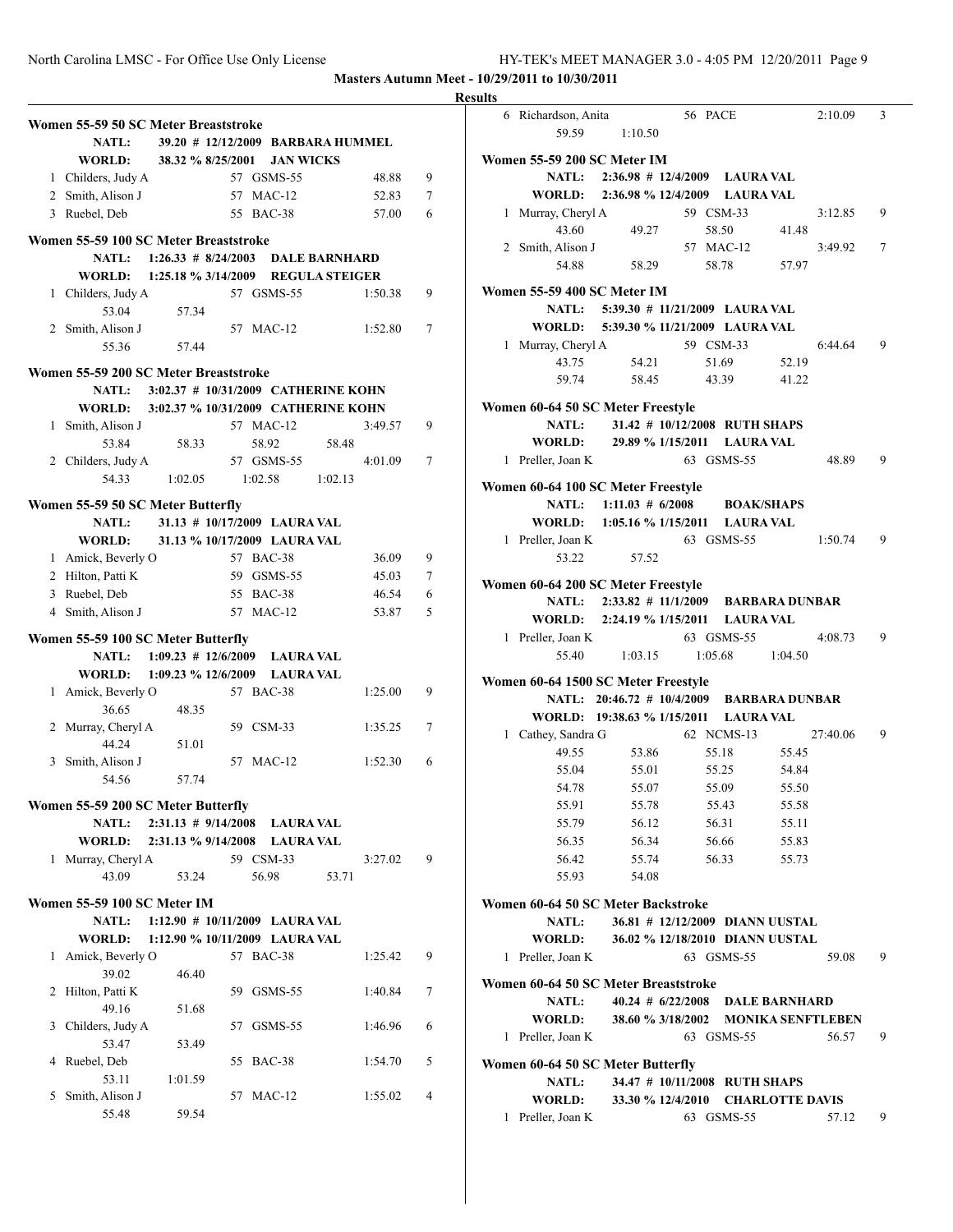|                                                    |                     |                                                       |       |               | <b>Results</b> |
|----------------------------------------------------|---------------------|-------------------------------------------------------|-------|---------------|----------------|
| Women 60-64 100 SC Meter IM                        |                     |                                                       |       |               | Wα             |
|                                                    |                     | NATL: 1:22.11 # 10/12/2008 RUTH SHAPS                 |       |               |                |
|                                                    |                     | WORLD: 1:17.48 % 12/5/2010 CHARLOTTE DAVIS            |       |               |                |
| 1 Preller, Joan K                                  |                     | 63 GSMS-55                                            |       | 2:00.76<br>9  |                |
| 58.73                                              | 1:02.03             |                                                       |       |               | Wα             |
| Women 65-69 50 SC Meter Backstroke                 |                     |                                                       |       |               |                |
| <b>NATL:</b>                                       |                     | 40.11 # 12/14/2003 BETSY JORDAN                       |       |               |                |
| WORLD:                                             |                     | 35.58 % 3/19/2011 DIANN UUSTAL                        |       |               |                |
| 1 Martin, Judy                                     |                     | 69 VMST-12                                            |       | 52.36<br>9    |                |
| Women 65-69 100 SC Meter Backstroke                |                     |                                                       |       |               | Me             |
|                                                    |                     | NATL: 1:26.96 # 6/16/2002 BETSY JORDAN                |       |               |                |
|                                                    |                     | WORLD: 1:19.08 % 3/19/2011 DIANN UUSTAL               |       |               |                |
| 1 Martin, Judy                                     |                     | 69 VMST-12                                            |       | 1:53.79<br>9  |                |
|                                                    | 54.01 59.78         |                                                       |       |               |                |
|                                                    |                     |                                                       |       |               |                |
| Women 65-69 200 SC Meter Backstroke                |                     |                                                       |       |               | Me             |
|                                                    |                     | NATL: 3:11.23 # 3/30/2008 JACKIE MARR                 |       |               |                |
|                                                    |                     | WORLD: 2:56.03 % 3/19/2011 DIANN UUSTAL<br>69 VMST-12 |       | 9             |                |
| 1 Martin, Judy<br>56.48                            |                     | $1:02.12$ $1:02.68$ $1:00.99$                         |       | 4:02.27       |                |
|                                                    |                     |                                                       |       |               |                |
| Women 65-69 50 SC Meter Breaststroke               |                     |                                                       |       |               |                |
| <b>NATL:</b>                                       |                     | 42.35 # 4/9/2005 JOANN LEILICH                        |       |               | Me             |
|                                                    |                     | WORLD: 40.90 % 5/9/2010 NOBUKO YASUDA                 |       |               |                |
| 1 Martin, Judy                                     |                     | 69 VMST-12                                            |       | 55.88<br>9    |                |
| Women 65-69 100 SC Meter IM                        |                     |                                                       |       |               |                |
|                                                    |                     | NATL: 1:28.09 # 11/16/2008 JACKIE MARR                |       |               | Me             |
|                                                    |                     | WORLD: 1:22.53 % 9/26/2009 CLARY MUNNS                |       |               |                |
| 1 Martin, Judy                                     |                     | 69 VMST-12                                            |       | 2:08.43<br>9  |                |
|                                                    | $1:01.31$ $1:07.12$ |                                                       |       |               |                |
| Women 70-74 400 SC Meter Freestyle                 |                     |                                                       |       |               | Me             |
|                                                    |                     | NATL: 6:27.21 # 12/5/1999 GAIL ROPER                  |       |               |                |
|                                                    |                     | WORLD: 5:50.41 % 11/15/2008 YOSHIKO OSAKI             |       |               |                |
| 1 Durrant, Betsy                                   |                     | 70 VMST-12                                            |       | 7:10.52<br>9  |                |
| 45.72                                              | 52.26               |                                                       |       |               |                |
| 55.23                                              | 55.63               |                                                       |       |               |                |
| 55.80                                              | 55.54               |                                                       |       |               |                |
|                                                    |                     |                                                       |       |               | Me             |
| Women 70-74 1500 SC Meter Freestyle                |                     | NATL: 24:57.85 # 11/2/1996 JUNE KRAUSER               |       |               |                |
|                                                    |                     | WORLD: 23:54.74 % 11/28/2004 JANE ASHER               |       |               |                |
| 1 Durrant, Betsy                                   |                     | 70 VMST-12                                            |       | 28:08.35<br>9 |                |
| 48.77                                              | 55.28               | 58.07                                                 | 56.91 |               | Me             |
| 57.38                                              | 57.16               | 57.18                                                 |       |               |                |
|                                                    | 56.69               | 57.36                                                 | 56.57 |               |                |
| 56.91                                              | 56.78               | 56.35                                                 |       |               |                |
|                                                    | 55.19               | 56.02                                                 | 56.36 |               | Me             |
| 56.85                                              | 56.82               | 56.34                                                 | 56.82 |               |                |
|                                                    |                     | 56.56                                                 | 56.52 |               |                |
| 57.43                                              | 55.72               | 56.51                                                 | 55.53 | 54.72         |                |
|                                                    |                     |                                                       |       |               |                |
| Women 70-74 50 SC Meter Backstroke<br><b>NATL:</b> |                     | 41.70 # 6/10/2007 BETSY JORDAN                        |       |               | Me             |
| <b>WORLD:</b>                                      |                     | 40.49 % 10/24/2009 MARGARET WILDING                   |       |               |                |
| 1 Durrant, Betsy                                   |                     | 70 VMST-12                                            |       | 50.00<br>9    |                |
|                                                    |                     |                                                       |       |               |                |
|                                                    |                     |                                                       |       |               |                |

|   | Women 70-74 50 SC Meter Breaststroke      |                                          |         |            |                                         |                 |
|---|-------------------------------------------|------------------------------------------|---------|------------|-----------------------------------------|-----------------|
|   | <b>NATL:</b>                              | 44.32 # 3/21/2009 JOANN LEILICH          |         |            |                                         |                 |
|   | <b>WORLD:</b>                             |                                          |         |            | 42.80 % 2/27/2005 SHOKO YONEZAWA        |                 |
|   | 1 Durrant, Betsy                          |                                          |         | 70 VMST-12 | 52.97                                   | 9               |
|   | Women 70-74 100 SC Meter IM               |                                          |         |            |                                         |                 |
|   |                                           | NATL: 1:32.23 # 5/15/2000 GAIL ROPER     |         |            |                                         |                 |
|   | WORLD: 1:24.88 % 10/18/2009 YOSHIKO OSAKI |                                          |         |            |                                         |                 |
|   | 1 Durrant, Betsy                          |                                          |         | 70 VMST-12 | 1:49.52                                 | 9               |
|   | 53.81                                     | 55.71                                    |         |            |                                         |                 |
|   | Men 18-24 50 SC Meter Freestyle           |                                          |         |            |                                         |                 |
|   | <b>NATL:</b>                              | 21.38 # 12/11/2005 NICK BRUNELLI         |         |            |                                         |                 |
|   | 1 Westby, Nelson O                        |                                          |         | 24 MAC-12  | 24.04                                   | 9               |
|   | 2 Allsopp, David                          |                                          |         | 23 RAM-26  | 25.96                                   | 7               |
|   | 3 Ellis, Haywood C                        |                                          |         | 20 UNAT    | 27.62                                   | 6               |
|   | Men 18-24 100 SC Meter Freestyle          |                                          |         |            |                                         |                 |
|   | <b>NATL:</b>                              | 48.00 # 12/11/2005 NICK BRUNELLI         |         |            |                                         |                 |
|   | 1 Allsopp, David                          |                                          |         | 23 RAM-26  | 59.37                                   | 9               |
|   | 27.99                                     | 31.38                                    |         |            |                                         |                 |
|   | 2 Ellis, Haywood C                        |                                          |         | 20 UNAT    | 1:00.64                                 | 7               |
|   | 28.82                                     | 31.82                                    |         |            |                                         |                 |
|   | Men 18-24 200 SC Meter Freestyle          |                                          |         |            |                                         |                 |
|   |                                           | NATL: 1:47.32 # 12/11/2005 NICK BRUNELLI |         |            |                                         |                 |
|   | 1 Ellis, Haywood C                        |                                          |         | 20 UNAT    | 2:35.68                                 | 9               |
|   | 35.27                                     | 43.72                                    |         | 38.83      | 37.86                                   |                 |
|   |                                           |                                          |         |            |                                         |                 |
|   | Men 18-24 50 SC Meter Backstroke          |                                          |         |            |                                         |                 |
|   | <b>NATL:</b>                              |                                          |         |            | 27.39 # 12/8/2002 WILLIAM JEWELL        |                 |
|   | 1 Allsopp, David                          |                                          |         | 23 RAM-26  | 30.55                                   | 9               |
|   | 2 Ellis, Haywood C                        |                                          |         | 20 UNAT    | 37.21                                   | $7\phantom{.0}$ |
|   | Men 18-24 100 SC Meter Backstroke         |                                          |         |            |                                         |                 |
|   | <b>NATL:</b>                              | 58.98 # 12/13/1998 OSIRIS BRISENO        |         |            |                                         |                 |
|   | 1 Godsoe, Eugene                          |                                          |         | 23 MAC-12  | 51.91#                                  | 9               |
|   | 25.27                                     | 26.64                                    |         |            |                                         |                 |
|   | 2 Ellis, Haywood C                        |                                          |         | 20 UNAT    | 1:19.28                                 | 7               |
|   | 39.07                                     | 40.21                                    |         |            |                                         |                 |
|   |                                           |                                          |         |            |                                         |                 |
|   | Men 18-24 50 SC Meter Breaststroke        |                                          |         |            |                                         |                 |
|   |                                           |                                          |         |            | NATL: 27.83 # 11/21/2009 GREGOR PLEVELJ |                 |
|   | 1 Westby, Nelson O                        |                                          |         | 24 MAC-12  | 28.18                                   | 9               |
|   | 2 Ellis, Haywood C                        |                                          |         | 20 UNAT    | 39.03                                   | 7               |
|   | Men 18-24 100 SC Meter Breaststroke       |                                          |         |            |                                         |                 |
|   | <b>NATL:</b>                              | 1:01.75 # 12/11/2005 GREG OWEN           |         |            |                                         |                 |
|   | 1 Ellis, Haywood C                        |                                          |         | 20 UNAT    | 1:22.92                                 | 9               |
|   | 39.06                                     | 43.86                                    |         |            |                                         |                 |
|   |                                           |                                          |         |            |                                         |                 |
|   | Men 18-24 50 SC Meter Butterfly           |                                          |         |            |                                         |                 |
|   | <b>NATL:</b>                              | 25.16 # 12/7/2003 PAUL BUREN             |         |            |                                         |                 |
| 1 | Allsopp, David                            |                                          |         | 23 RAM-26  | 28.62                                   | 9               |
|   | 2 Ellis, Haywood C                        |                                          | 20 UNAT |            | 31.24                                   | 7               |
|   | Men 18-24 100 SC Meter Butterfly          |                                          |         |            |                                         |                 |
|   | <b>NATL:</b>                              | $56.52$ # 12/3/2006                      |         |            | <b>MARIO MARSHALL</b>                   |                 |
|   | 1 Godsoe, Eugene                          |                                          |         | 23 MAC-12  | 52.25#                                  | 9               |
|   | 24.43                                     | 27.82                                    |         |            |                                         |                 |
|   | 2 Allsopp, David                          |                                          |         | 23 RAM-26  | 1:04.21                                 | 7               |
|   | 29.11                                     | 35.10                                    |         |            |                                         |                 |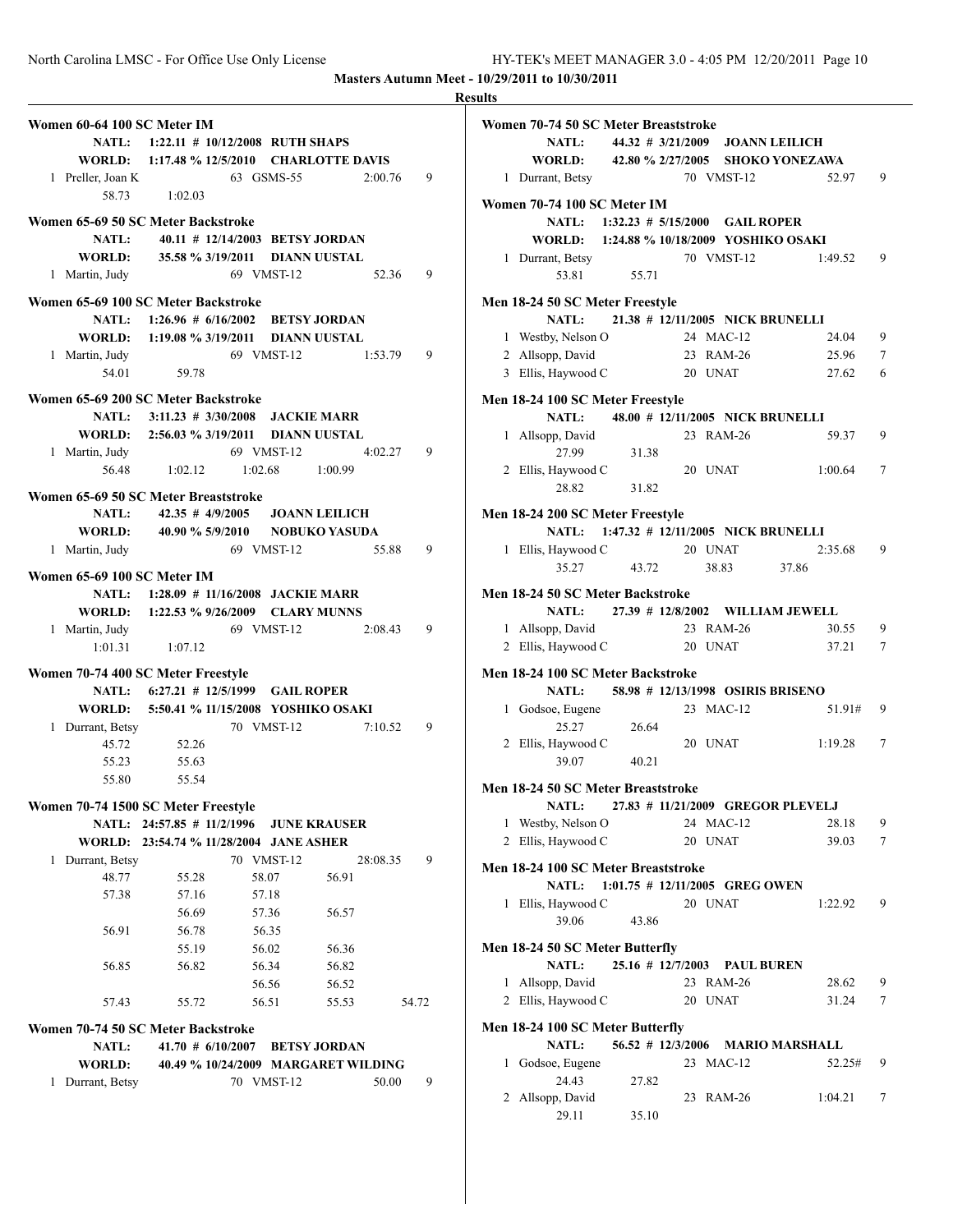|   | (Men 18-24 100 SC Meter Butterfly)       |       |                                          |         |   |
|---|------------------------------------------|-------|------------------------------------------|---------|---|
|   | 3 Ellis, Haywood C                       |       | 20 UNAT                                  | 1:09.80 | 6 |
|   | 31.11                                    | 38.69 |                                          |         |   |
|   | <b>Men 18-24 100 SC Meter IM</b>         |       |                                          |         |   |
|   |                                          |       | NATL: 56.92 # 12/6/2009 LOUIS VAYO       |         |   |
|   |                                          |       | 23 MAC-12                                |         | 9 |
| 1 | Godsoe, Eugene<br>24.20                  |       |                                          | 55.71#  |   |
|   |                                          | 31.51 |                                          | 58.44   | 7 |
|   | 2 Westby, Nelson O<br>27.27              |       | 24 MAC-12                                |         |   |
| 3 | Allsopp, David                           | 31.17 | 23 RAM-26                                | 1:06.16 | 6 |
|   | 30.93                                    | 35.23 |                                          |         |   |
|   | 4 Ellis, Haywood C                       |       | 20 UNAT                                  | 1:15.19 | 5 |
|   | 36.15                                    | 39.04 |                                          |         |   |
|   |                                          |       |                                          |         |   |
|   | Men 18-24 200 SC Meter IM                |       |                                          |         |   |
|   |                                          |       | NATL: 2:00.32 # 12/11/2005 NICK BRUNELLI |         |   |
|   | 1 Ellis, Haywood C                       |       | 20 UNAT                                  | 2:39.21 | 9 |
|   | 32.84                                    | 44.01 | 46.23                                    | 36.13   |   |
|   | Men 25-29 50 SC Meter Freestyle          |       |                                          |         |   |
|   |                                          |       | NATL: 22.48 # 93/1996 PEEL/WAGNER        |         |   |
|   | WORLD: 22.11 % 3/25/2006 STEFAN NYSTRAND |       |                                          |         |   |
|   | 1 Gasior, Jason E                        |       | 27 RAM-26                                | 25.45   | 9 |
|   | 2 Taube, Tim                             |       | 28 MAC-12                                | 25.72   | 7 |
|   | 3 Monosoff, Micah                        |       | 29 GCYM                                  | 33.11   | 6 |
|   |                                          |       |                                          |         |   |
|   | Men 25-29 100 SC Meter Freestyle         |       |                                          |         |   |
|   | <b>NATL:</b>                             |       | 49.91 # 12/10/1995 BJORN ZIKARSKY        |         |   |
|   | WORLD: 48.58 % 11/19/2005 S.KUNZELMANN   |       |                                          |         |   |
|   | 1 Monosoff, Micah                        |       | 29 GCYM                                  | 1:16.60 | 9 |
|   | 34.91                                    | 41.69 |                                          |         |   |
|   | Men 25-29 50 SC Meter Backstroke         |       |                                          |         |   |
|   |                                          |       | NATL: 25.15 # 12/2/2007 KEVIN DOAK       |         |   |
|   | WORLD: 25.05 % 9/25/2004 STEV THELOKE    |       |                                          |         |   |
|   | 1 Monosoff, Micah                        |       | 29 GCYM                                  | 43.31   | 9 |
|   |                                          |       |                                          |         |   |
|   | Men 25-29 100 SC Meter Backstroke        |       |                                          |         |   |
|   | <b>NATL:</b>                             |       | 55.26 # 3/15/2009 KEVIN DOAK             |         |   |
|   | <b>WORLD:</b>                            |       | 54.82 % 11/12/1994   MARTIN HARRIS       |         |   |
|   | 1 Monosoff, Micah                        |       | 29 GCYM                                  | 1:29.07 | 9 |
|   | 41.44                                    | 47.63 |                                          |         |   |
|   | Men 25-29 50 SC Meter Breaststroke       |       |                                          |         |   |
|   | <b>NATL:</b>                             |       | 28.46 # 10/10/2008 COREY WELCH           |         |   |
|   | <b>WORLD:</b>                            |       | 27.69 % 3/30/2003 RUSS PATRICK           |         |   |
|   | 1 Taube, Tim                             |       | 28 MAC-12                                | 33.29   | 9 |
|   | 2 Gasior, Jason E                        |       | 27 RAM-26                                | 33.55   | 7 |
|   | 3 Monosoff, Micah                        |       | 29 GCYM                                  | 41.40   | 6 |
|   |                                          |       |                                          |         |   |
|   | Men 25-29 100 SC Meter Breaststroke      |       |                                          |         |   |
|   | <b>NATL:</b>                             |       | 1:01.62 # 12/5/2009 GARY MARSHALL        |         |   |
|   | <b>WORLD:</b>                            |       | 1:00.28 % 7/10/2005 EDUARDO FISCHER      |         |   |
| 1 | Gasior, Jason E                          |       | 27 RAM-26                                | 1:13.80 | 9 |
|   | 34.74                                    | 39.06 |                                          |         |   |
| 2 | Monosoff, Micah                          |       | 29 GCYM                                  | 1:35.46 | 7 |
|   | 43.49                                    | 51.97 |                                          |         |   |
|   |                                          |       |                                          |         |   |

| Men 25-29 200 SC Meter Breaststroke           |                                          |           |          |                |
|-----------------------------------------------|------------------------------------------|-----------|----------|----------------|
|                                               | NATL: 2:19.27 # 6/22/2008 COREY WELCH    |           |          |                |
| WORLD: 2:14.44 % 10/27/2007 CHRISTOPHER JONES |                                          |           |          |                |
| 1 Monosoff, Micah                             |                                          | 29 GCYM   | 3:28.60  | 9              |
| 44.81                                         | 53.38 54.17 56.24                        |           |          |                |
|                                               |                                          |           |          |                |
| Men 25-29 50 SC Meter Butterfly               |                                          |           |          |                |
|                                               | NATL: 24.98 # 10/2/2005 OSWALDO QUEVEDO  |           |          |                |
| WORLD: 23.66 % 4/29/2009 DAISUKE ABE          |                                          |           |          |                |
| 1 Gasior, Jason E                             |                                          | 27 RAM-26 | 27.70    | 9              |
| Men 25-29 100 SC Meter Butterfly              |                                          |           |          |                |
| <b>NATL:</b>                                  | 53.82 # 11/15/2008 JEFF DASH             |           |          |                |
| WORLD: 52.92 % 12/12/2009 DANIEL BELINI       |                                          |           |          |                |
| 1 Gasior, Jason E                             |                                          | 27 RAM-26 | 1:01.60  | -9             |
| 29.15                                         | 32.45                                    |           |          |                |
|                                               |                                          |           |          |                |
| Men 25-29 100 SC Meter IM                     |                                          |           |          |                |
|                                               | NATL: 56.65 # 8/24/2003 JEFF COMMINGS    |           |          |                |
| WORLD: 55.13 % 5/9/2010 YUTA SHOJI            |                                          |           |          |                |
| 1 Gasior, Jason E                             |                                          | 27 RAM-26 | 1:04.97  | 9              |
| 1:04.97                                       |                                          |           |          |                |
| 2 Monosoff, Micah                             |                                          | 29 GCYM   | 1:27.99  | 7              |
| 41.16                                         | 46.83                                    |           |          |                |
|                                               |                                          |           |          |                |
| <b>Men 25-29 200 SC Meter IM</b>              |                                          |           |          |                |
|                                               | NATL: 2:05.93 # 12/10/1995 JOHN KEPPELER |           |          |                |
| WORLD: 1:59.70 % 1/31/2010 K.GILCHRIST        |                                          |           |          |                |
| 1 Monosoff, Micah                             |                                          | 29 GCYM   | 3:08.65  | $\overline{9}$ |
| 39.32                                         | 52.43 52.50 44.40                        |           |          |                |
| Men 30-34 50 SC Meter Freestyle               |                                          |           |          |                |
|                                               | NATL: 22.76 # 11/23/2002 ED WAGNER       |           |          |                |
| WORLD: 22.13 % 5/16/2009 THOMAS RUPPRATH      |                                          |           |          |                |
| 1 Brunelli, Nicholas J 30 MAC-12              |                                          |           | 21.98% 9 |                |
|                                               |                                          |           |          |                |
| Men 30-34 100 SC Meter Freestyle              |                                          |           |          |                |
|                                               | NATL: 49.30 # 12/4/2009 TAMAS KEREKJARTO |           |          |                |
| WORLD: 49.04 % 10/12/2008 S.KUNZELMANN        |                                          |           |          |                |
| 1 Brunelli, Nicholas J 30 MAC-12              |                                          |           | 50.02    | 9              |
| 23.82                                         | 26.20                                    |           |          |                |
| Men 30-34 50 SC Meter Backstroke              |                                          |           |          |                |
| <b>NATL:</b>                                  | 24.81 # 10/24/2009 DERYA BUYUKUNCU       |           |          |                |
| WORLD: 24.81 % 10/24/2009 DERYA BUYUKUNCU     |                                          |           |          |                |
|                                               |                                          |           |          |                |
| 1 Brunelli, Nicholas J                        |                                          | 30 MAC-12 | 25.78    | 9              |
| Men 30-34 50 SC Meter Breaststroke            |                                          |           |          |                |
|                                               | NATL: 28.01 # 12/7/2008 JEFF COMMINGS    |           |          |                |
| WORLD: 27.11 % 9/26/2009 MARCELO TOMAZINI     |                                          |           |          |                |
| 1 Brunelli, Nicholas J                        |                                          | 30 MAC-12 | 28.52    | 9              |
|                                               |                                          |           |          |                |
| Men 30-34 100 SC Meter IM                     |                                          |           |          |                |
| <b>NATL:</b>                                  | 56.46 # 10/24/2009 TAMAS KEREKJARTO      |           |          |                |
| WORLD:                                        | 55.00 % 12/20/2008 STEFAN HERBST         |           |          |                |
| 1 Brunelli, Nicholas J                        |                                          | 30 MAC-12 | 55.77#   | 9              |
| 25.48                                         | 30.29                                    |           |          |                |
| Men 35-39 50 SC Meter Freestyle               |                                          |           |          |                |
| <b>NATL:</b>                                  | 22.73 # 12/5/2009 FELIPE DELGADO         |           |          |                |
| WORLD: 21.53 % 10/27/2007 MARK FOSTER         |                                          |           |          |                |
|                                               |                                          |           |          |                |
| 1 Lee, Mark K                                 |                                          | 36 CSM-33 | 26.63 9  |                |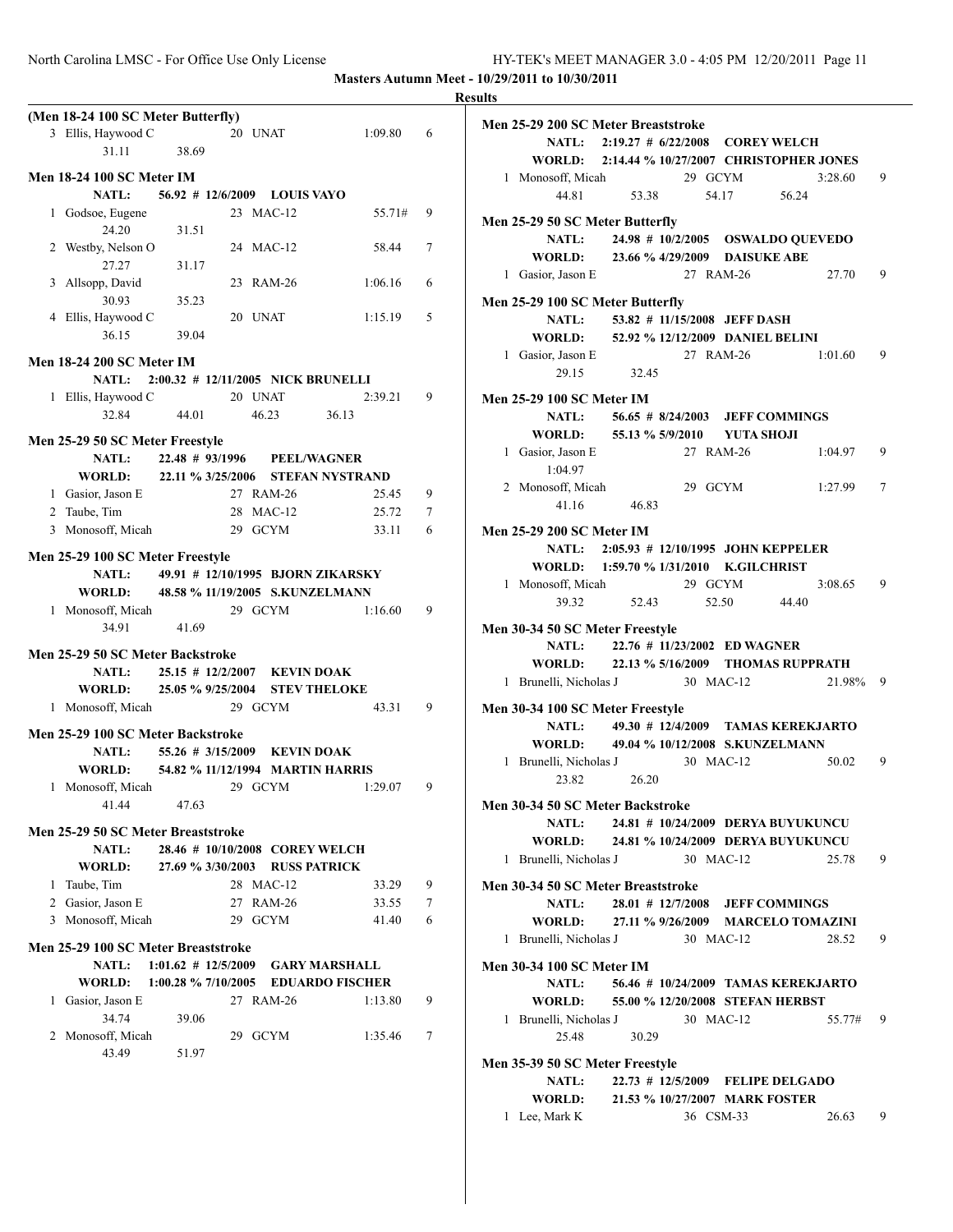|                                    |                                          |                                |                                              |   | <b>Results</b>                                                                   |
|------------------------------------|------------------------------------------|--------------------------------|----------------------------------------------|---|----------------------------------------------------------------------------------|
| (Men 35-39 50 SC Meter Freestyle)  |                                          |                                |                                              |   | 35 SAM-33<br>44.16<br>3 Nino-Acosta, Hernan A                                    |
| 2 Nino-Acosta, Hernan A            |                                          | 35 SAM-33                      | 32.18                                        | 7 | Men 35-39 100 SC Meter Breaststroke                                              |
| Men 35-39 100 SC Meter Freestyle   |                                          |                                |                                              |   | NATL:<br>1:01.47 # 12/20/2009 JEFF COMMINGS                                      |
| NATL:                              | $50.72$ # 11/6/2009                      |                                | <b>MICHAEL PICOTTE</b>                       |   | <b>WORLD:</b><br>1:01.47 % 12/20/2009 JEFF COMMINGS                              |
| <b>WORLD:</b>                      | 49.53 % 3/19/2000                        |                                | <b>JOHN MIRANDA</b>                          |   | 36 CSM-33<br>1 Lee, Mark K<br>1:10.28                                            |
| 1 Lee, Mark K                      |                                          | 36 CSM-33                      | 58.93                                        | 9 | 33.60<br>36.68                                                                   |
| 28.35                              | 30.58                                    |                                |                                              |   | 2 McGarity, James M<br>35 SAM-33<br>1:16.76                                      |
| 2 McGarity, James M                |                                          | 35 SAM-33                      | 1:00.06                                      | 7 | 35.68<br>41.08                                                                   |
| 29.16                              | 30.90                                    |                                |                                              |   | 3 Nino-Acosta, Hernan A<br>35 SAM-33<br>1:39.37                                  |
| 3 Crankshaw, Erik                  |                                          | 39 DUKE                        | 1:01.38                                      | 6 | 46.13<br>53.24                                                                   |
| 29.20                              | 32.18                                    |                                |                                              |   | Men 35-39 200 SC Meter Breaststroke                                              |
| 4 Nino-Acosta, Hernan A            |                                          | 35 SAM-33                      | 1:13.44                                      | 5 | NATL:<br>$2:16.66 \# 12/6/2009$<br><b>STEVE WEST</b>                             |
| 34.73                              | 38.71                                    |                                |                                              |   | <b>WORLD:</b><br>2:15.90 % 12/5/2010<br><b>STEVE WEST</b>                        |
| Men 35-39 400 SC Meter Freestyle   |                                          |                                |                                              |   | 36 CSM-33<br>1 Lee, Mark K<br>2:36.10                                            |
| <b>NATL:</b>                       |                                          |                                | 3:57.77 # 12/14/2003 ERIK HOCHSTEIN          |   | 36.32<br>40.03<br>39.55<br>40.20                                                 |
| <b>WORLD:</b>                      |                                          |                                | 3:57.77 % 12/14/2003 ERIK HOCHSTEIN          |   | 2 O'Donnell, John E<br>38 UNAT<br>2:51.52                                        |
| 1 Nino-Acosta, Hernan A            |                                          | 35 SAM-33                      | 6:06.24                                      | 9 | 39.14<br>43.97<br>44.45<br>43.96                                                 |
| 39.47                              | 45.03                                    | 46.42                          | 47.09                                        |   | Men 35-39 50 SC Meter Butterfly                                                  |
| 47.88                              | 47.72                                    | 47.50                          | 45.13                                        |   | NATL:<br>$25.23 \# 12/4/2005$<br>BRIAN ALDERMAN                                  |
| Men 35-39 800 SC Meter Freestyle   |                                          |                                |                                              |   | WORLD:<br>23.72 % 3/20/2011<br><b>LARS FROLANDER</b>                             |
| NATL:                              | $8:16.19$ # 12/6/2009                    |                                | <b>ALEX KOSTICH</b>                          |   | 1 Lee, Mark K<br>36 CSM-33<br>28.43                                              |
| WORLD:                             | 8:16.19 % 12/6/2009                      |                                | <b>ALEX KOSTICH</b>                          |   | 2 McGarity, James M<br>35 SAM-33<br>29.58                                        |
| 1 Crankshaw, Erik                  |                                          | 39 DUKE                        | 10:07.93                                     | 9 | 3 Crankshaw, Erik<br>39 DUKE<br>30.04                                            |
| 33.18                              | 37.47                                    | 38.24                          | 38.57                                        |   | 4 Nino-Acosta, Hernan A<br>35 SAM-33<br>38.67                                    |
| 39.00                              | 39.03                                    | 39.36                          | 39.81                                        |   |                                                                                  |
| 37.94                              | 38.66                                    | 38.11                          | 38.40                                        |   | Men 35-39 100 SC Meter Butterfly                                                 |
| 39.11                              | 38.11                                    | 36.96                          | 35.98                                        |   | NATL:<br>55.85 # 12/9/2001<br><b>JIM HARVEY</b>                                  |
| 2 O'Donnell, John E                |                                          | 38 UNAT                        | 11:01.33                                     | 7 | WORLD:<br>54.56 % 4/29/2010 EIJI NOMURA                                          |
| 36.96                              | 40.37                                    | 42.08                          | 43.37                                        |   | 39 CSM-33<br>1:01.78<br>1 Merino, Jose I                                         |
| 42.52                              | 42.60                                    | 42.55                          | 42.30                                        |   | 28.74<br>33.04<br>2 Madonia, Marc P<br>37 BAC-38<br>1:08.27                      |
| 41.79                              | 41.58                                    | 41.83                          | 42.16                                        |   | 31.85<br>36.42                                                                   |
| 41.05                              | 41.59                                    | 40.84                          | 37.74                                        |   |                                                                                  |
| Men 35-39 1500 SC Meter Freestyle  |                                          |                                |                                              |   | Men 35-39 100 SC Meter IM                                                        |
|                                    | NATL: 15:56.57 # 12/4/2009               |                                | <b>ALEX KOSTICH</b>                          |   | RON KARNAUGH<br>NATL:<br>$56.94$ # 12/7/2003                                     |
|                                    | WORLD: 15:56.57 % 12/4/2009              |                                | <b>ALEX KOSTICH</b>                          |   | <b>WORLD:</b><br>56.37 % 12/21/2009 C.SORRENTINO                                 |
| 1 Crankshaw, Erik                  |                                          | 39 DUKE                        | 19:05.55                                     | 9 | 1 Madonia, Marc P<br>37 BAC-38<br>1:12.74                                        |
| 32.14                              | 36.82                                    | 37.72                          | 38.61                                        |   | 38.43<br>34.31                                                                   |
| 38.99                              | 38.58                                    | 38.88                          | 38.91                                        |   | 2 O'Donnell, John E<br>38 UNAT<br>1:14.39                                        |
| 38.67                              | 38.38                                    | 38.82                          | 38.49                                        |   | 35.54<br>38.85<br>3 Nino-Acosta, Hernan A<br>35 SAM-33<br>1:27.30                |
| 38.96                              | 39.01                                    | 38.66                          | 38.83                                        |   | 40.54<br>46.76                                                                   |
| 39.40                              | 38.82                                    | 38.52                          | 38.66                                        |   |                                                                                  |
| 37.97                              | 38.45                                    | 39.15                          | 38.54                                        |   | Men 35-39 200 SC Meter IM                                                        |
| 38.71                              | 37.40                                    | 37.76                          | 38.00                                        |   | <b>NATL:</b><br>$2:03.29$ # $12/8/2002$<br>RON KARNAUGH                          |
| 36.68                              | 37.02                                    |                                |                                              |   | <b>WORLD:</b><br>2:03.29 % 12/8/2002 RON KARNAUGH                                |
| Men 35-39 100 SC Meter Backstroke  |                                          |                                |                                              |   | 1 Lee, Mark K<br>36 CSM-33<br>2:26.42                                            |
| <b>NATL:</b>                       | 55.95 # 12/5/2004                        |                                | <b>MICHAEL ROSS</b>                          |   | 32.76<br>40.22<br>40.21<br>33.23                                                 |
| WORLD:                             |                                          | 55.95 % 12/5/2004 MICHAEL ROSS |                                              |   | 2 Crankshaw, Erik<br>39 DUKE<br>2:30.69                                          |
| 1 Lee, Mark K                      |                                          | 36 CSM-33                      | 1:10.16                                      | 9 | 30.67<br>38.83<br>45.46<br>35.73<br>--- Nino-Acosta, Hernan A<br>35 SAM-33<br>DQ |
| 33.82                              | 36.34                                    |                                |                                              |   | 40.67<br>45.69<br>55.15<br>55.98                                                 |
|                                    |                                          |                                |                                              |   |                                                                                  |
| Men 35-39 50 SC Meter Breaststroke |                                          |                                |                                              |   |                                                                                  |
| <b>NATL:</b><br>WORLD:             | $27.79$ # 12/6/2009<br>27.79 % 12/6/2009 |                                | <b>JEFF COMMINGS</b><br><b>JEFF COMMINGS</b> |   |                                                                                  |
| 1 Lee, Mark K                      |                                          | 36 CSM-33                      | 31.97                                        | 9 |                                                                                  |
|                                    |                                          |                                |                                              |   |                                                                                  |
| 2 O'Donnell, John E                |                                          | 38 UNAT                        | 36.57                                        | 7 |                                                                                  |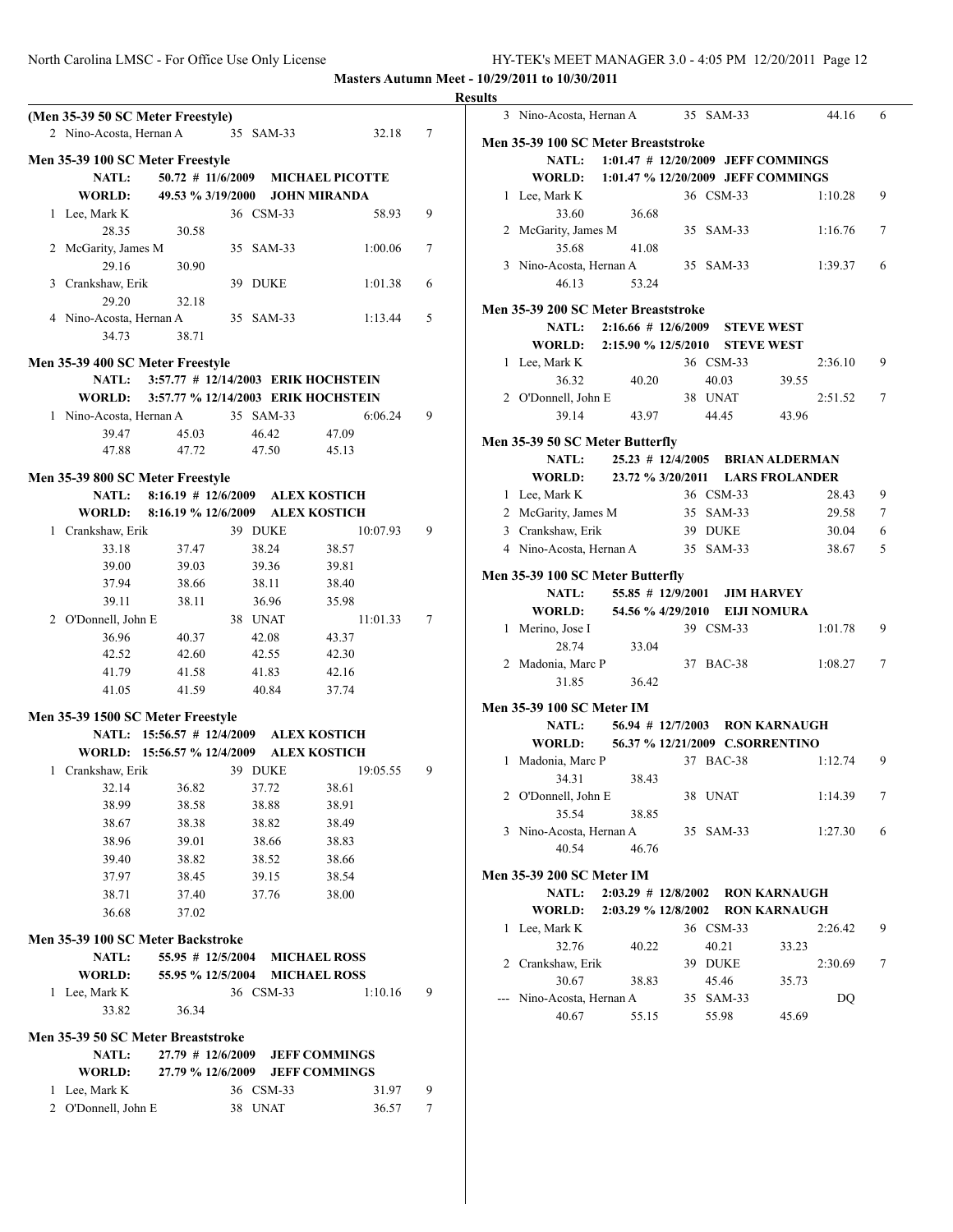|              | Men 35-39 400 SC Meter IM        |                                        |    |       |                       |       |         |   |
|--------------|----------------------------------|----------------------------------------|----|-------|-----------------------|-------|---------|---|
|              |                                  | NATL: 4:24.36 # 12/7/2003 RON KARNAUGH |    |       |                       |       |         |   |
|              |                                  | WORLD: 4:24.36 % 12/7/2003             |    |       | <b>RON KARNAUGH</b>   |       |         |   |
|              | 1 Merino, Jose I                 |                                        |    |       | 39 CSM-33             |       | 5:10.96 | 9 |
|              | 32.49                            | 35.97                                  |    | 41.81 |                       | 42.26 |         |   |
|              | 44.37                            | 44.14                                  |    | 35.53 |                       | 34.39 |         |   |
|              | 2 Madonia, Marc P                |                                        |    |       | 37 BAC-38             |       | 5:42.34 | 7 |
|              | 34.34                            | 39.36                                  |    | 45.19 |                       | 44.57 |         |   |
|              | 48.39                            | 50.05                                  |    |       | 41.24                 | 39.20 |         |   |
|              |                                  |                                        |    |       |                       |       |         |   |
|              | Men 40-44 50 SC Meter Freestyle  |                                        |    |       |                       |       |         |   |
|              | <b>NATL:</b>                     | $23.25$ # 12/6/2008                    |    |       | <b>ERIK HOCHSTEIN</b> |       |         |   |
|              | WORLD:                           | 23.06 % 12/6/2009                      |    |       | <b>M.GIALDI</b>       |       |         |   |
|              | 1 Murray, Jeff L                 |                                        |    |       | 42 MAC-12             |       | 24.38   | 9 |
|              | 2 Beatty, Mark S                 |                                        |    |       | 42 GAJA-45            |       | 25.37   | 7 |
|              | 3 Lyons, Jeff                    |                                        |    |       | 41 MAC-12             |       | 28.46   | 6 |
|              | 4 Toy, Raymond                   |                                        |    |       | 44 CMYM-9             |       | 30.43   | 5 |
|              | 5 Trogdon, Raymond D             |                                        |    |       | 44 HARY               |       | 33.48   | 4 |
|              |                                  |                                        |    |       |                       |       |         |   |
|              | Men 40-44 100 SC Meter Freestyle | 50.43 # 12/6/2008 MICHAEL ROSS         |    |       |                       |       |         |   |
|              | <b>NATL:</b>                     |                                        |    |       |                       |       |         |   |
|              | <b>WORLD:</b>                    | 50.43 % 12/6/2008                      |    |       | <b>MICHAEL ROSS</b>   |       |         |   |
| $\mathbf{1}$ | Murray, Jeff L                   |                                        |    |       | 42 MAC-12             |       | 53.31   | 9 |
|              | 25.29                            | 28.02                                  |    |       |                       |       |         |   |
| 2            | Lee, Lawrence B                  |                                        |    |       | 43 MAC-12             |       | 59.58   | 7 |
|              | 28.60                            | 30.98                                  |    |       |                       |       |         |   |
| 3            | Lyons, Jeff                      |                                        | 41 |       | $MAC-12$              |       | 1:03.69 | 6 |
|              | 30.61                            | 33.08                                  |    |       |                       |       |         |   |
| 4            | Trogdon, Raymond D               |                                        |    |       | 44 HARY               |       | 1:15.42 | 5 |
|              | 36.58                            | 38.84                                  |    |       |                       |       |         |   |
|              | Men 40-44 200 SC Meter Freestyle |                                        |    |       |                       |       |         |   |
|              | <b>NATL:</b>                     | $1:50.08$ # 12/6/2008                  |    |       | <b>MICHAEL ROSS</b>   |       |         |   |
|              |                                  | WORLD: 1:50.08 % 12/6/2008             |    |       | <b>MICHAEL ROSS</b>   |       |         |   |
|              | 1 Murray, Jeff L                 |                                        |    |       | 42 MAC-12             |       | 1:58.69 | 9 |
|              | 27.57                            | 30.63                                  |    | 31.62 |                       | 28.87 |         |   |
|              | 2 Lee, Lawrence B                |                                        |    |       | 43 MAC-12             |       | 2:11.42 | 7 |
|              | 30.12                            | 34.03                                  |    | 34.15 |                       | 33.12 |         |   |
|              | 3 Mendoza, Chris A               |                                        |    |       | 44 UNAT               |       | 2:21.72 | 6 |
|              | 32.97                            | 35.14                                  |    | 36.95 |                       | 36.66 |         |   |
|              | 4 Lyons, Jeff                    |                                        |    |       | 41 MAC-12             |       | 2:26.14 | 5 |
|              | 33.43                            | 38.13                                  |    | 38.65 |                       | 35.93 |         |   |
| 5            | Toy, Raymond                     |                                        |    |       | 44 CMYM-9             |       | 2:44.97 | 4 |
|              | 35.76                            | 41.78                                  |    | 43.56 |                       | 43.87 |         |   |
| 6            | Trogdon, Raymond D               |                                        |    |       | 44 HARY               |       | 2:53.32 | 3 |
|              | 39.50                            | 45.27                                  |    | 45.08 |                       | 43.47 |         |   |
|              |                                  |                                        |    |       |                       |       |         |   |
|              | Men 40-44 400 SC Meter Freestyle |                                        |    |       |                       |       |         |   |
|              | <b>NATL:</b>                     | 4:01.32 # 10/4/2009 ERIK HOCHSTEIN     |    |       |                       |       |         |   |
|              |                                  | WORLD: 4:00.67 % 11/7/2004             |    |       | <b>KAI DITZEL</b>     |       |         |   |
| $\mathbf{1}$ | Davis, William A                 |                                        |    |       | 44 MAC-12             |       | 4:41.33 | 9 |
|              | 31.70                            | 34.59                                  |    | 35.77 |                       | 36.17 |         |   |
|              | 36.23                            | 36.56                                  |    | 36.05 |                       | 34.26 |         |   |
|              | 2 Lee, Lawrence B                |                                        |    |       | 43 MAC-12             |       | 4:51.18 | 7 |
|              | 32.19                            | 35.59                                  |    | 37.16 |                       | 37.59 |         |   |
|              | 37.31                            | 37.53                                  |    |       | 37.47                 | 36.34 |         |   |
| 3            | Schmaltz, Joel A                 |                                        |    |       | 41 GSMS-55            |       | 5:43.64 | 6 |
|              | 37.34                            | 41.63                                  |    | 43.14 |                       | 43.53 |         |   |
|              | 43.96                            | 44.58                                  |    |       | 45.04                 | 44.42 |         |   |
|              |                                  |                                        |    |       |                       |       |         |   |

|   |                                     | Men 40-44 800 SC Meter Freestyle          |         |            |                                                        |                  |
|---|-------------------------------------|-------------------------------------------|---------|------------|--------------------------------------------------------|------------------|
|   | <b>NATL:</b>                        | 8:25.08 # 10/24/2009 ERIK HOCHSTEIN       |         |            |                                                        |                  |
|   | <b>WORLD:</b>                       | 8:25.08 % 10/24/2009 ERIK HOCHSTEIN       |         |            |                                                        |                  |
|   | 1 Mendoza, Chris A                  |                                           | 44 UNAT |            | 10:26.85                                               | 9                |
|   | 34.74                               | 36.76                                     |         | 38.48      | 38.95                                                  |                  |
|   | 39.78                               | 40.61                                     |         | 41.16      | 42.06                                                  |                  |
|   | 43.22                               | 45.28                                     |         | 45.32      | 45.91                                                  |                  |
|   | 44.95                               | 45.29                                     |         | 44.34      |                                                        |                  |
|   | 2 Schmaltz, Joel A                  |                                           |         | 41 GSMS-55 | 11:57.08                                               | 7                |
|   | 37.46                               | 41.22                                     |         | 42.78      | 43.01                                                  |                  |
|   | 43.39                               | 44.24                                     |         | 44.61      | 44.98                                                  |                  |
|   | 45.55                               | 45.14                                     |         | 46.45      | 47.61                                                  |                  |
|   | 47.93                               | 47.94                                     |         | 48.08      | 46.69                                                  |                  |
|   | Men 40-44 1500 SC Meter Freestyle   |                                           |         |            |                                                        |                  |
|   |                                     | NATL: 16:09.32 # 12/4/2009 MIKE SHAFFER   |         |            |                                                        |                  |
|   |                                     | WORLD: 16:07.46 % 12/12/2009 DANIEL SERRA |         |            |                                                        |                  |
|   | 1 Davis, William A                  |                                           |         | 44 MAC-12  | 18:33.42                                               | 9                |
|   | 32.99                               | 36.16                                     |         | 37.41      | 37.94                                                  |                  |
|   | 37.92                               | 38.04                                     |         | 37.46      | 37.40                                                  |                  |
|   | 38.28                               | 37.37                                     |         | 37.54      | 37.80                                                  |                  |
|   | 37.43                               | 36.99                                     |         | 36.78      | 37.13                                                  |                  |
|   | 37.20                               | 36.99                                     |         | 36.89      | 37.23                                                  |                  |
|   | 37.19                               | 37.08                                     |         | 37.22      | 37.26                                                  |                  |
|   | 37.27                               | 37.48                                     |         | 37.79      | 37.24                                                  |                  |
|   | 37.25                               | 34.69                                     |         |            |                                                        |                  |
|   | Men 40-44 50 SC Meter Backstroke    |                                           |         |            |                                                        |                  |
|   | <b>NATL:</b>                        | 25.53 # 12/12/2009 MICHAEL ROSS           |         |            |                                                        |                  |
|   | <b>WORLD:</b>                       | 25.53 % 12/12/2009 MICHAEL ROSS           |         |            |                                                        |                  |
|   | 1 Lyons, Jeff                       |                                           |         | 41 MAC-12  | 37.11                                                  | 9                |
|   |                                     |                                           |         |            |                                                        |                  |
|   |                                     |                                           |         |            |                                                        |                  |
|   | Men 40-44 100 SC Meter Backstroke   |                                           |         |            |                                                        |                  |
|   | <b>NATL:</b>                        | 54.85 # 12/7/2008 MICHAEL ROSS            |         |            |                                                        |                  |
|   | <b>WORLD:</b>                       | 54.85 % 12/7/2008 MICHAEL ROSS            |         |            |                                                        |                  |
| 1 | Beatty, Mark S                      |                                           |         | 42 GAJA-45 | 1:04.70                                                |                  |
|   | 31.31                               | 33.39                                     |         |            |                                                        |                  |
| 2 | Lyons, Jeff                         |                                           |         | 41 MAC-12  | 1:20.79                                                |                  |
|   | 39.45                               | 41.34                                     |         |            |                                                        |                  |
| 3 | Toy, Raymond                        |                                           |         | 44 CMYM-9  | 1:29.59                                                |                  |
|   | 41.11                               | 48.48                                     |         |            |                                                        |                  |
|   | Men 40-44 200 SC Meter Backstroke   |                                           |         |            |                                                        |                  |
|   |                                     | NATL: 2:03.84 # 12/14/2008 MICHAEL ROSS   |         |            |                                                        |                  |
|   |                                     | WORLD: 2:03.84 % 12/14/2008 MICHAEL ROSS  |         |            |                                                        |                  |
|   | 1 Davis, William A                  |                                           |         | 44 MAC-12  | 2:29.63                                                |                  |
|   | 35.60                               | 37.86                                     |         | 38.44      | 37.73                                                  | 9<br>7<br>6<br>9 |
|   | 2 Schmaltz, Joel A                  |                                           |         | 41 GSMS-55 | 2:57.42                                                |                  |
|   | 42.18                               | 44.94                                     |         | 45.64      | 44.66                                                  |                  |
|   | Men 40-44 100 SC Meter Breaststroke |                                           |         |            |                                                        |                  |
|   | <b>NATL:</b>                        | 1:03.33 # 12/5/2009 ROQUE SANTOS          |         |            |                                                        |                  |
|   |                                     |                                           |         |            |                                                        |                  |
|   | 1 Lee, Lawrence B                   |                                           |         | 43 MAC-12  | WORLD: 1:02.42 % 11/30/2008 ALBERTO MONTINI<br>1:22.74 | 7<br>9           |
|   | 39.22                               | 43.52                                     |         |            |                                                        |                  |
|   |                                     |                                           |         |            |                                                        |                  |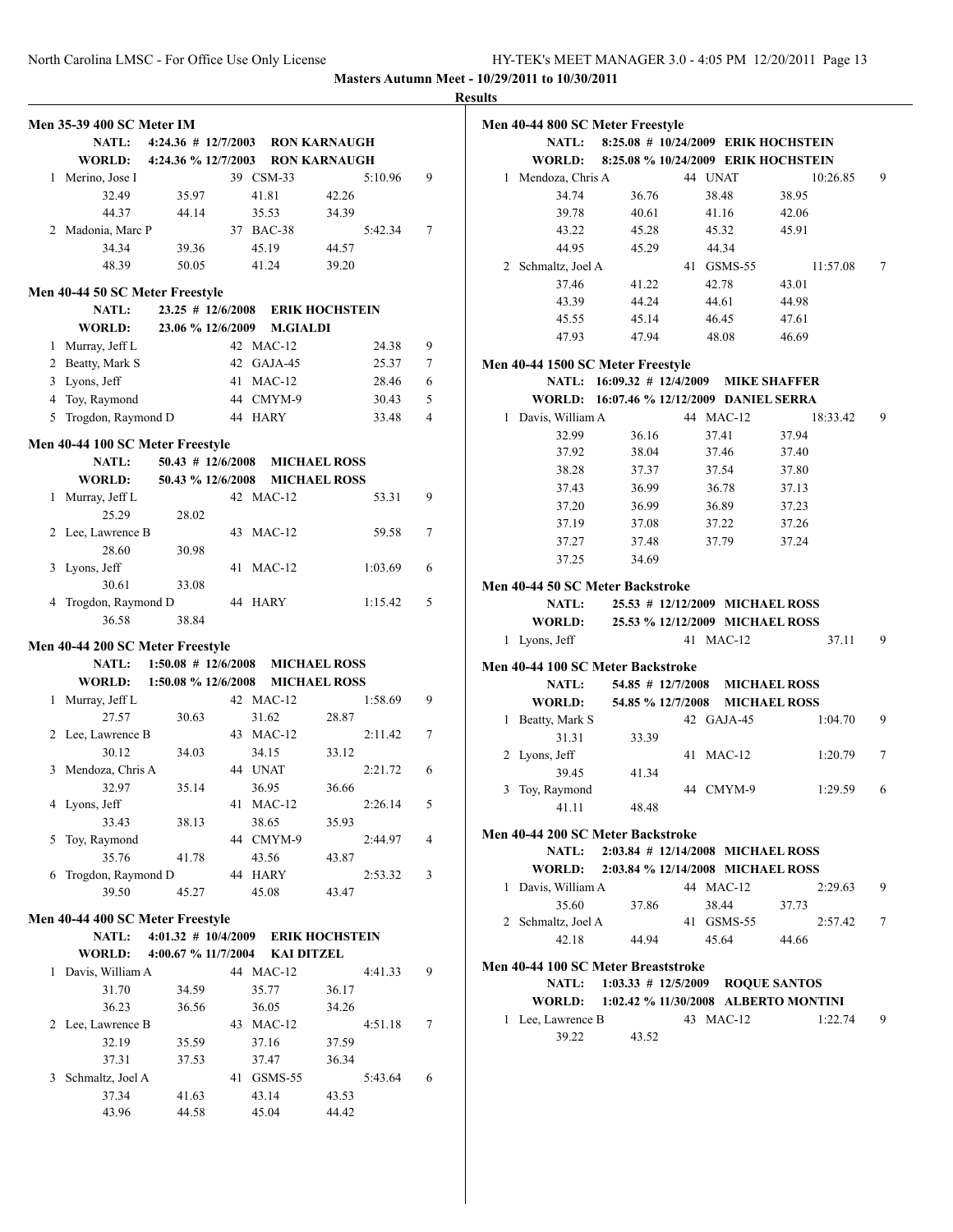|   | Men 40-44 200 SC Meter Breaststroke      |                                   |    |                                 |                                      |   |
|---|------------------------------------------|-----------------------------------|----|---------------------------------|--------------------------------------|---|
|   | <b>NATL:</b>                             | $2:16.03 \# 12/6/2009$            |    |                                 | <b>ROQUE SANTOS</b>                  |   |
|   | <b>WORLD:</b>                            |                                   |    |                                 | 2:15.95 % 12/21/2008 ALBERTO MONTINI |   |
|   | 1 Schmaltz, Joel A                       |                                   |    | 41 GSMS-55                      | 3:23.63                              | 9 |
|   |                                          |                                   |    |                                 |                                      |   |
|   | 46.29                                    | 51.41                             |    | 53.39                           | 52.54                                |   |
|   | Men 40-44 50 SC Meter Butterfly          |                                   |    |                                 |                                      |   |
|   | <b>NATL:</b>                             | $24.91$ # 12/6/2008               |    |                                 | <b>MICHAEL ROSS</b>                  |   |
|   | <b>WORLD:</b>                            | 24.91 % 12/6/2008                 |    |                                 | <b>MICHAEL ROSS</b>                  |   |
|   | 1 Murray, Jeff L                         |                                   |    | 42 MAC-12                       | 27.74                                | 9 |
|   | 2 Lyons, Jeff                            |                                   | 41 | $MAC-12$                        | 31.46                                | 7 |
|   | 3 Trogdon, Raymond D                     |                                   |    | 44 HARY                         | 36.92                                | 6 |
|   |                                          |                                   |    |                                 |                                      |   |
|   | Men 40-44 100 SC Meter Butterfly         |                                   |    |                                 |                                      |   |
|   | <b>NATL:</b>                             |                                   |    | 55.82 # 12/14/2008 MICHAEL ROSS |                                      |   |
|   | <b>WORLD:</b>                            |                                   |    | 55.82 % 12/14/2008 MICHAEL ROSS |                                      |   |
|   | 1 Murray, Jeff L                         |                                   |    | 42 MAC-12                       | 1:00.19                              | 9 |
|   | 27.38                                    | 32.81                             |    |                                 |                                      |   |
|   | 2 Beatty, Mark S                         |                                   |    | 42 GAJA-45                      | 1:01.04                              | 7 |
|   | 28.31                                    | 32.73                             |    |                                 |                                      |   |
|   | 3 Lee, Lawrence B                        |                                   |    | 43 MAC-12                       | 1:06.23                              | 6 |
|   | 31.35                                    | 34.88                             |    |                                 |                                      |   |
|   | 4 Toy, Raymond                           |                                   |    | 44 CMYM-9                       | 1:19.11                              | 5 |
|   | 35.55                                    | 43.56                             |    |                                 |                                      |   |
|   |                                          |                                   |    |                                 |                                      |   |
|   | <b>Men 40-44 100 SC Meter IM</b>         |                                   |    |                                 |                                      |   |
|   | <b>NATL:</b>                             |                                   |    | 57.71 # 10/18/2008 MICHAEL ROSS |                                      |   |
|   | WORLD:                                   | 57.39 % 1/10/2010                 |    |                                 | <b>ALBERTO MONTINI</b>               |   |
|   | 1 Beatty, Mark S                         |                                   |    | 42 GAJA-45                      | 1:03.89                              | 9 |
|   | 29.16                                    | 34.73                             |    |                                 |                                      |   |
|   | 2 Lee, Lawrence B                        |                                   |    | 43 MAC-12                       | 1:06.37                              | 7 |
|   | 30.69                                    | 35.68                             |    |                                 |                                      |   |
|   | 3 Lyons, Jeff                            |                                   |    | 41 MAC-12                       | 1:13.20                              | 6 |
|   | 34.82                                    | 38.38                             |    |                                 |                                      |   |
|   | 4 Schmaltz, Joel A                       |                                   |    | 41 GSMS-55                      | 1:21.25                              | 5 |
|   | 37.10                                    | 44.15                             |    |                                 |                                      |   |
|   | 5 Toy, Raymond                           |                                   |    | 44 CMYM-9                       | 1:21.96                              | 4 |
|   | 37.63                                    | 44.33                             |    |                                 |                                      |   |
| 6 | Trogdon, Raymond D                       |                                   | 44 | <b>HARY</b>                     | 1:36.03                              | 3 |
|   | 45.06                                    | 50.97                             |    |                                 |                                      |   |
|   | Men 40-44 200 SC Meter IM                |                                   |    |                                 |                                      |   |
|   |                                          | NATL: $2:05.46 \# 12/4/2009$      |    |                                 | <b>ROQUE SANTOS</b>                  |   |
|   | <b>WORLD:</b>                            | 2:05.46 % 12/4/2009               |    |                                 | <b>ROQUE SANTOS</b>                  |   |
|   | 1 Lee, Lawrence B                        |                                   |    | 43 MAC-12                       | 2:24.48                              | 9 |
|   | 31.40                                    | 36.00                             |    | 44.00                           | 33.08                                |   |
| 2 | Lyons, Jeff                              |                                   |    | 41 MAC-12                       | 2:46.77                              | 7 |
|   | 34.72                                    | 45.36                             |    | 49.50                           | 37.19                                |   |
| 3 | Schmaltz, Joel A                         |                                   |    | 41 GSMS-55                      | 2:58.32                              | 6 |
|   | 37.79                                    | 44.48                             |    | 54.05                           | 42.00                                |   |
|   |                                          |                                   |    |                                 |                                      |   |
|   | <b>Men 40-44 400 SC Meter IM</b>         |                                   |    |                                 |                                      |   |
|   | <b>NATL:</b>                             | 4:32.05 # 11/16/2008 ROQUE SANTOS |    |                                 |                                      |   |
|   | WORLD: 4:32.05 % 11/15/2008 ROQUE SANTOS |                                   |    |                                 |                                      |   |
|   | 1 Lee, Lawrence B                        |                                   |    | 43 MAC-12                       | 5:20.31                              | 9 |
|   | 32.46                                    | 38.00                             |    | 40.92                           | 40.39                                |   |
|   | 47.62                                    | 48.10                             |    | 37.38                           | 35.44                                |   |
| 2 | Schmaltz, Joel A                         |                                   |    | 41 GSMS-55                      | 6:36.90                              | 7 |
|   | 41.21                                    | 50.31                             |    | 49.58                           | 49.46                                |   |
|   | 55.65                                    | 58.54                             |    | 45.27                           | 46.88                                |   |

| <b>Results</b>                     |                                         |                |                        |   |
|------------------------------------|-----------------------------------------|----------------|------------------------|---|
| Men 45-49 50 SC Meter Freestyle    |                                         |                |                        |   |
| <b>NATL:</b>                       | 23.80 # 12/13/2009 FRITZ BEDFORD        |                |                        |   |
| WORLD:                             | 23.67 % 3/28/2009                       |                | <b>JANNE VIRTANEN</b>  |   |
| 1 Brekovsky, Tom                   | 49 HARY                                 |                | 27.92                  | 9 |
| 2 Hopkins, Mark                    |                                         | 49 MAC-12      | 29.52                  | 7 |
| 3 Putney, Donald C                 |                                         | 48 TMS-21      | 30.93                  | 6 |
| 4 Engels, Detlef N                 |                                         | 48 MAC-12      | 36.19                  | 5 |
|                                    |                                         |                |                        |   |
| Men 45-49 100 SC Meter Freestyle   |                                         |                |                        |   |
| <b>NATL:</b>                       | 52.54 # 12/2/2007 PAUL SMITH            |                |                        |   |
| <b>WORLD:</b>                      | 52.54 % 12/2/2007 PAUL SMITH            |                |                        |   |
| 1 Brekovsky, Tom                   | 49 HARY                                 |                | 1:06.30                | 9 |
| 31.39                              | 34.91                                   | 49 MAC-12      | 1:07.41                | 7 |
| 2 Hopkins, Mark<br>30.83           |                                         |                |                        |   |
| 3 Conger, Mark                     | 36.58                                   | 48 BAC-38      | 1:08.72                | 6 |
| 31.65                              | 37.07                                   |                |                        |   |
| 4 Engels, Detlef N                 |                                         | 48 MAC-12      | 1:22.38                | 5 |
| 39.29                              | 43.09                                   |                |                        |   |
|                                    |                                         |                |                        |   |
| Men 45-49 400 SC Meter Freestyle   |                                         |                |                        |   |
|                                    | NATL: 4:09.19 # 11/1/2009 KEITH SWITZER |                |                        |   |
|                                    | WORLD: 4:05.90 % 2/8/2008 KAI DITZEL    |                |                        |   |
| 1 Wilson, Boyd E                   |                                         | 48 RAM-26      | 4:48.56                | 9 |
| 32.42                              | 35.36                                   | 36.52          | 36.91                  |   |
| 37.18                              | 37.15                                   | 37.26          | 35.76                  |   |
| 2 Conger, Mark                     |                                         | 48 BAC-38      | 5:29.89                | 7 |
| 35.86                              | 41.19                                   | 42.08          | 42.44                  |   |
| 42.59                              | 42.51                                   | 42.42          | 40.80                  |   |
| 3 O'Neil, Jeffrey D                |                                         | 45 GSMS-55     | 5:31.81<br>42.21       | 6 |
| 35.58<br>43.16                     | 39.47<br>43.53                          | 41.34<br>43.71 | 42.81                  |   |
|                                    |                                         |                |                        |   |
| Men 45-49 800 SC Meter Freestyle   |                                         |                |                        |   |
| <b>NATL:</b>                       | 8:42.85 # 10/15/2010 KEITH SWITZER      |                |                        |   |
|                                    | WORLD: 8:39.81 % 10/4/2009              |                | <b>MICHAEL PRUFERT</b> |   |
| 1 Brekovsky, Tom                   | 49 HARY                                 |                | 11:57.62               | 9 |
| 39.33                              | 43.53                                   | 44.16          | 44.77                  |   |
| 45.23                              | 45.93                                   | 45.81          | 46.00                  |   |
| 45.52                              | 45.37                                   | 45.86          | 45.50                  |   |
| 45.56                              | 45.77                                   | 45.90          | 43.38                  |   |
| Men 45-49 50 SC Meter Backstroke   |                                         |                |                        |   |
| <b>NATL:</b>                       | 27.02 # 12/12/2009 CHRIS STEVENSON      |                |                        |   |
| WORLD:                             | 27.02 % 12/12/2009 CHRIS STEVENSON      |                |                        |   |
| 1 Engels, Detlef N                 |                                         | 48 MAC-12      | 48.18                  | 9 |
| Men 45-49 100 SC Meter Backstroke  |                                         |                |                        |   |
| <b>NATL:</b>                       | 57.00 # 12/13/2009 CHRIS STEVENSON      |                |                        |   |
| WORLD:                             | 57.00 % 12/13/2009 CHRIS STEVENSON      |                |                        |   |
| 1 Engels, Detlef N                 |                                         | 48 MAC-12      | 1:43.81                | 9 |
| 49.95                              | 53.86                                   |                |                        |   |
|                                    |                                         |                |                        |   |
| Men 45-49 50 SC Meter Breaststroke |                                         |                |                        |   |
| <b>NATL:</b>                       | $29.85$ # 12/5/2009                     |                | <b>CHRIS WEISSMAN</b>  |   |
| WORLD:                             | 28.87 % 1/17/2010 RICO ROLLI            |                |                        |   |
| 1 Brekovsky, Tom                   | 49 HARY                                 |                | 38.35                  | 9 |
| 2 Putney, Donald C                 |                                         | 48 TMS-21      | 43.03                  | 7 |
| 3 Engels, Detlef N                 |                                         | 48 MAC-12      | 46.45                  | 6 |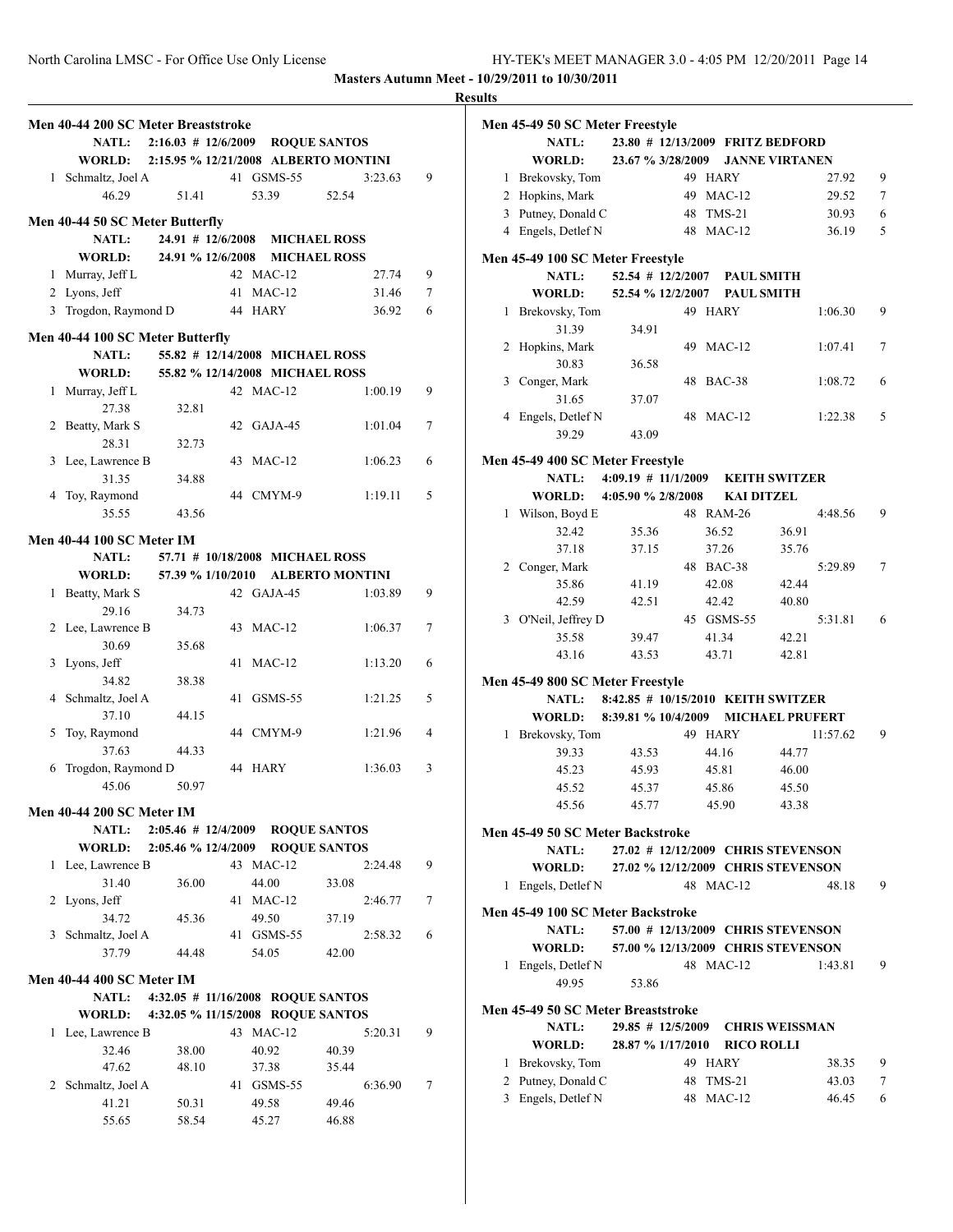### **Results**

|   | Men 45-49 100 SC Meter Breaststroke |                                           |    |             |                    |                                              |   |
|---|-------------------------------------|-------------------------------------------|----|-------------|--------------------|----------------------------------------------|---|
|   |                                     | NATL: 1:04.69 # 12/5/2009 CHRIS WEISSMAN  |    |             |                    |                                              |   |
|   |                                     | WORLD: 1:04.69 % 12/5/2009 CHRIS WEISSMAN |    |             |                    |                                              |   |
|   | 1 Wilson, Boyd E                    |                                           |    | 48 RAM-26   |                    | 1:17.01                                      | 9 |
|   | 36.49                               | 40.52                                     |    |             |                    |                                              |   |
|   | 2 O'Neil, Jeffrey D                 |                                           |    |             | 45 GSMS-55         | 1:19.80                                      | 7 |
|   | 37.97                               | 41.83                                     |    |             |                    |                                              |   |
| 3 | Putney, Donald C                    |                                           | 48 | $TMS-21$    |                    | 1:35.27                                      | 6 |
|   | 45.82                               | 49.45                                     |    |             |                    |                                              |   |
|   | 4 Engels, Detlef N                  |                                           |    | 48 MAC-12   |                    | 1:47.88                                      | 5 |
|   | 50.58                               | 57.30                                     |    |             |                    |                                              |   |
|   |                                     |                                           |    |             |                    |                                              |   |
|   | Men 45-49 200 SC Meter Breaststroke |                                           |    |             |                    |                                              |   |
|   |                                     | NATL: $2:22.68 \# 6/22/2008$              |    |             | <b>GLENN MILLS</b> |                                              |   |
|   |                                     | WORLD: 2:22.68 % 6/22/2008 GLENN MILLS    |    |             |                    |                                              |   |
|   | 1 Wilson, Boyd E                    |                                           |    | 48 RAM-26   |                    | 2:46.17                                      | 9 |
|   | 37.56                               | 41.35                                     |    | 43.56       |                    | 43.70                                        |   |
|   |                                     |                                           |    |             |                    |                                              |   |
|   | Men 45-49 50 SC Meter Butterfly     |                                           |    |             |                    |                                              |   |
|   | NATL:                               | 25.74 # 12/13/2009 FRITZ BEDFORD          |    |             |                    |                                              |   |
|   | WORLD:                              | 25.74 % 12/13/2009 FRITZ BEDFORD          |    |             |                    |                                              |   |
|   | 1 Hopkins, Mark                     |                                           |    | 49 MAC-12   |                    | 33.88                                        | 9 |
|   | 2 Conger, Mark                      |                                           |    | 48 BAC-38   |                    | 34.95                                        | 7 |
|   | 3 Engels, Detlef N                  |                                           |    | 48 MAC-12   |                    | 48.46                                        | 6 |
|   | Men 45-49 100 SC Meter Butterfly    |                                           |    |             |                    |                                              |   |
|   | <b>NATL:</b>                        | 57.17 # 12/14/2003 PAUL CARTER            |    |             |                    |                                              |   |
|   |                                     | WORLD: 57.17 % 12/14/2003 PAUL CARTER     |    |             |                    |                                              |   |
|   |                                     |                                           |    |             | 45 GAJA-45         | 1:11.49                                      | 9 |
|   | 1 Klenzak, Andy                     |                                           |    |             |                    |                                              |   |
|   | 33.41                               | 38.08                                     |    |             |                    |                                              |   |
|   | Men 45-49 100 SC Meter IM           |                                           |    |             |                    |                                              |   |
|   |                                     |                                           |    |             |                    | NATL: 1:00.14 # 11/22/2009 ANDERS RASMUSSEN  |   |
|   |                                     |                                           |    |             |                    | WORLD: 1:00.13 % 11/29/2009 EDWIN VAN NORDEN |   |
|   | 1 Wilson, Boyd E                    |                                           |    | 48 RAM-26   |                    | 1:09.78                                      | 9 |
|   | 32.66                               | 37.12                                     |    |             |                    |                                              |   |
|   | 2 Klenzak, Andy                     |                                           |    |             | 45 GAJA-45         | 1:12.54                                      | 7 |
|   | 33.59                               | 38.95                                     |    |             |                    |                                              |   |
| 3 | Brekovsky, Tom                      |                                           | 49 | <b>HARY</b> |                    | 1:17.25                                      | 6 |
|   | 36.76                               | 40.49                                     |    |             |                    |                                              |   |
| 4 | Hopkins, Mark                       |                                           |    | 49 MAC-12   |                    | 1:17.62                                      | 5 |
|   | 35.62                               | 42.00                                     |    |             |                    |                                              |   |
|   | 5 Putney, Donald C                  |                                           |    | 48 TMS-21   |                    | 1:26.49                                      | 4 |
|   | 39.29                               | 47.20                                     |    |             |                    |                                              |   |
|   | 6 Engels, Detlef N                  |                                           |    | 48 MAC-12   |                    | 1:39.23                                      | 3 |
|   | 46.91                               | 52.32                                     |    |             |                    |                                              |   |
|   |                                     |                                           |    |             |                    |                                              |   |
|   | <b>Men 45-49 200 SC Meter IM</b>    |                                           |    |             |                    |                                              |   |
|   | <b>NATL:</b>                        | $2:09.71$ # 3/20/2010                     |    |             |                    | <b>JEROME FRENTSOS</b>                       |   |
|   | WORLD:                              | $2:09.71 \% 3/20/2010$                    |    |             |                    | <b>JEROME FRENTSOS</b>                       |   |
| 1 | Wilson, Boyd E                      |                                           |    | 48 RAM-26   |                    | 2:28.49                                      | 9 |
|   | 32.15                               | 39.01                                     |    | 41.97       |                    | 35.36                                        |   |
|   | 2 O'Neil, Jeffrey D                 |                                           | 45 |             | GSMS-55            | 2:37.83                                      | 7 |
|   | 32.57                               | 41.39                                     |    | 45.02       |                    | 38.85                                        |   |
| 3 | Brekovsky, Tom                      |                                           | 49 | <b>HARY</b> |                    | 2:59.39                                      | 6 |
|   | 36.34                               | 46.45                                     |    | 56.24       |                    | 40.36                                        |   |
| 4 | Putney, Donald C                    |                                           |    | 48 TMS-21   |                    | 3:16.05                                      | 5 |
|   | 35.77                               | 53.55                                     |    | 57.90       |                    | 48.83                                        |   |
|   |                                     |                                           |    |             |                    |                                              |   |

|   | Men 45-49 400 SC Meter IM         |                                          |                  |                                            |   |
|---|-----------------------------------|------------------------------------------|------------------|--------------------------------------------|---|
|   |                                   |                                          |                  | NATL: 4:46.68 # 12/13/2009 CHRIS STEVENSON |   |
|   |                                   | WORLD: 4:42.15 % 4/18/2009 TAIHEI SAKA   |                  |                                            |   |
|   | 1 Wilson, Boyd E                  |                                          | 48 RAM-26        | 5:19.84                                    | 9 |
|   | 33.59                             | 37.68                                    | 42.04            | 41.71                                      |   |
|   | 43.73                             | 44.81                                    | 38.87            | 37.41                                      |   |
|   | 2 Klenzak, Andy                   |                                          | 45 GAJA-45       | 5:31.50                                    | 7 |
|   | 35.39                             | 39.97                                    | 43.91            | 41.34                                      |   |
|   | 48.75                             | 48.98                                    | 37.92            | 35.24                                      |   |
|   | Men 50-54 50 SC Meter Freestyle   |                                          |                  |                                            |   |
|   |                                   | NATL: 23.38 # 10/18/2009 ROWDY GAINES    |                  |                                            |   |
|   |                                   | WORLD: 23.38 % 10/18/2009 ROWDY GAINES   |                  |                                            |   |
|   | 1 Klein, Jonathan E               |                                          | 54 DUKE          | 26.96                                      | 9 |
|   |                                   |                                          |                  |                                            |   |
|   | Men 50-54 100 SC Meter Freestyle  |                                          |                  |                                            |   |
|   | <b>NATL:</b>                      | 51.61 # 10/17/2009 ROWDY GAINES          |                  |                                            |   |
|   |                                   | WORLD: 51.61 % 10/17/2009 ROWDY GAINES   |                  |                                            |   |
|   | 1 Klein, Jonathan E               |                                          | 54 DUKE          | 1:00.92                                    | 9 |
|   | 29.00                             | 31.92                                    |                  |                                            |   |
|   | 2 Acheson, Scott A                |                                          | 53 HARY          | 1:24.58                                    | 7 |
|   | 40.62                             | 43.96                                    |                  |                                            |   |
|   | Men 50-54 200 SC Meter Freestyle  |                                          |                  |                                            |   |
|   |                                   | NATL: 1:56.75 # 10/17/2009 BOB BUGG      |                  |                                            |   |
|   |                                   | WORLD: 1:56.75 % 10/17/2009 BOB BUGG     |                  |                                            |   |
|   | 1 Klein, Jonathan E               |                                          | 54 DUKE          | 2:17.24                                    | 9 |
|   | 31.92                             | 35.67                                    | 34.98            | 34.67                                      |   |
|   | 2 Hartley, Larry S                |                                          | 51 AMS-15        | 2:28.79                                    | 7 |
|   |                                   |                                          |                  |                                            |   |
|   | 33.99                             | 38.08                                    | 39.64<br>53 HARY | 37.08<br>3:05.18                           | 6 |
|   | 3 Acheson, Scott A<br>42.33       |                                          | 49.39            | 46.16                                      |   |
|   |                                   | 47.30                                    |                  |                                            |   |
|   | Men 50-54 800 SC Meter Freestyle  |                                          |                  |                                            |   |
|   |                                   | NATL: 8:44.51 # 12/10/2000 JIM MCCONICA  |                  |                                            |   |
|   |                                   | WORLD: 8:44.51 % 12/10/2000 JIM MCCONICA |                  |                                            |   |
|   | 1 Hollett, Peter G                |                                          | 51 NCMS-13       | 9:50.60                                    | 9 |
|   | 32.85                             | 35.94                                    | 36.68            | 37.09                                      |   |
|   | 37.11                             | 37.08                                    | 36.79            | 37.04                                      |   |
|   | 36.69                             | 36.48                                    | 36.97            | 37.62                                      |   |
|   | 37.73                             | 38.34                                    | 38.42            | 37.77                                      |   |
| 2 | Wagner, Rich                      |                                          | 50 BAC-38        | 13:27.21                                   | 7 |
|   | 41.08                             | 50.71                                    | 52.06            | 51.13                                      |   |
|   | 51.15                             | 50.96                                    | 51.71            | 51.54                                      |   |
|   | 51.49                             | 51.21                                    | 51.75            | 52.62                                      |   |
|   | 51.40                             | 50.78                                    | 50.53            | 47.09                                      |   |
|   |                                   |                                          |                  |                                            |   |
|   | Men 50-54 1500 SC Meter Freestyle |                                          |                  |                                            |   |
|   | <b>NATL:</b>                      | 16:33.02 # 12/10/2000 JIM MCCONICA       |                  |                                            |   |
|   | WORLD:                            | 16:33.02 % 12/10/2000 JIM MCCONICA       |                  |                                            |   |
| 1 | Biondi, Gino F                    |                                          | 50 MAC-12        | 21:03.44                                   | 9 |
|   | 38.01                             | 40.11                                    | 41.04            | 41.73                                      |   |
|   | 42.25                             | 42.65                                    | 42.90            | 42.33                                      |   |
|   | 42.32                             | 42.37                                    | 42.63            | 42.63                                      |   |
|   | 42.40                             | 42.32                                    | 42.08            | 42.63                                      |   |
|   | 42.59                             | 42.85                                    | 42.29            | 42.76                                      |   |
|   | 42.38                             | 42.84                                    | 42.76            | 42.81                                      |   |
|   | 42.46                             | 42.74                                    | 42.29            | 42.22                                      |   |

41.95 40.10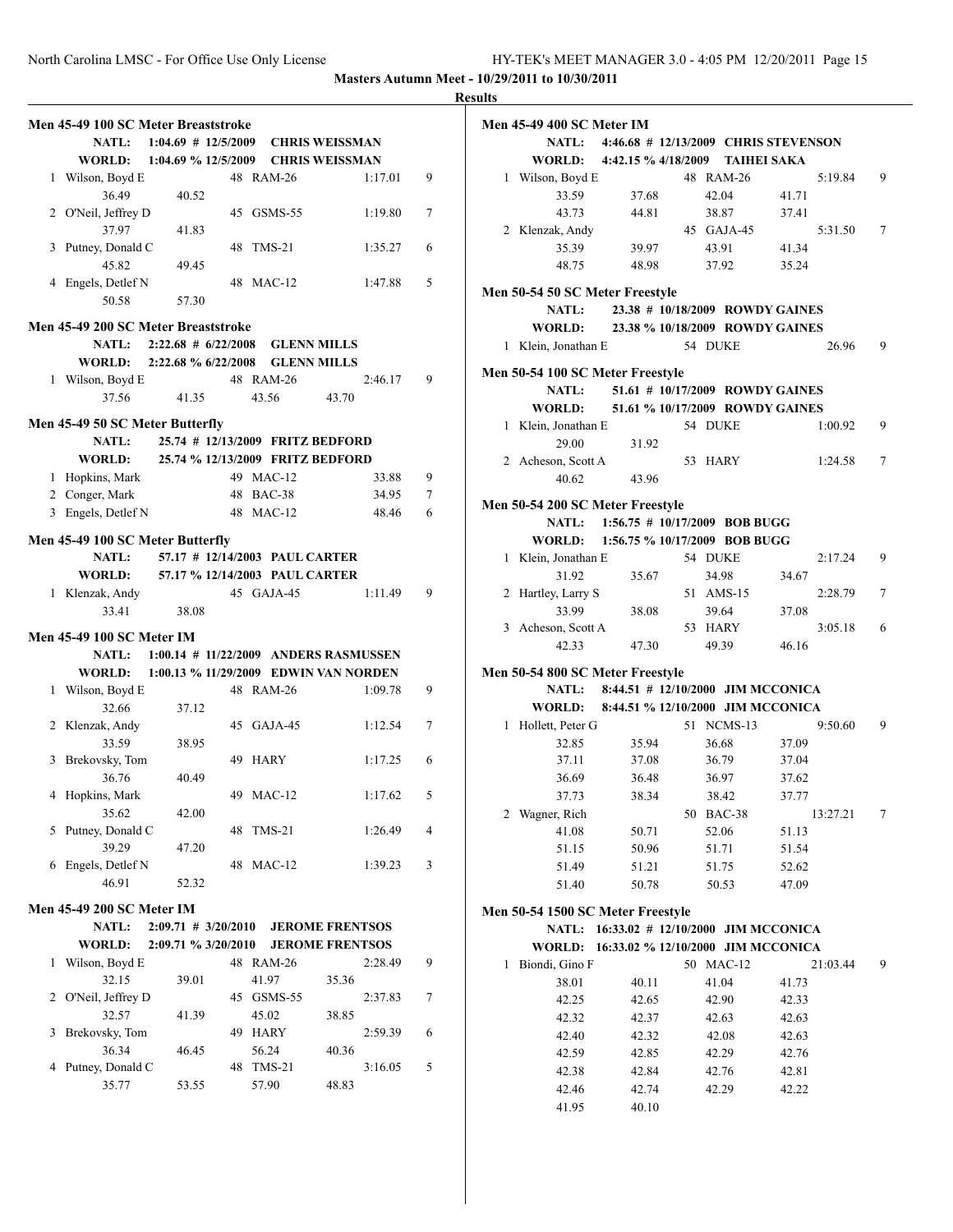|   | (Men 50-54 1500 SC Meter Freestyle) |                                          |           |        |                                   |          |       |
|---|-------------------------------------|------------------------------------------|-----------|--------|-----------------------------------|----------|-------|
|   | 2 Acheson, Scott A                  |                                          | 53 HARY   |        |                                   | 25:47.28 | 7     |
|   | 47.20                               | 48.34                                    |           | 49.55  | 50.31                             |          |       |
|   | 51.57                               | 50.88                                    |           | 52.91  |                                   |          |       |
|   |                                     | 51.15                                    |           | 52.50  | 52.60                             |          |       |
|   | 53.02                               | 52.89                                    |           | 53.06  |                                   |          |       |
|   |                                     |                                          |           |        |                                   |          |       |
|   |                                     | 51.83                                    |           | 52.50  | 52.96                             |          |       |
|   | 53.48                               | 53.14                                    |           | 53.06  | 52.58                             |          |       |
|   |                                     |                                          |           | 51.47  | 51.03                             |          |       |
|   | 49.99                               | 52.74                                    |           | 51.03  | 52.74                             |          | 46.63 |
|   | 3 Wagner, Rich                      |                                          | 50 BAC-38 |        |                                   | 27:39.25 | - 6   |
|   | 42.31                               | 50.15                                    |           | 52.68  | 52.51                             |          |       |
|   | 53.32                               | 51.20                                    |           | 52.06  |                                   |          |       |
|   |                                     | 51.38                                    |           | 51.75  | 53.47                             |          |       |
|   | 52.82                               | 52.23                                    |           | 53.23  |                                   |          |       |
|   |                                     | 52.68                                    |           | 52.95  | 52.96                             |          |       |
|   | 52.44                               | 51.88                                    |           | 53.69  | 53.99                             |          |       |
|   |                                     |                                          |           |        |                                   |          |       |
|   |                                     |                                          |           | 53.32  | 52.94                             |          |       |
|   | 53.05                               | 52.17                                    |           | 52.04  | 1:37.32                           | 1:40.83  |       |
|   | Men 50-54 50 SC Meter Backstroke    |                                          |           |        |                                   |          |       |
|   | <b>NATL:</b>                        | 28.37 # 12/6/2009 JAMIE FOWLER           |           |        |                                   |          |       |
|   | <b>WORLD:</b>                       | 28.37 % 12/6/2009 JAMIE FOWLER           |           |        |                                   |          |       |
|   |                                     |                                          |           |        |                                   |          |       |
|   | 1 Klein, Jonathan E                 |                                          | 54 DUKE   |        |                                   | 30.77    | 9     |
|   | Men 50-54 100 SC Meter Backstroke   |                                          |           |        |                                   |          |       |
|   | <b>NATL:</b>                        | $1:00.38$ # $12/5/2009$ JAMIE FOWLER     |           |        |                                   |          |       |
|   |                                     | WORLD: 1:00.38 % 12/5/2009 JAMIE FOWLER  |           |        |                                   |          |       |
|   | 1 Klein, Jonathan E                 |                                          | 54 DUKE   |        |                                   | 1:06.14  | 9     |
|   | 31.69                               | 34.45                                    |           |        |                                   |          |       |
|   |                                     |                                          |           |        |                                   |          |       |
|   | 2 Hartley, Larry S                  |                                          | 51        | AMS-15 |                                   | 1:19.31  | 7     |
|   | 39.86                               | 39.45                                    |           |        |                                   |          |       |
|   | Men 50-54 200 SC Meter Backstroke   |                                          |           |        |                                   |          |       |
|   |                                     | NATL: 2:11.84 # 12/4/2009 JAMIE FOWLER   |           |        |                                   |          |       |
|   |                                     |                                          |           |        |                                   |          |       |
|   |                                     | WORLD: 2:11.84 % 12/4/2009 JAMIE FOWLER  |           |        |                                   |          |       |
|   | 1 Klein, Jonathan E                 |                                          | 54 DUKE   |        |                                   | 2:32.55  | 9     |
|   | 34.99                               | 39.19                                    |           | 39.91  | 38.46                             |          |       |
|   | Men 50-54 50 SC Meter Breaststroke  |                                          |           |        |                                   |          |       |
|   | <b>NATL:</b>                        | $31.08$ # $12/7/2008$                    |           |        | <b>BENN DOYLE</b>                 |          |       |
|   |                                     | WORLD: 30.73 % 12/5/2010 DAVID GUTHRIE   |           |        |                                   |          |       |
|   |                                     |                                          |           |        |                                   |          |       |
|   | 1 Acheson, Scott A                  |                                          | 53 HARY   |        |                                   | 49.34    | 9     |
|   | Men 50-54 100 SC Meter Breaststroke |                                          |           |        |                                   |          |       |
|   | <b>NATL:</b>                        | 1:08.27 # 12/6/2008 BENN DOYLE           |           |        |                                   |          |       |
|   |                                     | WORLD: 1:06.84 % 12/5/2010 DAVID GUTHRIE |           |        |                                   |          |       |
|   | 1 Acheson, Scott A                  |                                          | 53 HARY   |        |                                   | 1:54.71  | 9     |
|   |                                     |                                          |           |        |                                   |          |       |
|   | 53.85                               | 1:00.86                                  |           |        |                                   |          |       |
|   | Men 50-54 200 SC Meter Breaststroke |                                          |           |        |                                   |          |       |
|   | <b>NATL:</b>                        | 2:32.06 # 2/15/2009 LINCOLN DJANG        |           |        |                                   |          |       |
|   |                                     |                                          |           |        | 2:28.59 % 12/4/2010 DAVID GUTHRIE |          |       |
|   |                                     |                                          |           |        |                                   |          |       |
|   | <b>WORLD:</b>                       |                                          |           |        |                                   |          |       |
| 1 | Hartley, Larry S                    |                                          | 51 AMS-15 |        |                                   | 3:10.46  | 9     |
|   | 42.40                               | 49.65                                    |           | 50.45  | 47.96                             |          |       |
|   | Acheson, Scott A                    |                                          | 53 HARY   |        |                                   | DQ       |       |
|   | 51.68                               | 1:00.10                                  | 1:04.45   |        | 1:02.73                           |          |       |

| .            |                                                 |                                        |    |            |                                   |   |
|--------------|-------------------------------------------------|----------------------------------------|----|------------|-----------------------------------|---|
|              | Men 50-54 50 SC Meter Butterfly<br><b>NATL:</b> | 26.12 # 12/2/2007 PAUL CARTER          |    |            |                                   |   |
|              | WORLD:                                          |                                        |    |            | 25.49 % 5/16/2009 DAN THOMPSON    |   |
|              |                                                 |                                        |    |            |                                   |   |
|              | 1 Klein, Jonathan E                             |                                        |    | 54 DUKE    | 29.12                             | 9 |
|              | 2 Phillips, John M                              |                                        |    | 53 CSM-33  | 29.38                             | 7 |
|              | 3 Acheson, Scott A                              |                                        |    | 53 HARY    | 47.55                             | 6 |
|              | Men 50-54 100 SC Meter Butterfly                |                                        |    |            |                                   |   |
|              | <b>NATL:</b>                                    | 57.29 # 12/2/2007 PAUL CARTER          |    |            |                                   |   |
|              | <b>WORLD:</b>                                   | 57.29 % 12/2/2007 PAUL CARTER          |    |            |                                   |   |
|              | 1 Phillips, John M<br>31.70                     | 36.03                                  |    | 53 CSM-33  | 1:07.73                           | 9 |
|              | 2 Hartley, Larry S<br>35.55                     | 40.66                                  | 51 | $AMS-15$   | 1:16.21                           | 7 |
|              | Men 50-54 100 SC Meter IM                       |                                        |    |            |                                   |   |
|              | <b>NATL:</b>                                    | 1:01.29 # 12/6/2009 JAMIE FOWLER       |    |            |                                   |   |
|              | WORLD:                                          | $1:01.29 \% 12/6/2009$                 |    |            | <b>JAMIE FOWLER</b>               |   |
|              | 1 Acheson, Scott A                              |                                        |    | 53 HARY    | 1:40.75                           | 9 |
|              | 48.93                                           | 51.82                                  |    |            |                                   |   |
|              | <b>Men 50-54 200 SC Meter IM</b>                |                                        |    |            |                                   |   |
|              |                                                 | NATL: 2:13.40 # 12/4/2009 JAMIE FOWLER |    |            |                                   |   |
|              | WORLD: 2:13.40 % 12/4/2009                      |                                        |    |            | <b>JAMIE FOWLER</b>               |   |
|              | 1 Acheson, Scott A                              |                                        |    | 53 HARY    | 3:45.31                           | 9 |
|              | 51.21                                           | 58.92 1:06.52                          |    |            | 48.66                             |   |
|              |                                                 |                                        |    |            |                                   |   |
|              | <b>Men 50-54 400 SC Meter IM</b>                |                                        |    |            |                                   |   |
|              | WORLD: 4:51.57 % 12/5/2009                      | NATL: 4:51.57 # 12/5/2009 JAMIE FOWLER |    |            |                                   |   |
|              |                                                 |                                        |    |            | <b>JAMIE FOWLER</b>               |   |
|              | 1 Hartley, Larry S                              |                                        |    | 51 AMS-15  | 5:55.55                           | 9 |
|              | 38.15                                           | 44.31                                  |    | 48.72      | 46.00                             |   |
|              | 51.69                                           | 50.61 39.98                            |    |            | 36.09                             |   |
|              | Men 55-59 50 SC Meter Freestyle                 |                                        |    |            |                                   |   |
|              | <b>NATL:</b>                                    |                                        |    |            | 24.70 # 4/1/2006 PAUL TREVISAN    |   |
|              | WORLD: 24.70 % 4/1/2006 PAUL TREVISAN           |                                        |    |            |                                   |   |
|              | 1 Crowder, Robert T                             |                                        |    | 56 DUKE    | 27.03                             | 9 |
|              | 2 Alderson, Pat                                 |                                        |    | 59 GSMS-55 | 28.43                             | 7 |
|              | 3 Schmitz, Robert L                             |                                        |    | 59 DUKE    | 28.51                             | 6 |
|              | 4 Coxhead, George L                             |                                        |    | 59 MAC-12  | 29.58                             | 5 |
|              | 5 Gosha, Joseph D                               |                                        |    | 58 NCMS-13 | 32.09                             | 4 |
|              | 6 Rensink, Rick                                 |                                        |    | 59 MAC-12  | 34.24                             | 3 |
|              | Men 55-59 100 SC Meter Freestyle                |                                        |    |            |                                   |   |
|              | NATL:                                           | 54.50 # 4/5/2009                       |    |            | <b>JACK GROSELLE</b>              |   |
|              | <b>WORLD:</b>                                   | 54.50 % 4/5/2009                       |    |            | <b>JACK GROSELLE</b>              |   |
| $\mathbf{1}$ | Schmitz, Robert L                               |                                        |    | 59 DUKE    | 1:04.16                           | 9 |
|              | 30.36                                           | 33.80                                  |    |            |                                   |   |
| 2            | Alderson, Pat                                   |                                        |    | 59 GSMS-55 | 1:04.74                           | 7 |
|              | 31.28                                           | 33.46                                  |    |            |                                   |   |
| 3            | Gosha, Joseph D                                 |                                        |    | 58 NCMS-13 | 1:13.01                           | 6 |
|              | 33.46                                           | 39.55                                  |    |            |                                   |   |
|              | 4 Miller, Jamie A                               |                                        | 57 | $TMS-21$   | 1:36.55                           | 5 |
|              | 47.07                                           | 49.48                                  |    |            |                                   |   |
|              | Men 55-59 200 SC Meter Freestyle                |                                        |    |            |                                   |   |
|              | <b>NATL:</b>                                    |                                        |    |            | 1:59.08 # 11/21/2009 MICHAEL MANN |   |
|              | WORLD:                                          |                                        |    |            | 1:59.08 % 11/21/2009 MICHAEL MANN |   |
|              | 1 Coxhead, George L                             |                                        |    | 59 MAC-12  | 2:27.40                           | 9 |

| Coxnead, George L |       | 59 MAC-12 | <i>2:21.</i> 40 |  |
|-------------------|-------|-----------|-----------------|--|
| 35.08             | 38.64 | 37.88     | 35.80           |  |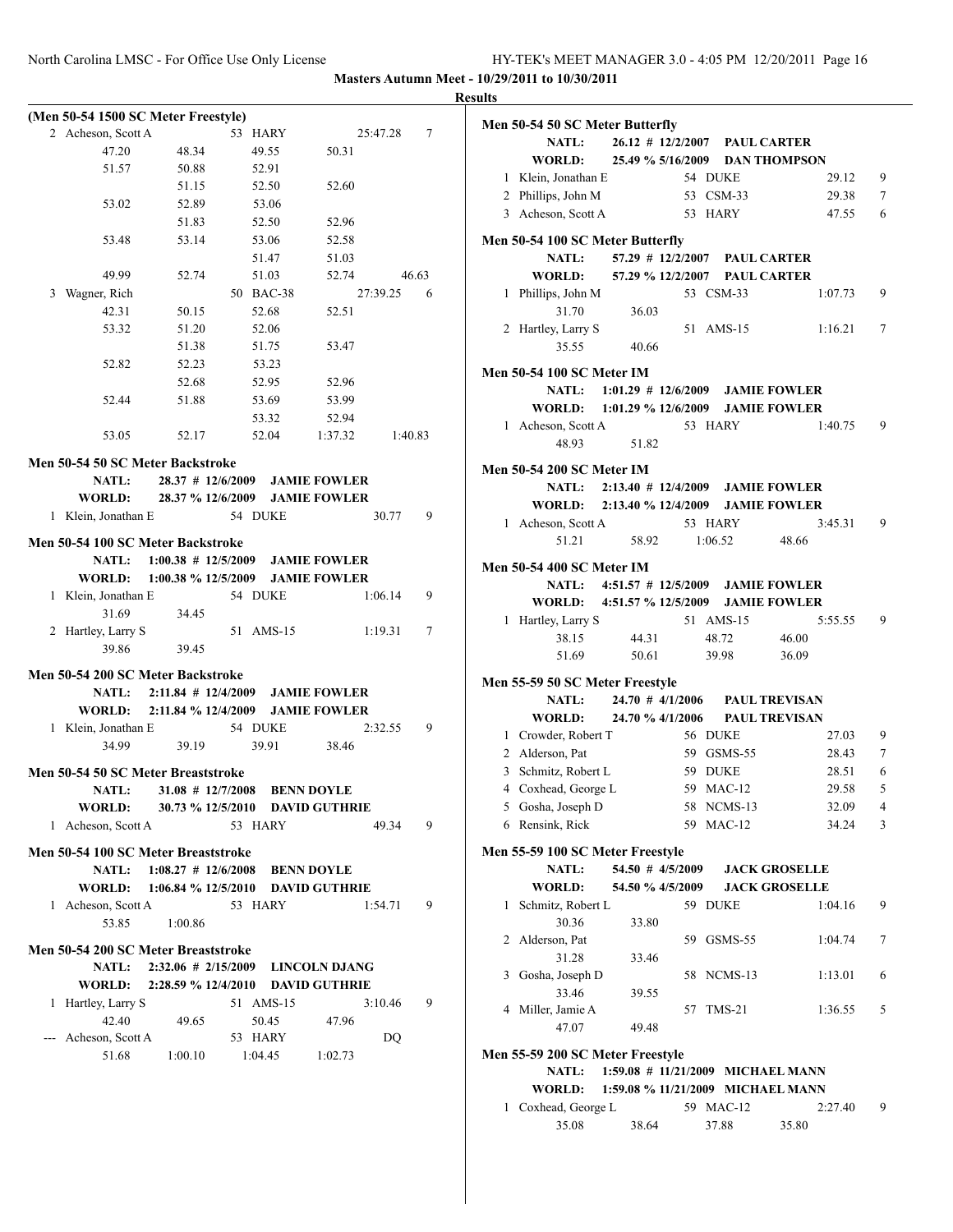**Masters Autumn Meet - 10/29/2011 to 10/30/2011 Results**

| (Men 55-59 200 SC Meter Freestyle)                            | Men 55-59 50 SC Meter Butterfly                                        |
|---------------------------------------------------------------|------------------------------------------------------------------------|
| 59 GSMS-55<br>$\tau$<br>2 Alderson, Pat<br>2:29.73            | NATL:<br>26.93 # 12/13/2009 GREG SHAW                                  |
| 33.75<br>37.98<br>39.42<br>38.58                              | WORLD:<br>26.93 % 12/13/2009 GREG SHAW                                 |
| Men 55-59 400 SC Meter Freestyle                              | 59 GSMS-55<br>9<br>1 Alderson, Pat<br>30.27                            |
| 4:16.03 # 11/22/2009 MICHAEL MANN<br><b>NATL:</b>             | 57 GS-55<br>$\boldsymbol{7}$<br>2 Vestal, Neal L<br>32.32              |
| WORLD:<br>4:16.03 % 11/22/2009 MICHAEL MANN                   | 6<br>59 DUKE<br>3 Schmitz, Robert L<br>33.68                           |
| 57 TMS-21<br>8:07.94<br>$\tau$<br>2 Miller, Jamie A           | Men 55-59 100 SC Meter Butterfly                                       |
| 1:00.86                                                       | NATL:<br>$1:00.35$ # 12/17/2006 GREG SHAW                              |
| 1:02.64<br>1:02.92<br>58.62                                   | <b>WORLD:</b><br>1:00.35 % 12/17/2006 GREG SHAW                        |
| Men 55-59 1500 SC Meter Freestyle                             | 1 Alderson, Pat<br>59 GSMS-55<br>9<br>1:13.36                          |
| NATL: 17:14.15 # 10/2/2005<br><b>JIM MCCONICA</b>             | 32.07<br>41.29                                                         |
| WORLD: 17:14.15 % 10/2/2005<br><b>JIM MCCONICA</b>            | 2 Coxhead, George L<br>59 MAC-12<br>1:14.99<br>$\tau$                  |
| 57 TMS-21<br>9<br>1 Miller, Jamie A<br>32:09.11               | 35.10<br>39.89                                                         |
| 57.63                                                         | 3 Miller, Jamie A<br>57 TMS-21<br>2:03.39<br>6                         |
| 1:03.60<br>1:03.70                                            | 58.31<br>1:05.08                                                       |
| 1:04.08<br>1:05.08<br>1:05.86<br>1:03.77                      |                                                                        |
| 1:05.33<br>1:07.03<br>1:04.90<br>1:07.77                      | <b>Men 55-59 100 SC Meter IM</b><br>1:03.48 # 12/12/2009 TIMOTHY SHEAD |
| 1:06.48<br>1:05.28<br>1:04.54<br>1:03.06                      | <b>NATL:</b><br>1:03.48 % 12/12/2009 TIMOTHY SHEAD<br><b>WORLD:</b>    |
| 1:03.19<br>1:02.78<br>1:05.01<br>1:03.74                      | 57 GS-55<br>9<br>1 Vestal, Neal L<br>1:14.08                           |
| 1:03.64<br>1:03.64<br>1:02.32<br>1:06.58<br>2:00.56           | 34.26<br>39.82                                                         |
| Men 55-59 50 SC Meter Backstroke                              | 2 Coxhead, George L<br>59 MAC-12<br>$\tau$<br>1:15.45                  |
| NATL:<br>29.07 # 11/21/2009 PHILIPP DJANG                     | 35.66<br>39.79                                                         |
| WORLD:<br>29.07 % 11/21/2009 PHILIPP DJANG                    | 59 DUKE<br>3 Schmitz, Robert L<br>1:15.58<br>6                         |
| 58 NCMS-13<br>9<br>1 Gosha, Joseph D<br>40.69                 | 35.40<br>40.18                                                         |
|                                                               | 4 Gosha, Joseph D<br>58 NCMS-13<br>5<br>1:26.64                        |
| Men 55-59 100 SC Meter Backstroke                             | 40.37<br>46.27                                                         |
| NATL:<br>$1:03.75 \# 12/5/2009$<br><b>PHILIPP DJANG</b>       | 5 Rensink, Rick<br>59 MAC-12<br>1:30.82<br>$\overline{4}$              |
| WORLD:<br>1:03.75 % 12/5/2009<br>PHILIPP DJANG                | 41.77<br>49.05                                                         |
| 59 MAC-12<br>9<br>1 Rensink, Rick<br>1:32.41                  | 3<br>6 Miller, Jamie A<br>57 TMS-21<br>2:00.16                         |
| 48.94<br>43.47                                                | 58.21<br>1:01.95                                                       |
| Men 55-59 50 SC Meter Breaststroke                            | Men 55-59 200 SC Meter IM                                              |
| NATL:<br>31.82 # 12/12/2009 TIMOTHY SHEAD                     | <b>NATL:</b><br>2:16.44 # 11/22/2009 MICHAEL MANN                      |
| WORLD:<br>30.50 % 9/26/2009 WALTER KUSCH                      | WORLD:<br>2:16.44 % 11/22/2009 MICHAEL MANN                            |
| 57 GS-55<br>9<br>1 Vestal, Neal L<br>35.28                    | 9<br>57 TMS-21<br>1 Miller, Jamie A<br>4:18.40                         |
| 2 Schmitz, Robert L<br>59 DUKE<br>35.69<br>$\tau$             | 56.02<br>1:14.85<br>1:14.64<br>52.89                                   |
| 42.64<br>6<br>3 Gosha, Joseph D<br>58 NCMS-13                 |                                                                        |
| Men 55-59 100 SC Meter Breaststroke                           | <b>Men 55-59 400 SC Meter IM</b>                                       |
| 1:09.93 # 12/5/2009 TIMOTHY SHEAD                             | NATL: 4:51.97 # 11/21/2009 MICHAEL MANN                                |
| <b>NATL:</b><br>WORLD:<br>1:08.13 % 9/25/2009 WALTER KUSCH    | WORLD:<br>4:51.97 % 11/21/2009 MICHAEL MANN                            |
| 1 Vestal, Neal L<br>57 GS-55<br>9                             | 1 Miller, Jamie A<br>57 TMS-21<br>9:24.92<br>9                         |
| 1:19.42<br>36.40<br>43.02                                     | 59.93<br>1:24.19<br>2:37.27<br>1:12.55                                 |
| 2 Schmitz, Robert L<br>59 DUKE<br>1:20.10<br>7                | 1:14.51                                                                |
| 37.88<br>42.22                                                | 57.19                                                                  |
| 57 TMS-21<br>6<br>3 Miller, Jamie A<br>1:58.20                | Men 60-64 50 SC Meter Freestyle                                        |
| 57.35<br>1:00.85                                              | NATL:<br>24.90 # 12/3/2006<br><b>RICH ABRAHAMS</b>                     |
|                                                               | WORLD:<br>24.90 % 12/3/2006 RICH ABRAHAMS                              |
| Men 55-59 200 SC Meter Breaststroke                           | 1 Payne, (Earl R) Bob<br>9<br>61 NCMS-13<br>35.46                      |
| $2:33.79$ # 12/6/2009<br><b>TIMOTHY SHEAD</b><br><b>NATL:</b> |                                                                        |
| WORLD:<br>2:33.79 % 12/6/2009<br><b>TIMOTHY SHEAD</b>         | Men 60-64 100 SC Meter Freestyle                                       |
| 9<br>1 Schmitz, Robert L<br>59 DUKE<br>3:02.69                | <b>NATL:</b><br>$56.63 \# 12/7/2008$<br><b>RICH ABRAHAMS</b>           |
| 38.15<br>44.93<br>50.05<br>49.56                              | WORLD:<br>56.63 % 12/7/2008 RICH ABRAHAMS<br>60 CSM-33<br>9            |
| $\tau$<br>2 Miller, Jamie A<br>57 TMS-21<br>4:22.69           | 1 Seifart, Curt<br>1:23.34<br>39.61<br>43.73                           |
| 1:08.73<br>59.60<br>1:09.31<br>1:05.05                        | 60 GSMS-55<br>2 Mcnabb, Daniel M<br>1:54.47<br>7                       |
|                                                               | 52.44<br>1:02.03                                                       |
|                                                               |                                                                        |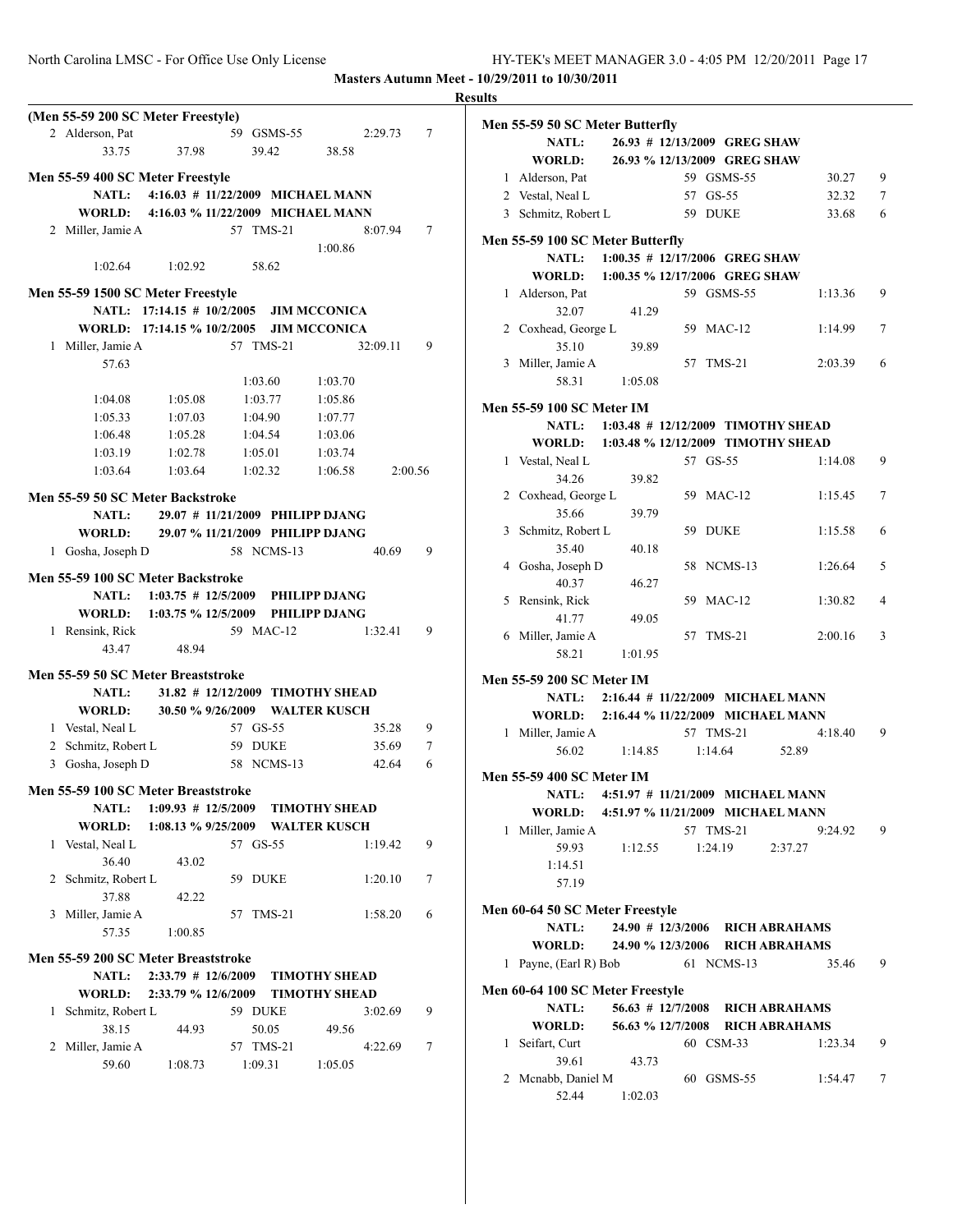|                                     |                |                                                                                     |          |   | <b>Results</b> |
|-------------------------------------|----------------|-------------------------------------------------------------------------------------|----------|---|----------------|
| Men 60-64 400 SC Meter Freestyle    |                |                                                                                     |          |   | Me             |
|                                     |                | NATL: 4:43.69 # 5/21/2005 JOHN CALVERT                                              |          |   |                |
|                                     |                | WORLD: 4:37.74 % 12/4/2010 JIM MCCONICA                                             |          |   |                |
| 1 Mcnabb, Daniel M                  |                | 60 GSMS-55                                                                          | 11:38.37 | 9 |                |
| 1:04.38                             | 1:17.41        |                                                                                     |          |   |                |
| 1:40.67                             |                |                                                                                     |          |   |                |
|                                     | 1:13.92        |                                                                                     |          |   | Me             |
|                                     |                |                                                                                     |          |   |                |
| Men 60-64 1500 SC Meter Freestyle   |                | NATL: 18:28.64 # 1/16/2010 JIM CLEMMONS                                             |          |   |                |
|                                     |                | WORLD: 18:24.21 % 12/3/2010 JIM MCCONICA                                            |          |   |                |
| 1 Seifart, Curt                     |                | 60 CSM-33                                                                           | 24:47.70 | 9 |                |
|                                     | 42.89<br>47.91 | 49.45                                                                               | 49.85    |   |                |
| 49.93                               | 50.57          | 50.17                                                                               | 49.99    |   |                |
| 49.63                               | 49.98          | 49.58                                                                               | 50.32    |   | Me             |
| 49.49                               | 49.72          | 49.60                                                                               | 49.39    |   |                |
| 49.63                               | 50.43          | 50.50                                                                               | 50.12    |   |                |
| 50.42                               | 49.94          | 50.23                                                                               | 49.94    |   |                |
| 49.96                               | 50.51          | 49.69                                                                               | 50.30    |   |                |
| 49.93                               | 47.63          |                                                                                     |          |   |                |
|                                     |                |                                                                                     |          |   |                |
| Men 60-64 50 SC Meter Backstroke    |                |                                                                                     |          |   |                |
|                                     |                | NATL: 30.80 # 12/5/2009 HUGH WILDER                                                 |          |   |                |
|                                     |                | WORLD: 30.50 % 4/18/2010 TAKEO HIRAMOTO                                             |          |   |                |
| 1 Mcnabb, Daniel M                  |                | 60 GSMS-55                                                                          | 1:03.27  | 9 |                |
| Men 60-64 100 SC Meter Backstroke   |                |                                                                                     |          |   | Me             |
|                                     |                | NATL: 1:07.31 # 12/5/2009 HUGH WILDER                                               |          |   |                |
|                                     |                | WORLD: 1:07.31 % 12/5/2009 HUGH WILDER                                              |          |   |                |
| 1 Seifart, Curt                     |                | 60 CSM-33                                                                           | 1:41.70  | 9 |                |
|                                     | 52.33<br>49.37 |                                                                                     |          |   |                |
| Men 60-64 50 SC Meter Breaststroke  |                |                                                                                     |          |   |                |
| <b>NATL:</b>                        |                | 32.31 # 12/6/2009 ROBERT STRAND                                                     |          |   |                |
|                                     |                | WORLD: 32.31 % 12/6/2009 ROBERT STRAND                                              |          |   |                |
| 1 Payne, (Earl R) Bob               |                | 61 NCMS-13                                                                          | 38.18    | 9 |                |
|                                     |                |                                                                                     |          |   |                |
| Men 60-64 100 SC Meter Breaststroke |                |                                                                                     |          |   |                |
|                                     |                | NATL: 1:12.09 # 12/5/2009 ROBERT STRAND<br>WORLD: 1:12.09 % 12/5/2009 ROBERT STRAND |          |   | Me             |
|                                     |                |                                                                                     |          |   |                |
| 1 Payne, (Earl R) Bob<br>43.38      | 52.50          | 61 NCMS-13                                                                          | 1:35.88  | 9 |                |
| 2 Seifart, Curt                     |                | 60 CSM-33                                                                           | 1:51.59  | 7 |                |
| 51.84                               | 59.75          |                                                                                     |          |   |                |
| 3 Mcnabb, Daniel M                  |                | 60 GSMS-55                                                                          | 2:17.91  | 6 |                |
| 1:04.73                             | 1:13.18        |                                                                                     |          |   |                |
|                                     |                |                                                                                     |          |   |                |
| Men 60-64 200 SC Meter Breaststroke |                |                                                                                     |          |   |                |
| <b>NATL:</b>                        |                | 2:40.76 # 12/6/2009 ROBERT STRAND                                                   |          |   |                |
| WORLD:                              |                | 2:40.76 % 12/6/2009 ROBERT STRAND                                                   |          |   |                |
| 1 Payne, (Earl R) Bob               |                | 61 NCMS-13                                                                          | 3:33.99  | 9 |                |
| 45.27                               | 55.65          | 57.85                                                                               | 55.22    |   | Me             |
| Men 60-64 50 SC Meter Butterfly     |                |                                                                                     |          |   |                |
| <b>NATL:</b>                        |                | 27.87 # 12/6/2008 RICH ABRAHAMS                                                     |          |   |                |
| <b>WORLD:</b>                       |                | 27.87 % 12/6/2008 RICH ABRAHAMS                                                     |          |   |                |
| 1 Payne, (Earl R) Bob               |                | 61 NCMS-13                                                                          | 37.89    | 9 |                |
| 2 Mcnabb, Daniel M                  |                | 60 GSMS-55                                                                          | 51.39    | 7 |                |
|                                     |                |                                                                                     |          |   |                |
|                                     |                |                                                                                     |          |   |                |

| ums |                                  |                                                                    |            |            |                   |          |   |
|-----|----------------------------------|--------------------------------------------------------------------|------------|------------|-------------------|----------|---|
|     | <b>Men 60-64 100 SC Meter IM</b> |                                                                    |            |            |                   |          |   |
|     |                                  | NATL: 1:07.80 # 3/20/2010 GEORGE SCHMIDT                           |            |            |                   |          |   |
|     |                                  | WORLD: 1:06.53 % 4/18/2010 TAKEO HIRAMOTO                          |            |            |                   |          |   |
|     | 1 Payne, (Earl R) Bob            |                                                                    | 61 NCMS-13 |            |                   | 1:31.31  | 9 |
|     | 41.66                            | 49.65                                                              |            |            |                   |          |   |
|     | Men 65-69 50 SC Meter Freestyle  |                                                                    |            |            |                   |          |   |
|     | <b>NATL:</b>                     | 26.68 # 12/6/2008 KEEFE LODWIG                                     |            |            |                   |          |   |
|     | <b>WORLD:</b>                    | 25.80 % 12/4/2010 RICHARD ABRAHAMS                                 |            |            |                   |          |   |
|     | 1 List, Robert W                 |                                                                    |            | 66 GSMS-55 |                   | 33.56    | 9 |
|     | 2 White, Bernard T               |                                                                    | 68 CSM-33  |            |                   | 34.67    | 7 |
|     | 3 Hardin, Tom                    |                                                                    | 65 PACE    |            |                   | 43.43    | 6 |
|     | 4 Casper, Mike                   |                                                                    |            | 69 GSMS-55 |                   | 53.83    | 5 |
|     | Men 65-69 100 SC Meter Freestyle |                                                                    |            |            |                   |          |   |
|     | <b>NATL:</b>                     | 59.40 # 12/6/2009 DAVID QUIGGIN                                    |            |            |                   |          |   |
|     | WORLD:                           | 58.68 % 12/3/2010 RICHARD ABRAHAMS                                 |            |            |                   |          |   |
|     | 1 Quanrud, John O                |                                                                    |            | 65 GAJA-45 |                   | 1:16.04  | 9 |
|     | 37.85                            | 38.19                                                              |            |            |                   |          |   |
|     | 2 List, Robert W                 |                                                                    |            | 66 GSMS-55 |                   | 1:16.66  | 7 |
|     | 36.67                            | 39.99                                                              |            |            |                   |          |   |
|     | 3 Fletcher, Doug                 |                                                                    |            | 69 RAM-26  |                   | 1:35.16  | 6 |
|     | 44.93                            | 50.23                                                              |            |            |                   |          |   |
|     | 4 Casper, Mike<br>55.78          |                                                                    |            | 69 GSMS-55 |                   | 1:56.91  | 5 |
|     |                                  | 1:01.13                                                            |            |            |                   |          |   |
|     | Men 65-69 200 SC Meter Freestyle |                                                                    |            |            |                   |          |   |
|     |                                  | NATL: 2:15.39 # 10/17/2009 DAVID QUIGGIN                           |            |            |                   |          |   |
|     |                                  | WORLD: 2:15.39 % 10/17/2009 DAVID QUIGGIN                          |            |            |                   |          |   |
|     | 1 Quanrud, John O                |                                                                    |            | 65 GAJA-45 |                   | 2:52.38  | 9 |
|     | 39.40                            | 44.38                                                              |            | 46.06      | 42.54             |          |   |
|     | 2 Fletcher, Doug                 |                                                                    |            | 69 RAM-26  |                   | 3:30.04  | 7 |
|     | 46.66                            | 55.22                                                              |            | 55.27      | 52.89             |          |   |
|     | 3 Hardin, Tom<br>46.38           | 58.51                                                              | 65 PACE    | 1:02.34    | 1:00.16           | 3:47.39  | 6 |
|     | 4 Casper, Mike                   |                                                                    |            | 69 GSMS-55 |                   | 4:13.30  | 5 |
|     | 58.59                            | 1:05.01                                                            | 1:06.49    |            | 1:03.21           |          |   |
|     |                                  |                                                                    |            |            |                   |          |   |
|     | Men 65-69 400 SC Meter Freestyle |                                                                    |            |            |                   |          |   |
|     |                                  | NATL: 4:55.56 # 2/18/2007 TOM LANDIS<br>WORLD: 4:55.56 % 2/18/2007 |            |            |                   |          |   |
| 1   | Poiletman, Robert M              |                                                                    |            | 68 COLM-55 | <b>TOM LANDIS</b> | 5:31.73  | 9 |
|     | 37.11                            | 41.60                                                              |            | 42.63      | 42.81             |          |   |
|     | 42.55                            | 42.68                                                              |            | 42.85      | 39.50             |          |   |
|     | 2 Quanrud, John O                |                                                                    |            | 65 GAJA-45 |                   | 6:01.55  | 7 |
|     | 42.13                            | 45.69                                                              |            | 47.18      | 46.35             |          |   |
|     | 46.01                            | 45.86                                                              |            | 45.83      | 42.50             |          |   |
|     | 3 Fletcher, Doug                 |                                                                    |            | 69 RAM-26  |                   | 7:16.64  | 6 |
|     | 46.02                            | 54.61                                                              |            | 56.12      | 56.50             |          |   |
|     | 56.48                            | 56.05                                                              |            | 56.70      | 54.16             |          |   |
|     | Men 65-69 800 SC Meter Freestyle |                                                                    |            |            |                   |          |   |
|     | <b>NATL:</b>                     | $10:21.09$ # $5/18/2008$                                           |            |            | <b>TOM LANDIS</b> |          |   |
|     | <b>WORLD:</b>                    | 10:16.06 % 2/10/2007 VITTORIO ERMIRIO                              |            |            |                   |          |   |
| 1   | Hardin, Tom                      |                                                                    | 65 PACE    |            |                   | 15:40.92 | 9 |
|     | 47.27                            | 54.96                                                              |            | 58.72      | 58.85             |          |   |
|     | 58.77                            | 59.10                                                              |            | 58.75      | 58.78             |          |   |
|     | 59.41                            | 59.98                                                              | 1:00.59    |            | 1:01.35           |          |   |
|     | 1:00.67                          | 1:01.01                                                            |            | 1:01.07    | 1:01.64           |          |   |
|     |                                  |                                                                    |            |            |                   |          |   |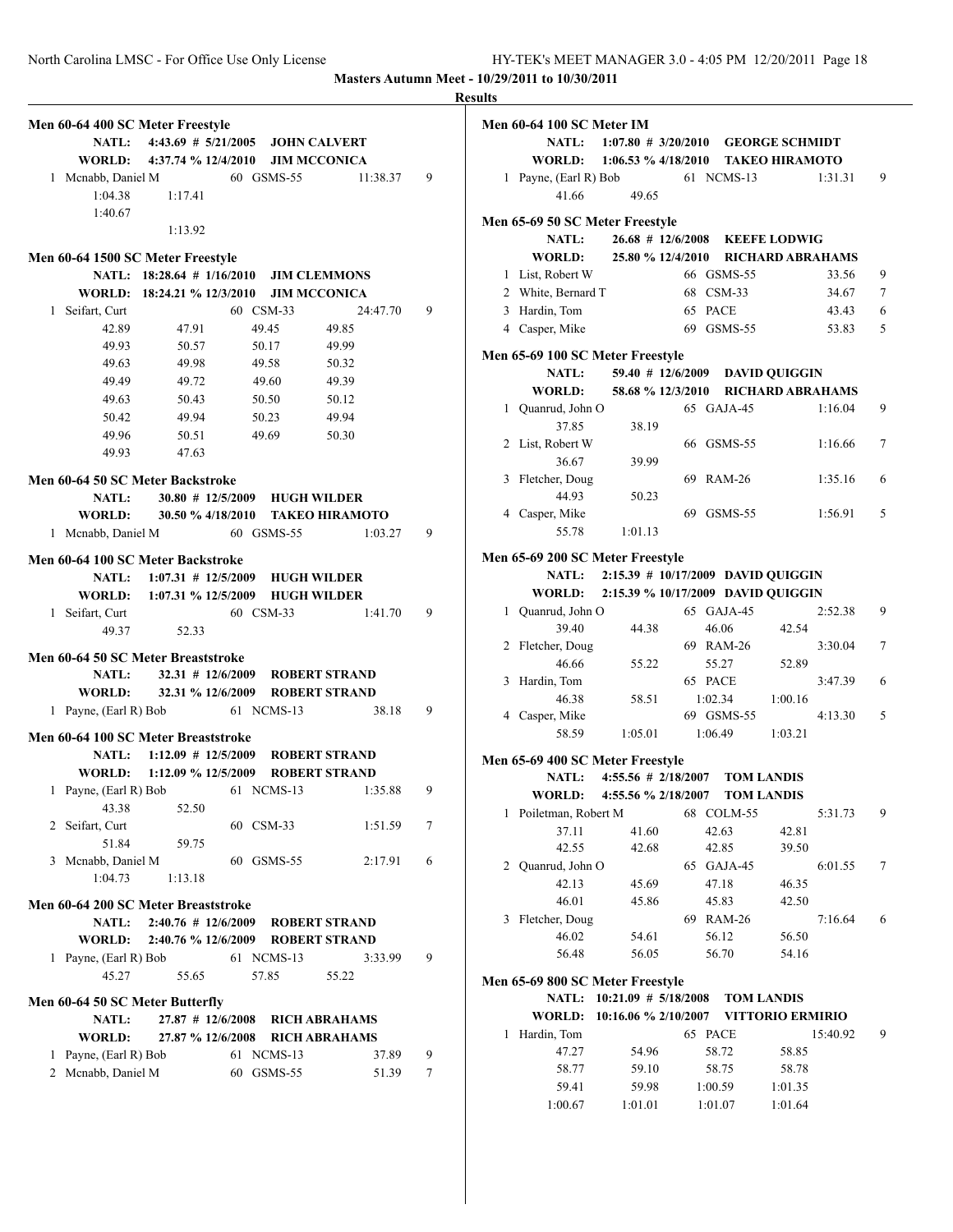|                |                          | (Men 65-69 800 SC Meter Freestyle) |                                    |                                        |       |
|----------------|--------------------------|------------------------------------|------------------------------------|----------------------------------------|-------|
| $\overline{2}$ | Maguire, Tom             |                                    | 68 GSMS-55                         | 16:30.58                               | 7     |
|                | 55.76                    | 59.89                              | 1:01.45                            | 1:02.21                                |       |
|                | 1:02.81                  | 1:03.32                            | 1:02.83                            | 1:01.52                                |       |
|                | 1:03.24                  | 1:03.53                            | 1:02.14                            | 1:03.51                                |       |
|                | 1:03.15                  | 1:02.88                            | 1:01.03                            | 1:01.31                                |       |
| 3              | Casper, Mike             |                                    | 69 GSMS-55                         | 17:36.59                               | 6     |
|                | 58.25                    | 1:04.53                            | 1:07.29                            | 1:07.06                                |       |
|                | 1:07.02                  | 1:07.50                            | 1:07.96                            | 1:06.83                                |       |
|                | 1:06.73                  | 1:07.72                            | 1:06.90                            | 1:07.19                                |       |
|                | 1:06.93                  | 1:06.72                            | 1:04.87                            | 1:03.09                                |       |
|                |                          | Men 65-69 1500 SC Meter Freestyle  |                                    |                                        |       |
|                |                          | NATL: 19:32.78 # 2/18/2007         |                                    |                                        |       |
|                |                          | WORLD: 19:32.78 % 2/18/2007        |                                    | <b>TOM LANDIS</b><br><b>TOM LANDIS</b> |       |
| 1              |                          |                                    | 65 GAJA-45                         | 23:49.01                               | 9     |
|                | Quanrud, John O<br>42.30 | 46.92                              | 49.84                              | 48.82                                  |       |
|                |                          |                                    |                                    |                                        |       |
|                | 49.01                    | 48.61                              | 48.42                              | 47.92                                  |       |
|                | 48.38                    | 48.44                              | 48.55                              | 48.78                                  |       |
|                | 47.89                    | 47.49                              | 47.88                              | 48.15                                  |       |
|                | 47.91                    | 48.27                              | 47.81                              | 47.97                                  |       |
|                | 48.19                    | 47.57                              | 47.37                              | 47.07                                  |       |
|                | 47.97                    | 46.93                              | 46.88                              | 47.06                                  |       |
|                | 47.12                    | 43.49                              |                                    |                                        |       |
| 2              | Fletcher, Doug           |                                    | 69<br><b>RAM-26</b>                | 28:40.37                               | 7     |
|                | 49.84                    | 56.37                              | 56.54                              | 56.93                                  |       |
|                | 57.25                    | 57.54                              | 58.51                              |                                        |       |
|                | 57.89                    | 58.66                              | 57.34                              | 58.62                                  |       |
|                | 58.86                    | 57.10                              | 59.45                              | 56.84                                  |       |
|                | 57.67                    |                                    |                                    |                                        |       |
|                | 57.28                    | 57.22                              |                                    |                                        |       |
|                |                          |                                    |                                    | 58.44                                  | 53.16 |
| 3              | Casper, Mike             |                                    | 69 GSMS-55                         | 33:42.66                               | 6     |
|                | 57.91                    | 1:05.78                            | 1:08.36                            | 1:08.47                                |       |
|                | 1:07.82                  | 1:08.84                            | 1:08.39                            | 1:08.35                                |       |
|                | 1:08.55                  | 1:09.20                            | 1:08.95                            | 1:08.61                                |       |
|                | 1:07.85                  | 1:09.17                            | 1:08.51                            | 1:09.29                                |       |
|                | 1:08.41                  | 1:08.46                            | 1:09.43                            | 1:06.89                                |       |
|                | 1:07.99                  | 1:08.71                            | 1:07.67                            | 1:07.52                                |       |
|                | 1:08.09                  | 1:04.74                            | 1:05.73                            | 1:05.69                                |       |
|                | 1:06.00                  | 1:03.28                            |                                    |                                        |       |
|                |                          | Men 65-69 50 SC Meter Backstroke   |                                    |                                        |       |
|                | <b>NATL:</b>             |                                    | 31.64 # 12/7/2008 RICHARD BURNS    |                                        |       |
|                | <b>WORLD:</b>            |                                    | 31.64 % 12/7/2008 RICHARD BURNS    |                                        |       |
| 1              | Fletcher, Doug           |                                    | 69 RAM-26                          | 53.75                                  | 9     |
|                | 2 Maguire, Tom           |                                    | 68 GSMS-55                         | 58.84                                  | 7     |
|                |                          | Men 65-69 100 SC Meter Backstroke  |                                    |                                        |       |
|                | <b>NATL:</b>             |                                    | 1:10.16 # 11/22/2009 RICHARD BURNS |                                        |       |
|                | <b>WORLD:</b>            |                                    | 1:10.16 % 11/22/2009 RICHARD BURNS |                                        |       |
| 1              | Poiletman, Robert M      |                                    | 68 COLM-55                         | 1:23.48                                | 9     |
|                | 42.32                    | 41.16                              |                                    |                                        |       |
|                | 2 Quanrud, John O        |                                    | 65 GAJA-45                         | 1:34.93                                | 7     |
|                | 48.12                    | 46.81                              |                                    |                                        |       |
|                |                          |                                    |                                    |                                        |       |

|   | Men 65-69 200 SC Meter Backstroke                |                                           |           |            |                                       |   |
|---|--------------------------------------------------|-------------------------------------------|-----------|------------|---------------------------------------|---|
|   |                                                  | NATL: 2:34.97 # 12/4/2009                 |           |            | <b>RICHARD BURNS</b>                  |   |
|   | WORLD:                                           | 2:34.97 % 12/4/2009                       |           |            | <b>RICHARD BURNS</b>                  |   |
|   | 1 Quanrud, John O                                |                                           |           | 65 GAJA-45 | 3:19.79                               | 9 |
|   | 49.70                                            | 51.25                                     |           | 50.55      | 48.29                                 |   |
|   | Men 65-69 50 SC Meter Breaststroke               |                                           |           |            |                                       |   |
|   | <b>NATL:</b>                                     | $34.55 \# 12/6/2008$                      |           |            | <b>LOUIS KRONFELD</b>                 |   |
|   | <b>WORLD:</b>                                    | 33.86 % 5/9/2010                          |           |            | <b>OSAMU MAEDA</b>                    |   |
|   | 1 List, Robert W                                 |                                           |           | 66 GSMS-55 | 42.10                                 | 9 |
|   | 2 Fletcher, Doug                                 |                                           |           | 69 RAM-26  | 47.11                                 | 7 |
|   | 3 Maguire, Tom                                   |                                           |           | 68 GSMS-55 | 51.76                                 | 6 |
|   |                                                  |                                           |           |            |                                       |   |
|   | Men 65-69 100 SC Meter Breaststroke              |                                           |           |            |                                       |   |
|   | <b>NATL:</b>                                     | 1:17.01 # 10/11/2008 DAVID GILDEA         |           |            |                                       |   |
|   | <b>WORLD:</b>                                    | 1:16.64 % 5/8/2010 OSAMU MAEDA            |           |            |                                       |   |
|   | 1 List, Robert W                                 |                                           |           | 66 GSMS-55 | 1:37.71                               | 9 |
|   | 46.98                                            | 50.73                                     |           |            |                                       |   |
|   | 2 Fletcher, Doug                                 |                                           |           | 69 RAM-26  | 1:44.13                               | 7 |
|   | 49.80                                            | 54.33                                     |           |            |                                       |   |
|   | 3 Maguire, Tom                                   |                                           | 68        | GSMS-55    | 1:56.26                               | 6 |
|   | 56.62                                            | 59.64                                     |           |            |                                       |   |
|   | Men 65-69 200 SC Meter Breaststroke              |                                           |           |            |                                       |   |
|   | <b>NATL:</b>                                     | 2:56.37 # 10/18/2009 KENNETH FROST        |           |            |                                       |   |
|   |                                                  | WORLD: 2:56.37 % 10/18/2009 KENNETH FROST |           |            |                                       |   |
|   | 1 List, Robert W                                 |                                           |           | 66 GSMS-55 | 3:43.04                               | 9 |
|   | 47.28                                            | 56.13                                     | 1:00.41   |            | 59.22                                 |   |
|   | 2 Green, James M                                 |                                           |           | 67 AMS-15  | 3:49.14                               | 7 |
|   | 53.87                                            | 59.15                                     |           | 58.96      | 57.16                                 |   |
| 3 | Fletcher, Doug                                   |                                           |           | 69 RAM-26  | 3:50.21                               | 6 |
|   | 51.93                                            | 59.59                                     | 1:01.94   |            | 56.75                                 |   |
|   | 4 Maguire, Tom                                   |                                           |           | 68 GSMS-55 | 4:04.01                               | 5 |
|   | 55.86                                            | 1:02.51                                   | 1:03.30   |            | 1:02.34                               |   |
|   | Men 65-69 50 SC Meter Butterfly                  |                                           |           |            |                                       |   |
|   | <b>NATL:</b>                                     | $29.18$ # $12/6/2009$                     |           |            | <b>JIM DRAGON</b>                     |   |
|   | WORLD:                                           | 28.91 % 5/30/2009                         |           |            | <b>JOSEP CLARET</b>                   |   |
|   | 1 Poiletman, Robert M                            |                                           |           | 68 COLM-55 | 32.78                                 | 9 |
|   | 2 White, Bernard T                               |                                           | 68 CSM-33 |            | 36.23                                 | 7 |
| 3 | Fletcher, Doug                                   |                                           |           | 69 RAM-26  | 49.50                                 | 6 |
|   | Men 65-69 100 SC Meter Butterfly                 |                                           |           |            |                                       |   |
|   | <b>NATL:</b>                                     | $1:08.36 \# 12/5/2009$                    |           |            | <b>DAVID QUIGGIN</b>                  |   |
|   | <b>WORLD:</b>                                    | $1:05.90 \% 3/21/2009$                    |           |            | <b>JOSEP CLARET</b>                   |   |
| 1 | Poiletman, Robert M                              |                                           |           | 68 COLM-55 | 1:12.12                               | 9 |
|   | 34.52                                            | 37.60                                     |           |            |                                       |   |
|   | 2 Green, James M                                 |                                           | 67 AMS-15 |            | 1:34.91                               | 7 |
|   | 44.94                                            | 49.97                                     |           |            |                                       |   |
| 3 | White, Bernard T                                 |                                           |           | 68 CSM-33  | 1:36.23                               | 6 |
|   | 46.09                                            | 50.14                                     |           |            |                                       |   |
|   |                                                  |                                           |           |            |                                       |   |
|   | Men 65-69 200 SC Meter Butterfly<br><b>NATL:</b> |                                           |           |            | 2:38.71 # 11/15/2008 ROBERT POILETMAN |   |
|   | WORLD:                                           |                                           |           |            | 2:38.71 % 11/15/2008 ROBERT POILETMAN |   |
| 1 | Poiletman, Robert M                              |                                           |           | 68 COLM-55 | 2:47.16                               | 9 |
|   | 38.03                                            | 44.16                                     |           | 44.90      | 40.07                                 |   |
|   |                                                  |                                           |           |            |                                       |   |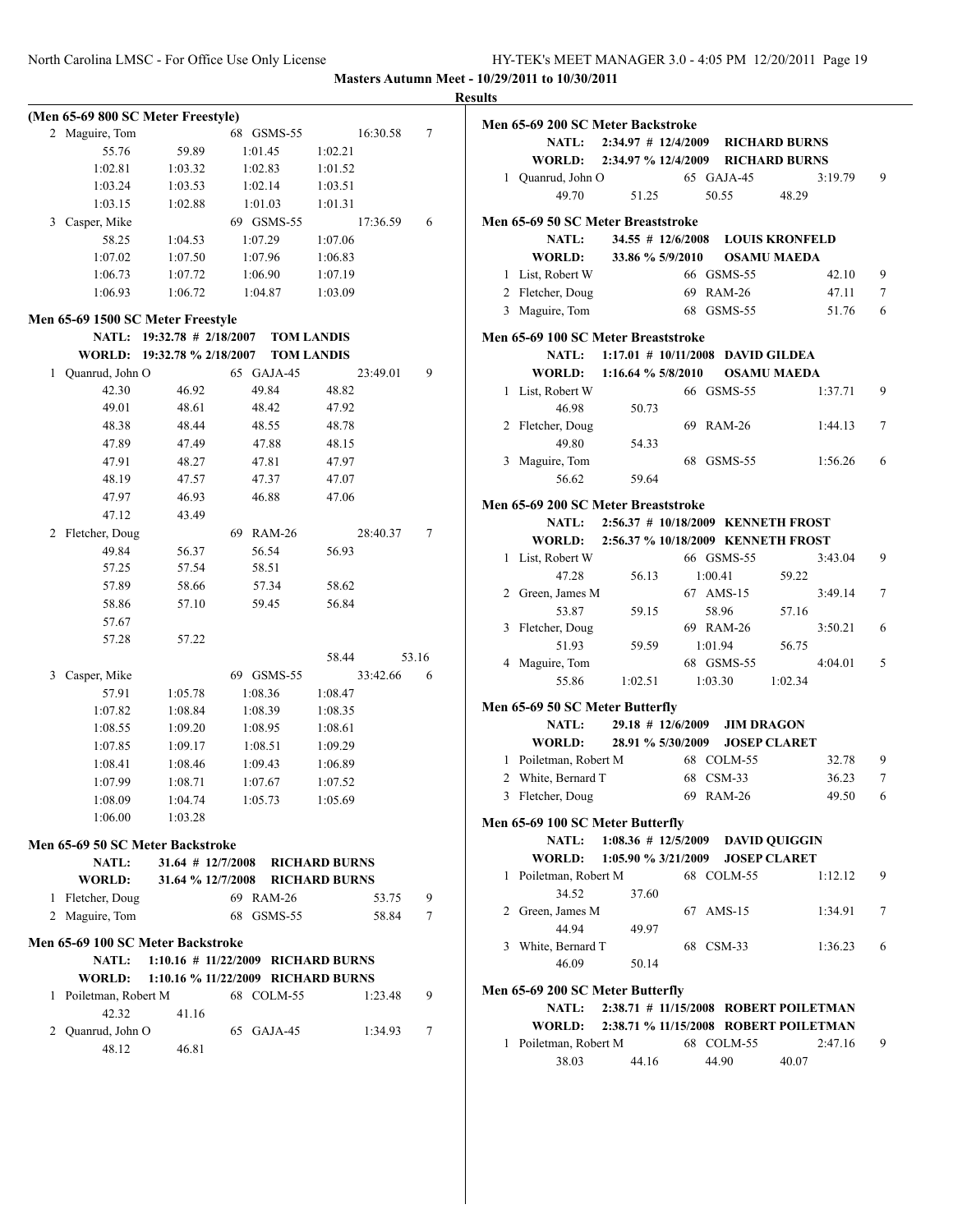|                                                             | <b>Results</b> |
|-------------------------------------------------------------|----------------|
| <b>Men 65-69 100 SC Meter IM</b>                            | Me             |
| NATL: 1:10.67 # 10/12/2008 RICHARD BURNS                    |                |
| WORLD: 1:10.42 % 12/5/2010 RICHARD ABRAHAMS                 |                |
| 69 RAM-26<br>1 Fletcher, Doug<br>1:48.87                    | 9              |
| 2 Maguire, Tom<br>68 GSMS-55<br>1:56.46                     | 7              |
| 56.78<br>59.68                                              |                |
| Men 65-69 400 SC Meter IM                                   |                |
| NATL: 5:50.91 # 12/5/2009 RICHARD BURNS                     | Me             |
| WORLD: 5:37.22 % 3/13/2011 J.LESTIDEAU                      |                |
| 67 AMS-15<br>7:16.23<br>1 Green, James M                    | 9              |
| 56.99<br>49.65<br>59.89<br>55.70                            |                |
| 58.67<br>49.22<br>58.84<br>47.27                            |                |
| Men 70-74 50 SC Meter Freestyle                             | Me             |
| 27.70 # 12/6/2008 JEFF FARRELL<br>NATL:                     |                |
| WORLD: 27.70 % 12/6/2008 JEFF FARRELL                       |                |
| 1 Miller, David W<br>71 GAJA-45<br>36.39                    | 9              |
|                                                             |                |
| Men 70-74 100 SC Meter Freestyle                            |                |
| NATL: 1:03.33 # 12/2/2007 JEFF FARRELL                      |                |
| WORLD: 1:03.33 % 12/2/2007 JEFF FARRELL                     | 9              |
| 71 GAJA-45<br>1 Miller, David W<br>1:19.57<br>37.48         |                |
| 42.09<br>2 Gadol, Louis C<br>70 AMS-15<br>1:33.14           | Me<br>7        |
| 41.36<br>51.78                                              |                |
| 3 Chuven, Herb<br>72 GAJA-45<br>1:38.90                     | 6              |
| 46.99<br>51.91                                              |                |
|                                                             |                |
| Men 70-74 200 SC Meter Freestyle                            |                |
| NATL: 2:24.31 # 12/9/2001 GRAHAM JOHNSTON                   |                |
| WORLD: 2:24.31 % 12/9/2001 GRAHAM JOHNSTON                  |                |
| 1 Pinkerton, Rolffs S<br>72 NCMS-13<br>3:04.60              | 9              |
| 41.91<br>48.18<br>49.34<br>45.17<br>72 GAJA-45<br>3:35.30   | Me             |
| 2 Chuven, Herb<br>54.64<br>53.79<br>50.96<br>55.91          | 7              |
|                                                             |                |
| Men 70-74 400 SC Meter Freestyle                            |                |
| NATL: 5:09.75 # 3/16/2002 GRAHAM JOHNSTON                   |                |
| WORLD: 5:09.75 % 3/16/2002 GRAHAM JOHNSTON                  | Me             |
| 70 AMS-15<br>Gadol, Louis C<br>7:41.71<br>1                 | -9             |
| 45.24<br>1:00.06<br>58.15<br>1:01.36                        |                |
| 1:00.31<br>1:00.38<br>1:00.88<br>55.33                      |                |
| Men 70-74 50 SC Meter Backstroke                            |                |
| $33.90 \# 12/7/2003$<br><b>NATL:</b><br>YOSHI OYAKAWA       |                |
| WORLD:<br>33.90 % 12/7/2003<br>YOSHI OYAKAWA                |                |
| 1 Pinkerton, Rolffs S<br>72 NCMS-13<br>43.85                | Me<br>9        |
| 2 Miller, David W<br>71 GAJA-45<br>45.16                    | 7              |
| 3 Gadol, Louis C<br>70 AMS-15<br>46.89                      | 6              |
| 4 Chuven, Herb<br>72 GAJA-45<br>1:02.59                     | 5              |
| Men 70-74 100 SC Meter Backstroke                           |                |
| $1:15.85 \# 11/1/2003$<br><b>NATL:</b><br>YOSHI OYAKAWA     | Me             |
| $1:14.31\%5/16/2009$<br><b>BARRY YOUNG</b><br><b>WORLD:</b> |                |
| 1 Pinkerton, Rolffs S<br>72 NCMS-13<br>1:35.13              | 9              |
| 44.32<br>50.81                                              |                |
| 2 Miller, David W<br>71 GAJA-45<br>1:49.89                  | 7              |
| 52.79<br>57.10                                              |                |
| 3 Chuven, Herb<br>72 GAJA-45<br>2:15.01                     | 6              |
| 1:04.65<br>1:10.36                                          |                |

|                                 |                                  | Men 70-74 200 SC Meter Backstroke                                    |         |                     |                                   |        |
|---------------------------------|----------------------------------|----------------------------------------------------------------------|---------|---------------------|-----------------------------------|--------|
|                                 |                                  | NATL: 2:51.24 # 10/12/2003 BURWELL JONES                             |         |                     |                                   |        |
|                                 |                                  | WORLD: 2:38.73 % 4/8/2010 BARRY YOUNG                                |         |                     |                                   |        |
|                                 | 1 Pinkerton, Rolffs S            |                                                                      |         | 72 NCMS-13          | 3:34.38                           | 9      |
|                                 | 48.15                            | 56.03                                                                |         | 57.86               | 52.34                             |        |
|                                 | 2 Durham, Richard S              |                                                                      |         | 70 VMST-12          | 4:49.39                           | $\tau$ |
|                                 | 1:09.00                          | $1:17.17$ $1:13.46$                                                  |         |                     | 1:09.76                           |        |
|                                 |                                  |                                                                      |         |                     |                                   |        |
|                                 | <b>NATL:</b>                     | Men 70-74 50 SC Meter Breaststroke<br>37.26 # 12/2/2007 JEFF FARRELL |         |                     |                                   |        |
|                                 |                                  |                                                                      |         |                     | 35.85 % 5/10/2009 YOSHIHIKO OSAKI |        |
|                                 | <b>WORLD:</b>                    |                                                                      |         |                     |                                   |        |
|                                 | 1 Miller, David W                |                                                                      |         | 71 GAJA-45          | 46.66<br>1:02.55                  | 9      |
|                                 | 2 Chuven, Herb                   |                                                                      |         | 72 GAJA-45          |                                   | 7      |
|                                 |                                  | Men 70-74 100 SC Meter Breaststroke                                  |         |                     |                                   |        |
|                                 |                                  | NATL: 1:25.11 # 10/5/2003 RONALD JOHNSON                             |         |                     |                                   |        |
|                                 |                                  | WORLD: 1:23.70 % 1/21/2007 HANS REICHELT                             |         |                     |                                   |        |
|                                 | 1 Miller, David W                |                                                                      |         | 71 GAJA-45          | 1:43.46                           | 9      |
|                                 | 49.21                            | 54.25                                                                |         |                     |                                   |        |
|                                 | 2 Gadol, Louis C                 |                                                                      |         | 70 AMS-15           | 1:51.20                           | 7      |
|                                 | 53.21                            | 57.99                                                                |         |                     |                                   |        |
|                                 | 3 Chuven, Herb                   |                                                                      |         | 72 GAJA-45          | 2:13.44                           | 6      |
|                                 | 1:03.99                          | 1:09.45                                                              |         |                     |                                   |        |
|                                 |                                  | Men 70-74 200 SC Meter Breaststroke                                  |         |                     |                                   |        |
|                                 |                                  | NATL: 3:12.98 # 10/5/2003 RONALD JOHNSON                             |         |                     |                                   |        |
|                                 |                                  | WORLD: 3:05.27 % 1/20/2007 HANS REICHELT                             |         |                     |                                   |        |
|                                 |                                  |                                                                      |         |                     | 3:53.61                           | 9      |
|                                 | 1 Miller, David W                |                                                                      |         | 71 GAJA-45          |                                   |        |
|                                 | 54.33                            | 59.61                                                                | 1:02.21 | 70 VMST-12          | 57.46<br>4:23.57                  | 7      |
|                                 | 2 Durham, Richard S<br>59.09     |                                                                      |         |                     | 1:07.07                           |        |
|                                 |                                  | 1:07.72                                                              | 1:09.69 | 72 GAJA-45          | 4:42.96                           | 6      |
|                                 | 3 Chuven, Herb<br>1:07.19        | 1:12.44                                                              |         | $1:13.33$ $1:10.00$ |                                   |        |
|                                 |                                  |                                                                      |         |                     |                                   |        |
|                                 |                                  | Men 70-74 50 SC Meter Butterfly                                      |         |                     |                                   |        |
|                                 | <b>NATL:</b>                     | 31.55 # 2/17/2008 BERT PETERSEN                                      |         |                     |                                   |        |
|                                 |                                  | WORLD: 31.55 % 2/17/2008 BERT PETERSEN                               |         |                     |                                   |        |
|                                 | 1 Gadol, Louis C                 |                                                                      |         | 70 AMS-15           | 40.08                             | 9      |
|                                 | <b>Men 70-74 100 SC Meter IM</b> |                                                                      |         |                     |                                   |        |
|                                 |                                  | NATL: 1:15.92 # 6/16/2001 RONALD JOHNSON                             |         |                     |                                   |        |
|                                 |                                  | WORLD: 1:14.73 % 4/19/2009 JACK KELSO                                |         |                     |                                   |        |
| 1                               | Miller, David W                  |                                                                      |         | 71 GAJA-45          | 1:39.23                           | 9      |
|                                 | 49.65                            | 49.58                                                                |         |                     |                                   |        |
|                                 | 2 Chuven, Herb                   |                                                                      |         | 72 GAJA-45          | 2:05.40                           | 7      |
|                                 | 1:04.12                          | 1:01.28                                                              |         |                     |                                   |        |
|                                 |                                  |                                                                      |         |                     |                                   |        |
|                                 | <b>Men 70-74 200 SC Meter IM</b> |                                                                      |         |                     |                                   |        |
|                                 | <b>NATL:</b>                     | 2:51.73 # 10/26/2003 BURWELL JONES                                   |         |                     |                                   |        |
|                                 |                                  | WORLD: 2:42.44 % 5/16/2009 BARRY YOUNG                               |         |                     |                                   |        |
|                                 | 1 Chuven, Herb                   |                                                                      |         | 72 GAJA-45          | 4:32.78                           | 9      |
|                                 | 1:09.01                          | 1:12.31                                                              | 1:18.48 |                     | 52.98                             |        |
| Men 75-79 50 SC Meter Freestyle |                                  |                                                                      |         |                     |                                   |        |
|                                 | <b>NATL:</b>                     |                                                                      |         |                     | 30.15 # 4/19/2009 DAVID RADCLIFF  |        |
|                                 |                                  | WORLD: 30.15 % 4/19/2009 DAVID RADCLIFF                              |         |                     |                                   |        |
|                                 |                                  |                                                                      |         | 79 AMS-15           | 34.69                             | 9      |
| 1                               | Mitchell, Clarke E               |                                                                      |         |                     |                                   |        |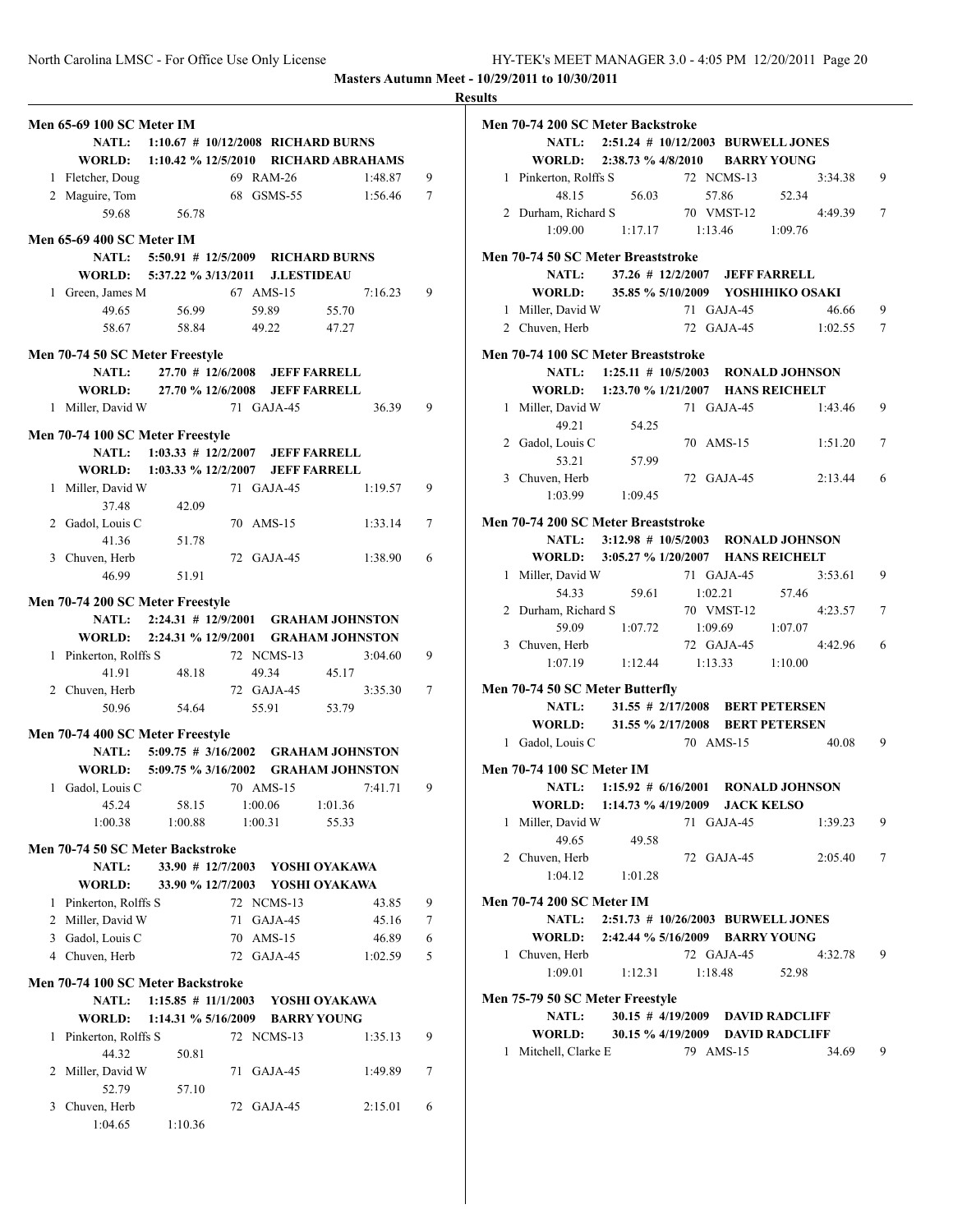|                                     |                                             |           |            |                     |          |   | <b>Results</b> |
|-------------------------------------|---------------------------------------------|-----------|------------|---------------------|----------|---|----------------|
| Men 75-79 1500 SC Meter Freestyle   |                                             |           |            |                     |          |   | Me             |
|                                     | NATL: 20:39.50 # 4/17/2009 DAVID RADCLIFF   |           |            |                     |          |   |                |
|                                     | WORLD: 20:39.50 % 4/17/2009 DAVID RADCLIFF  |           |            |                     |          |   |                |
| 1 Scott, Richard                    |                                             |           | 76 VMST-12 |                     | 37:15.10 | 9 |                |
| 1:01.42                             | 1:10.77                                     | 1:14.45   |            | 1:14.63             |          |   |                |
| 1:14.16                             | $1:13.94$ $1:15.36$ $1:16.21$               |           |            |                     |          |   | Me             |
| 1:16.35                             | $1:15.09$ $1:14.16$ $1:16.81$               |           |            |                     |          |   |                |
|                                     | $1:14.24$ $1:16.60$                         |           |            | $1:16.65$ $1:14.56$ |          |   |                |
|                                     | 1:14.68 1:15.70                             |           |            | $1:16.72$ $1:17.07$ |          |   |                |
|                                     | 1:13.51   1:13.49   1:15.95   2:35.03       |           |            |                     |          |   |                |
|                                     | 1:13.26 1:16.10 1:14.67 1:14.17             |           |            |                     |          |   | Me             |
| 1:09.35                             |                                             |           |            |                     |          |   |                |
| Men 75-79 50 SC Meter Backstroke    |                                             |           |            |                     |          |   |                |
|                                     | NATL: 35.51 # 11/16/2008 YOSHI OYAKAWA      |           |            |                     |          |   |                |
|                                     | WORLD: 35.51 % 11/16/2008 YOSHI OYAKAWA     |           |            |                     |          |   |                |
| 1 Mitchell, Clarke E                | 79 AMS-15                                   |           |            |                     | 39.95    | 9 |                |
| Men 75-79 100 SC Meter Backstroke   |                                             |           |            |                     |          |   |                |
|                                     | NATL: 1:18.47 # 12/6/2009 BURWELL JONES     |           |            |                     |          |   |                |
|                                     | WORLD: 1:18.47 % 12/6/2009 BURWELL JONES    |           |            |                     |          |   |                |
| 1 Mitchell, Clarke E 79 AMS-15      |                                             |           |            |                     | 1:31.34  | 9 |                |
| 44.59                               | 46.75                                       |           |            |                     |          |   | Me             |
|                                     |                                             |           |            |                     |          |   |                |
| Men 75-79 200 SC Meter Backstroke   |                                             |           |            |                     |          |   |                |
|                                     | NATL: 2:49.20 # 11/22/2009 BURWELL JONES    |           |            |                     |          |   |                |
|                                     | WORLD: 2:49.20 % 11/22/2009 BURWELL JONES   |           |            |                     |          |   | Me             |
| 1 Mitchell, Clarke E 79 AMS-15      |                                             |           |            |                     | 3:24.46  | 9 |                |
| 48.05                               | 52.17                                       |           | 53.87      | 50.37               |          |   |                |
| Men 75-79 50 SC Meter Breaststroke  |                                             |           |            |                     |          |   |                |
| <b>NATL:</b>                        | 40.07 # 5/18/2008 MANUEL SANGUILY           |           |            |                     |          |   |                |
| WORLD:                              | 39.04 % 4/29/2010 TETSUO NAKAMARU           |           |            |                     |          |   | Me             |
| 1 Scott, Richard                    |                                             |           | 76 VMST-12 |                     | 58.39    | 9 |                |
| Men 75-79 100 SC Meter Breaststroke |                                             |           |            |                     |          |   |                |
|                                     | NATL: 1:35.87 # 10/12/2003 ROBERT MACDONALD |           |            |                     |          |   |                |
|                                     | WORLD: 1:27.76 % 4/29/2010 TETSUO NAKAMARU  |           |            |                     |          |   |                |
| 1 Scott, Richard                    |                                             |           | 76 VMST-12 |                     | 2:06.68  | 9 |                |
| 58.48                               | 1:08.20                                     |           |            |                     |          |   | Me             |
|                                     |                                             |           |            |                     |          |   |                |
| Men 75-79 200 SC Meter Breaststroke |                                             |           |            |                     |          |   |                |
| <b>NATL:</b>                        | 3:29.54 # 11/11/2003 AL CRAIG               |           |            |                     |          |   |                |
|                                     | WORLD: 3:20.93 % 4/20/2008 TSUTOMU KAJIHARA |           |            |                     |          |   |                |
| 1 Scott, Richard                    |                                             |           | 76 VMST-12 |                     | 4:34.46  | 9 |                |
| 1:02.83                             | 1:10.91                                     |           |            | $1:12.15$ $1:08.57$ |          |   |                |
| Men 75-79 50 SC Meter Butterfly     |                                             |           |            |                     |          |   | Me             |
| <b>NATL:</b>                        | 34.83 # 12/10/2000 FRANK PIEMME             |           |            |                     |          |   |                |
| WORLD:                              | 34.53 % 1/27/2008 J.LOUIS LE DALL           |           |            |                     |          |   |                |
| 1 Mitchell, Clarke E                |                                             | 79 AMS-15 |            |                     | 40.01    | 9 |                |
|                                     |                                             |           |            |                     |          |   | Me             |
| Men 75-79 100 SC Meter Butterfly    | NATL: 1:32.31 # 11/19/2006 RON JOHNSON      |           |            |                     |          |   |                |
|                                     | WORLD: 1:24.38 % 1/25/2009 TAKASHI HAYASHI  |           |            |                     |          |   |                |
| 1 Huson, John J                     |                                             | 77 HARY   |            |                     | 2:14.01  | 9 |                |
|                                     | $1:00.51$ $1:13.50$                         |           |            |                     |          |   |                |
|                                     |                                             |           |            |                     |          |   |                |
|                                     |                                             |           |            |                     |          |   | Me             |
|                                     |                                             |           |            |                     |          |   |                |
|                                     |                                             |           |            |                     |          |   |                |

| . |                                         |                                                    |            |            |                                             |   |
|---|-----------------------------------------|----------------------------------------------------|------------|------------|---------------------------------------------|---|
|   | <b>Men 75-79 100 SC Meter IM</b>        |                                                    |            |            |                                             |   |
|   |                                         | NATL: 1:18.80 # 12/6/2009 BURWELL JONES            |            |            |                                             |   |
|   |                                         | WORLD: 1:18.80 % 12/6/2009 BURWELL JONES           |            |            |                                             |   |
|   | 1 Huson, John J                         |                                                    | 77 HARY    |            | 2:01.72                                     | 9 |
|   |                                         | 57.12 1:04.60                                      |            |            |                                             |   |
|   | <b>Men 75-79 200 SC Meter IM</b>        |                                                    |            |            |                                             |   |
|   |                                         | NATL: 2:59.26 # 12/5/2009 BURWELL JONES            |            |            |                                             |   |
|   |                                         | WORLD: 2:59.26 % 12/5/2009 BURWELL JONES           |            |            |                                             |   |
|   | 1 Scott, Richard                        |                                                    |            | 76 VMST-12 | 4:28.02                                     | 9 |
|   |                                         | 59.14 1:07.75 1:16.56 1:04.57                      |            |            |                                             |   |
|   | <b>Men 75-79 400 SC Meter IM</b>        |                                                    |            |            |                                             |   |
|   |                                         | NATL: 6:33.87 # 12/6/2009 BURWELL JONES            |            |            |                                             |   |
|   |                                         | WORLD: 6:33.87 % 12/6/2009 BURWELL JONES           |            |            |                                             |   |
|   | 1 Huson, John J                         |                                                    | 77 HARY    |            | 9:38.42                                     | 9 |
|   |                                         |                                                    |            |            |                                             |   |
|   | 1:22.83                                 | 1:04.23 1:22.49 1:07.54 1:09.97<br>1:21.74 1:04.23 |            |            |                                             |   |
|   | 2 Scott, Richard                        |                                                    |            |            | $1.04.23$ 1:05.39<br>76 VMST-12<br>9:51.83  | 7 |
|   | 1:09.55                                 | 1:28.25                                            |            |            | $1:11.31$ $1:12.45$                         |   |
|   |                                         | 1:17.14 1:15.34 1:13.39 1:04.40                    |            |            |                                             |   |
|   |                                         |                                                    |            |            |                                             |   |
|   | Men 80-84 50 SC Meter Freestyle         | NATL: 32.80 # 12/4/2005 FRANK PIEMME               |            |            |                                             |   |
|   |                                         |                                                    |            |            | WORLD: 32.61 % 6/20/2004 KEIJIRO NAKAMURA   |   |
|   | 1 Neubig, Philip H                      |                                                    |            | 82 BMST-55 | 1:16.09                                     | 9 |
|   |                                         |                                                    |            |            |                                             |   |
|   | Men 80-84 100 SC Meter Freestyle        | NATL: 1:17.02 # 12/4/2005 FRANK PIEMME             |            |            |                                             |   |
|   |                                         |                                                    |            |            | WORLD: 1:16.09 % 5/18/2003 KEIJIRO NAKAMURA |   |
|   |                                         |                                                    |            |            | 2:50.28                                     | 9 |
|   | 1 Neubig, Philip H 82 BMST-55           | $1:21.86$ $1:28.42$                                |            |            |                                             |   |
|   |                                         |                                                    |            |            |                                             |   |
|   | Men 80-84 200 SC Meter Freestyle        |                                                    |            |            |                                             |   |
|   |                                         | NATL: 3:00.63 # 10/10/1999 RAY TAFT                |            |            |                                             |   |
|   |                                         |                                                    |            |            | WORLD: 2:55.46 % 1/22/2011 SHINGO YAMAMOTO  |   |
|   |                                         | 1:30.38 1:38.53 1:54.77 1:31.35                    |            |            | 1 Neubig, Philip H 82 BMST-55 6:35.03       | 9 |
|   |                                         |                                                    |            |            |                                             |   |
|   | Men 80-84 400 SC Meter Freestyle        |                                                    |            |            |                                             |   |
|   |                                         | NATL: 6:27.60 # 12/12/1999 RAY TAFT                |            |            |                                             |   |
|   |                                         |                                                    |            |            | WORLD: 6:20.10 % 6/8/2008 HIROSHI YOSHIMURA |   |
|   | 1 Neubig, Philip H                      |                                                    |            | 82 BMST-55 | 13:50.46                                    | 9 |
|   | 1:31.63                                 | 1:39.71                                            |            |            |                                             |   |
|   | 1:54.16                                 | 1:51.19                                            |            |            |                                             |   |
|   |                                         | $1:41.71$ $1:45.16$                                |            |            |                                             |   |
|   | <b>Men 80-84 50 SC Meter Backstroke</b> |                                                    |            |            |                                             |   |
|   | <b>NATL:</b>                            |                                                    |            |            | 41.58 # 11/14/2004 PAUL HUTINGER            |   |
|   | WORLD:                                  |                                                    |            |            | 38.26 % 4/27/2003 KEIJIRO NAKAMURA          |   |
|   | 1 Neubig, Philip H                      |                                                    |            | 82 BMST-55 | 1:44.51                                     | 9 |
|   | Men 80-84 100 SC Meter Backstroke       |                                                    |            |            |                                             |   |
|   |                                         | NATL: 1:33.27 # 3/20/2004 PAUL HUTINGER            |            |            |                                             |   |
|   |                                         |                                                    |            |            | WORLD: 1:25.77 % 1/26/2003 KEIJIRO NAKAMURA |   |
|   | 1 Neubig, Philip H                      |                                                    | 82 BMST-55 |            | 4:02.19                                     | 9 |
|   | 1:54.84                                 | 2:07.35                                            |            |            |                                             |   |
|   | Men 80-84 50 SC Meter Breaststroke      |                                                    |            |            |                                             |   |
|   | <b>NATL:</b>                            |                                                    |            |            | 45.39 # 12/7/2008 CHARLES URSTADT           |   |
|   | <b>WORLD:</b>                           | 41.42 % 5/15/2005 TOSHIO TAJIMA                    |            |            |                                             |   |
|   | 1 Kortheuer, John D 80 GCYM             |                                                    |            |            | 44.93#                                      | 9 |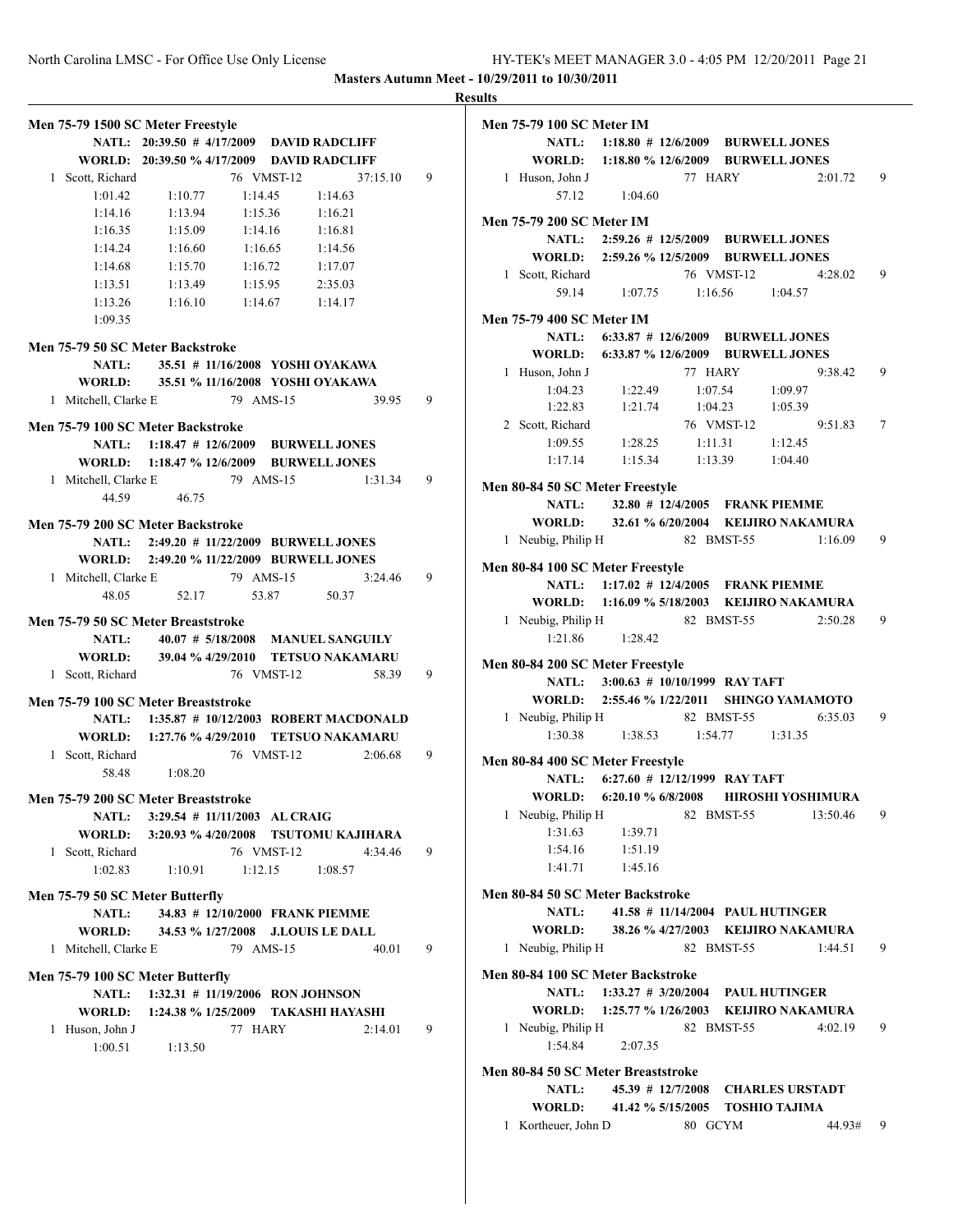|                                                                                       |                                                        |               | <b>Results</b>          |
|---------------------------------------------------------------------------------------|--------------------------------------------------------|---------------|-------------------------|
| (Men 80-84 50 SC Meter Breaststroke)                                                  |                                                        |               | Wor                     |
| 2 Neubig, Philip H                                                                    | 82 BMST-55                                             | 2:02.30<br>7  |                         |
| Men 80-84 100 SC Meter Breaststroke                                                   |                                                        |               | V JE                    |
| <b>NATL:</b>                                                                          | 1:42.05 # 12/4/2005 FRANK PIEMME                       |               |                         |
| <b>WORLD:</b>                                                                         | 1:35.96 % 9/14/2008  ZENJI NAKAHARI                    |               | МН                      |
| 1 Kortheuer, John D                                                                   | 80 GCYM                                                | 1:48.79<br>9  |                         |
| 52.59<br>56.20                                                                        |                                                        |               |                         |
| Women 100-119 200 SC Meter Freestyle Relay                                            |                                                        |               |                         |
| $1:45.93 \# 3/31/1996$<br><b>NATL:</b>                                                | <b>MICHIGAN</b>                                        |               |                         |
| D BURRELL, S DEVLIN, M MUETING, S TAORMINA                                            |                                                        |               | Mer                     |
| WORLD: 1:45.93 % 3/31/1996 MICHIGAN                                                   |                                                        | $-IISA$       |                         |
| D BURRELL, S DEVLIN, M MUETING, S TAORMINA                                            |                                                        |               | T BI                    |
| 1 RAM-26                                                                              | $\mathsf{A}$                                           | 2:06.24<br>18 |                         |
| 1) Norris, Amy B W27                                                                  | 2) Thompson, Carolyn M W28<br>4) Carroll, Kathleen W26 |               | J VI                    |
| 3) Houseal, Rebecca W29<br>28.84<br>32.26                                             | 34.11<br>31.03                                         |               |                         |
|                                                                                       |                                                        |               |                         |
| Women 120-159 200 SC Meter Medley Relay                                               |                                                        |               |                         |
| <b>NATL:</b>                                                                          | 2:04.31 # 12/13/2009 RED TIDE NYC                      |               |                         |
| K GARY, T SHPAIZER, F WILLEBOORSDE, S WAGER<br>WORLD: 1:59.09 % 4/4/2008 LAMBERTSETER |                                                        |               | Mer                     |
| A KOIVISTO, S NORDENSTAM, M FUGLESTVEIT, M LOVBERG                                    |                                                        | -NOR          | F LI                    |
| $1$ GAJA-45                                                                           | $\mathsf{A}$                                           | 2:24.38<br>18 |                         |
| 1) Countryman, Marianne W47                                                           | 2) Harlow, Megan M W24                                 |               | A G                     |
| 3) Curran, Caitie B W24                                                               | 4) Marks, Cynthia F W31                                |               |                         |
| 41.41<br>38.80                                                                        | 32.42<br>31.75                                         |               |                         |
| Women 160-199 200 SC Meter Freestyle Relay                                            |                                                        |               |                         |
| <b>NATL:</b>                                                                          | $1:49.41$ # $12/5/2009$ RED TIDE                       |               |                         |
| F WILLEBOORDSE, J KELSEY, S WAGER, K GARY                                             |                                                        |               | Mer                     |
| <b>WORLD:</b>                                                                         | 1:49.41 % 12/5/2009 RED TIDE OF NYC                    | -USA          |                         |
| F WILLEBOORDSE, J KELSEY, S WAGER, K GARY                                             |                                                        |               | $\bf{A}$ R              |
| 1 GSMS-55                                                                             | A                                                      | 2:12.43<br>18 |                         |
| 1) Wood, Janet M W34                                                                  | 2) Fuss, Karen K W45                                   |               | $\mathbf{A} \mathbf{R}$ |
| 3) Chappell, Melinda E W51                                                            | 4) Elias-Williams, Maria L W47                         |               |                         |
| 30.92<br>33.38                                                                        | 30.72<br>37.41                                         |               |                         |
| Women 160-199 200 SC Meter Medley Relay                                               |                                                        |               |                         |
| <b>NATL:</b>                                                                          | 2:06.09 # 10/5/2003 SAN DIEGO                          |               |                         |
| K PIPES-NEILSEN, C KRATTLI, V DAVIDSON, J COOVER                                      |                                                        |               | Mer                     |
| 2:04.61 % 2/26/2009<br><b>WORLD:</b>                                                  | <b>AC BOULOGNE</b>                                     | -FRA          |                         |
| K PIPES-NEILSEN, C MATHIAS, S BOUCHIER, F MIGNATEL                                    |                                                        |               | G S                     |
| --- GSMS-55<br>1) Chappell, Melinda E W51                                             | A<br>2) Fuss, Karen K W45                              | DQ            | G S                     |
| 3) Wood, Janet M W34                                                                  | 4) Elias-Williams, Maria L W47                         |               |                         |
| 44.44<br>45.32                                                                        | 30.62<br>31.90                                         |               |                         |
|                                                                                       |                                                        |               |                         |
| Women 200-239 200 SC Meter Freestyle Relay                                            |                                                        |               |                         |
| <b>NATL:</b><br>1:58.64 # 12/5/2004<br>J HIRSTY, J FELDMANN, K NISLEY-BLACK, T GRILLI | <b>NEW ENGLAND</b>                                     |               | Mix                     |
| <b>WORLD:</b><br>1:56.19 % 4/14/2011                                                  | <b>CAPE TOWN MASTERS</b>                               |               | $-RS/$                  |
| S KRUGER, C STANFORD, M STRAUSS, E OTTERMANN                                          |                                                        |               | <b>B</b> B              |
| GSMS-55<br>$\mathbf{1}$                                                               | B                                                      | 2:56.86<br>18 |                         |
| 1) Childers, Judy A W57                                                               | 2) Casper, Juliet M W44                                |               | M <sub>0</sub>          |
| 3) Preller, Joan K W63                                                                | 4) Hilton, Patti K W59                                 |               |                         |
| 41.89<br>46.67                                                                        | 47.22<br>41.08                                         |               |                         |
|                                                                                       |                                                        |               |                         |

| Women 200-239 200 SC Meter Medley Relay<br>$2:16.23 \# 11/20/2005$ OREGON<br><b>NATL:</b> |                                                |      |
|-------------------------------------------------------------------------------------------|------------------------------------------------|------|
| V JENKINS, C CRABBE, J WARD, K ANDRUS-HUGHES                                              |                                                |      |
| 2:15.82 % 12/4/2010<br><b>WORLD:</b>                                                      | <b>GOLD COAST MASTERS</b>                      | -US. |
| M HUGHES, D CAVANAUGH, B LOHBERG, P SARGEANT                                              |                                                |      |
| --- GSMS-55                                                                               | B<br>DQ                                        |      |
| 1) Childers, Judy A W57                                                                   | 2) Casper, Juliet M W44                        |      |
| 3) Hilton, Patti K W59                                                                    | 4) Preller, Joan K W63                         |      |
| 48.19<br>58.28                                                                            | 44.92<br>45.12                                 |      |
| Men 160-199 200 SC Meter Freestyle Relay<br><b>NATL:</b>                                  | 1:35.44 # 11/16/2008 LONGHORN                  |      |
| T BLESSING, M VAROZZA, A RASMUSSEN, M STINCHCOMBE                                         |                                                |      |
| WORLD:                                                                                    | 1:33.91 % 3/28/2009 LAHDEN KALEVA              | -FIN |
| J VIRTANEN, T MATKANIEMI, A AILIO, T RUNDGREN                                             |                                                |      |
| 1 RAM-26                                                                                  | A<br>2:04.38                                   | 18   |
| 1) Allsopp, David M23                                                                     | 2) Wilson, Boyd E M48                          |      |
| 3) Fletcher, Doug M69                                                                     | 4) Gasior, Jason E M27                         |      |
| 26.56<br>30.80                                                                            | 42.15<br>24.87                                 |      |
| Men 200-239 200 SC Meter Freestyle Relay                                                  |                                                |      |
| NATL:                                                                                     | $1:40.17$ # $11/22/2009$ LONGHORN              |      |
| F LEMAISTRE, J SMILEY, M, A RASMUSSEN                                                     |                                                |      |
| 1:38.79 % 10/16/2010 BLU FROG<br><b>WORLD:</b>                                            | -USA                                           |      |
| A GAINES, K SWITZER, M MIDDLETON, S WEISS                                                 |                                                |      |
| 1 GSMS-55                                                                                 | A<br>2:01.11                                   | 18   |
| 1) List, Robert W M66                                                                     | 2) O'Neil, Jeffrey D M45                       |      |
| 3) Schmaltz, Joel A M41                                                                   | 4) Alderson, Pat M59                           |      |
| 33.46<br>28.10                                                                            | 31.10<br>28.45                                 |      |
| Men 200-239 200 SC Meter Medley Relay                                                     |                                                |      |
| $1:51.39$ # $12/5/2009$<br>NATL:                                                          | <b>LONGHORN AQ</b>                             |      |
| A RASMUSSEN, D GUTHRIE, D VANDAM, M STINCHCOMBE                                           |                                                |      |
| <b>WORLD:</b>                                                                             | 1:51.39 % 12/5/2009 LONGHORN AQUATICS          | -US. |
| A RASMUSSEN, D GUTHRIE, D VANDAM, M STINCHCOMBE                                           |                                                |      |
| $1$ GAJA-45                                                                               | A<br>2:32.48                                   | 18   |
| 1) Klenzak, Andy M45                                                                      | 2) Miller, David W M71                         |      |
| 3) Beatty, Mark S M42                                                                     | 4) Chuven, Herb M72                            |      |
| 35.21<br>47.14                                                                            | 28.20<br>41.93                                 |      |
| Men 240-279 200 SC Meter Medley Relay                                                     |                                                |      |
| <b>NATL:</b><br>$2:01.03 \# 12/5/2009$                                                    | <b>GOLD COAST</b>                              |      |
| G SCHMIDT, T SHEAD, J WOTTON, C CAVANAUGH                                                 |                                                |      |
| <b>WORLD:</b><br>2:01.03 % 12/5/2009                                                      | <b>GOLD COAST MASTERS</b>                      | -US. |
|                                                                                           |                                                |      |
|                                                                                           |                                                |      |
| G SCHMIDT, T SHEAD, J WOTTON, C CAVANAUGH                                                 |                                                |      |
| 1 GSMS-55                                                                                 | А<br>3:07.93                                   | 18   |
| 1) Casper, Mike M69                                                                       | 2) Maguire, Tom M68                            |      |
| 3) Alderson, Pat M59<br>34.22                                                             | 4) List, Robert W M66                          |      |
|                                                                                           |                                                |      |
| Mixed 100-119 200 SC Meter Freestyle Relay                                                |                                                |      |
| <b>NATL:</b>                                                                              | 1:41.62 # 12/14/1997 EL SEGUNDO                |      |
| <b>B BERGEN, D GRANER GALLAS, M RINZLER, H HANNENIAN</b>                                  |                                                |      |
| WORLD:<br>1:41.55 % 1/30/2005                                                             | <b>GOLD RUSH</b><br>-JPN                       |      |
| M OKUHARA, N ERIGUCHI, K NAKAMURA, T SHIRATA                                              |                                                |      |
| 1 RAM-26                                                                                  | А<br>1:50.06                                   | 18   |
| 1) Gasior, Jason E M27<br>3) Bonney, Erin R W28                                           | 2) Braun, Erika L W39<br>4) Allsopp, David M23 |      |